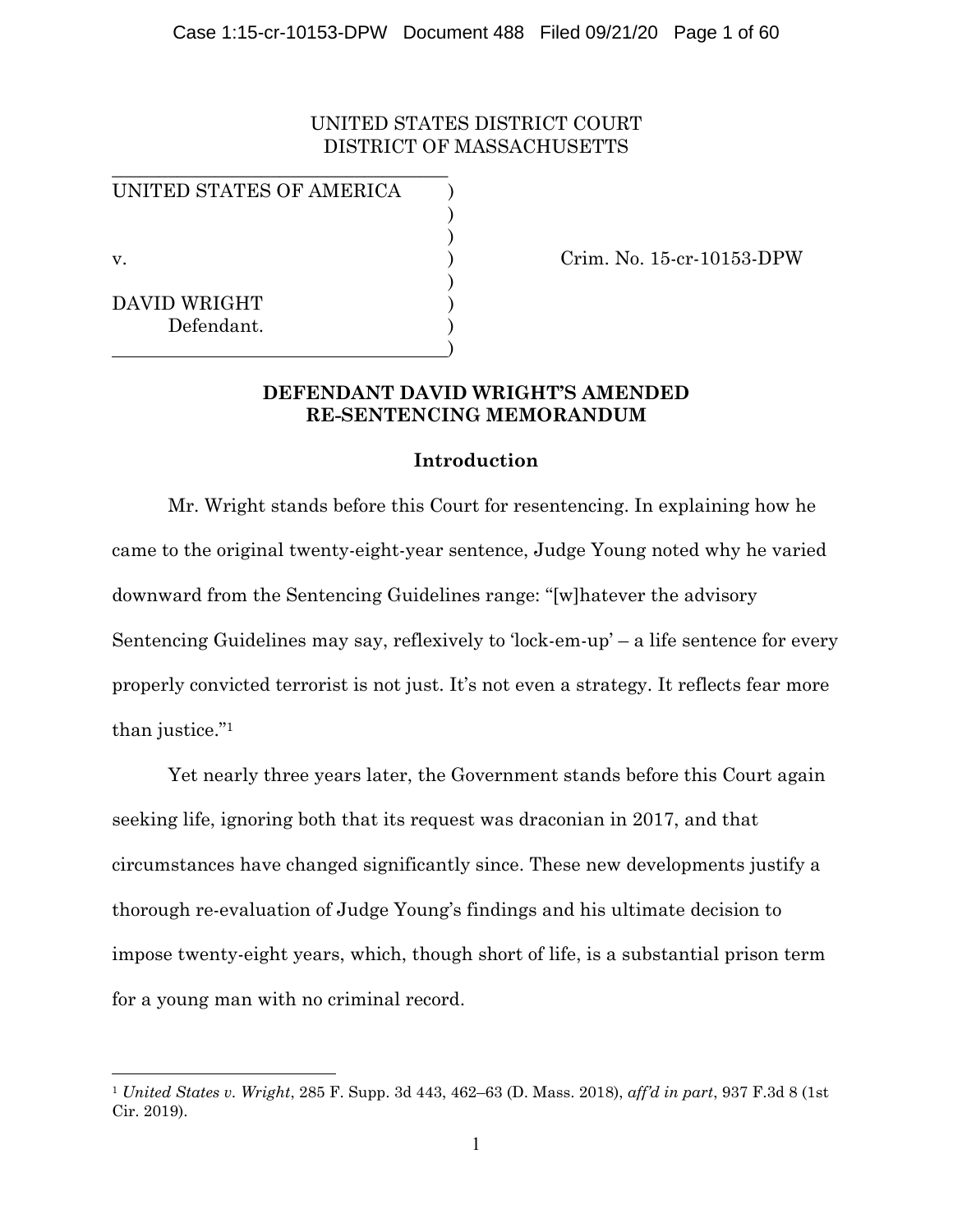Although there is no basis to increase the original sentence – and in fact doing so would amount to punishing Mr. Wright for exercising his constitutional right to appeal – there are myriad reasons to impose something far less. A lower applicable Guideline range, the conditions of confinement endured by Mr. Wright, the decline and fall of ISIS, and, of course, the COVID-19 pandemic, which has changed the trajectory of prison life for all inmates – but *particularly* for those with Mr. Wright's health conditions, are among the many justifications for a significantly reduced prison term.

This Court has both the power and the obligation to ensure that justice is done in this case. Though Judge Young's sentence represented his considered judgment at the time, since then the landscape has changed. This Court has the responsibility to analyze the case as it appears today, with the benefit of an additional three years of data, and to reach its own reasoned conclusion about the appropriate punishment. Considering all the factors outlined below, as well as those previously briefed in his original Sentencing Memorandum,2 Mr. Wright asks for a sentence of fourteen years to be followed by fourteen years of supervised release.3

<sup>2</sup> Def.'s Sentencing Mem., ECF No. 401.

<sup>3</sup> Lifetime supervised release is inappropriate and excessive in comparison to similar cases. For example, John Walker Lindh was sentenced to 240 months (20 years) incarceration to be followed by only three years supervised release (3 years on each count, but to run concurrently with one another). *United States v. Lindh*, 227 F. Supp. 2d 565, 572 (E.D. Va. 2002); Mustafa Muhammad Mufta Al-Imam was convicted of conspiracy to provide material support to terrorists and maliciously destroying property at the US diplomatic compound, having played a "significant role" the attack in Benghazi, Libya). *GW Extremism Tracker: Terrorism in the United States, January 2020*, PROGRAM ON EXTREMISM, https://extremism.gwu.edu/sites/g/files/zaxdzs2191/f/Jan%202018%20Tracker.pdf (last accessed Sept. 17, 2020). Al-Imam was sentenced to 236 months (19 years and 6 months) incarceration to be followed by only three years supervised release. Judgment in a Criminal Case, doc. No. 281 at 4, *United States v. Al-Imam*, no. 17-cr-213 (CRC) (Feb. 7, 2020). Said Azzam Mohamad Rahim was sentenced to 30 years incarceration followed by only 2 years of supervised release (2 years on each count to run concurrently). Electronic Minute Entry, docket no. 155, *United*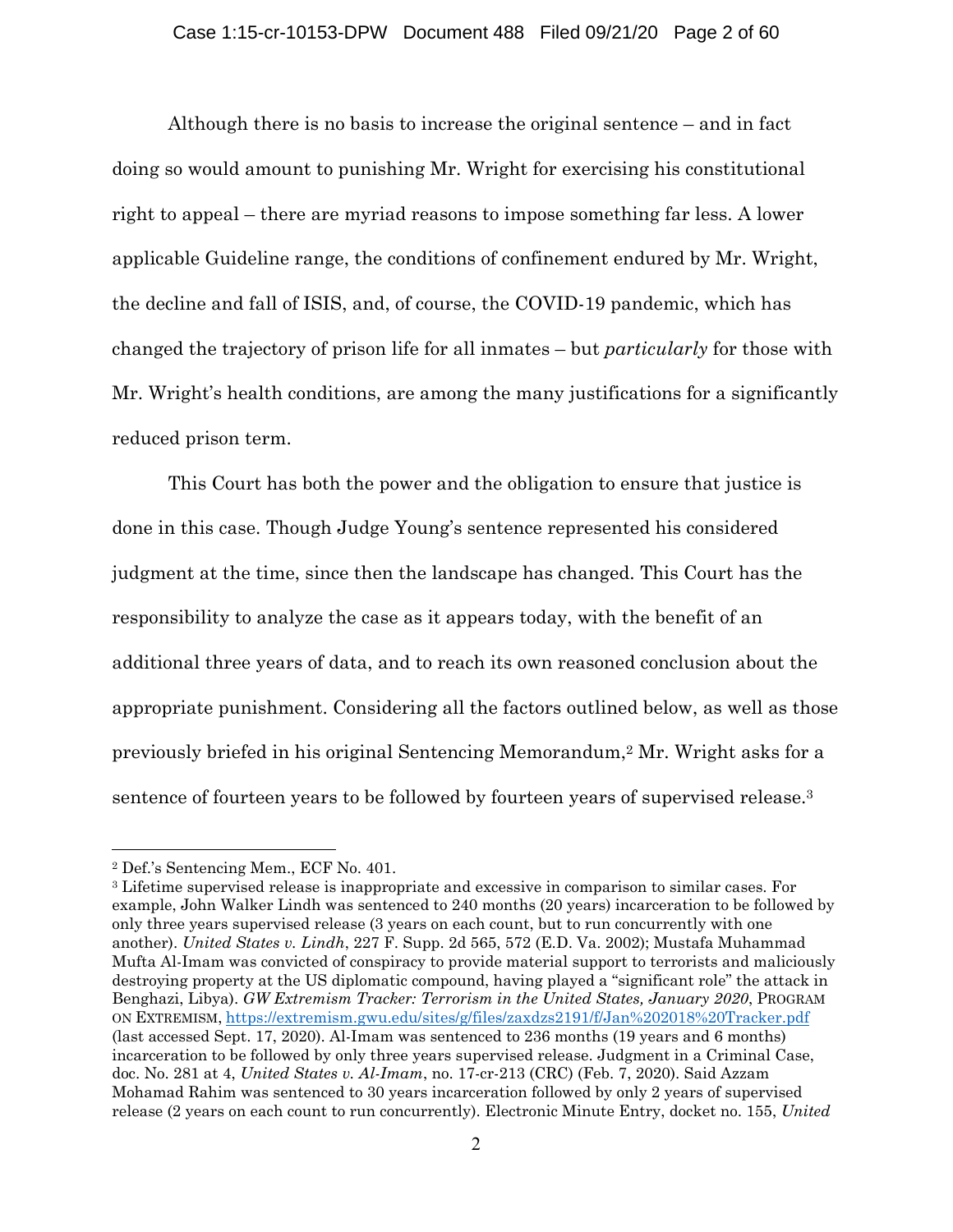## **Procedural History**

On June 3, 2015, a criminal complaint was filed charging Mr. David Wright with Conspiracy to Obstruct Justice. (ECF No. 1). On June 18, 2015, Mr. Wright was named in a three-count indictment charging him with 1) conspiracy to provide material support to ISIS, a designated foreign terrorist organization, in violation of 18 U.S.C. §2339B(a)(1) and aiding and abetting – 18 U.S.C. §2 (Count One); 2) Conspiracy to Obstruct Justice - 18 U.S.C. §371 (Count Two); and 3) Obstruction of Justice - 18 U.S.C. §1519 and Aiding and Abetting– 18 U.S.C. §2 (Count Three).

On April 21, 2016, the Government superseded the indictment, charging Mr. Wright with an additional count for Conspiracy to Commit Acts of Terrorism Transcending National Boundaries – 18 U.S.C.  $\S 2332b(a)(2)$  & (c) (Count Four). (Doc. 60). On February 15, 2017, the Government superseded the indictment for a second time, charging Mr. Wright in a five-count indictment, adding an additional count of obstruction of justice for allegedly deleting data from his own computer in violation of 18 U.S.C. §1519 (Count Five). (ECF No. 60).

https://extremism.gwu.edu/sites/g/files/zaxdzs2191/f/Dec19%20Tracker.pdf (last accessed Sept. 17, 2020). Finally, Mohamed Rafik Naji was sentenced to 20 years incarceration followed by just 5 years supervised release. Judgment in a Criminal Case, doc. no. 25 at 2-3, *United States v. Rafik Naji*, no. 1:16-cr-00653-FB (June 27, 2019). He was convicted of attempting to provide material support to ISIS; was active online in support of ISIS; initiated contact with an FBI confidential source to provide advice on how to join ISIS; flew to Yemen to join ISIS and then returned; tried and failed five times to enter ISIS territory; after return, exchanged communications with an FBI confidential source expressing continued support for ISIS and interest in committing an attack on Times Square. *GW Extremism Tracker: Terrorism in the United States, June 2019*, PROGRAM ON EXTREMISM, https://extremism.gwu.edu/sites/g/files/zaxdzs2191/f/Jun19%20Tracker.pdf (last accessed Sept. 17, 2020).

*States v. Rahim*, no. 3:17-CR-0169-B (Dec. 11, 2019). He was convicted of conspiring and attempting to provide material support to ISIS and making false statements involving international terrorism to federal authorities. He made multiple statements in online forums promoting violence on behalf of ISIS and was arrested trying to travel to join ISIS). *GW Extremism Tracker: Terrorism in the United States, December 2019*, PROGRAM ON EXTREMISM,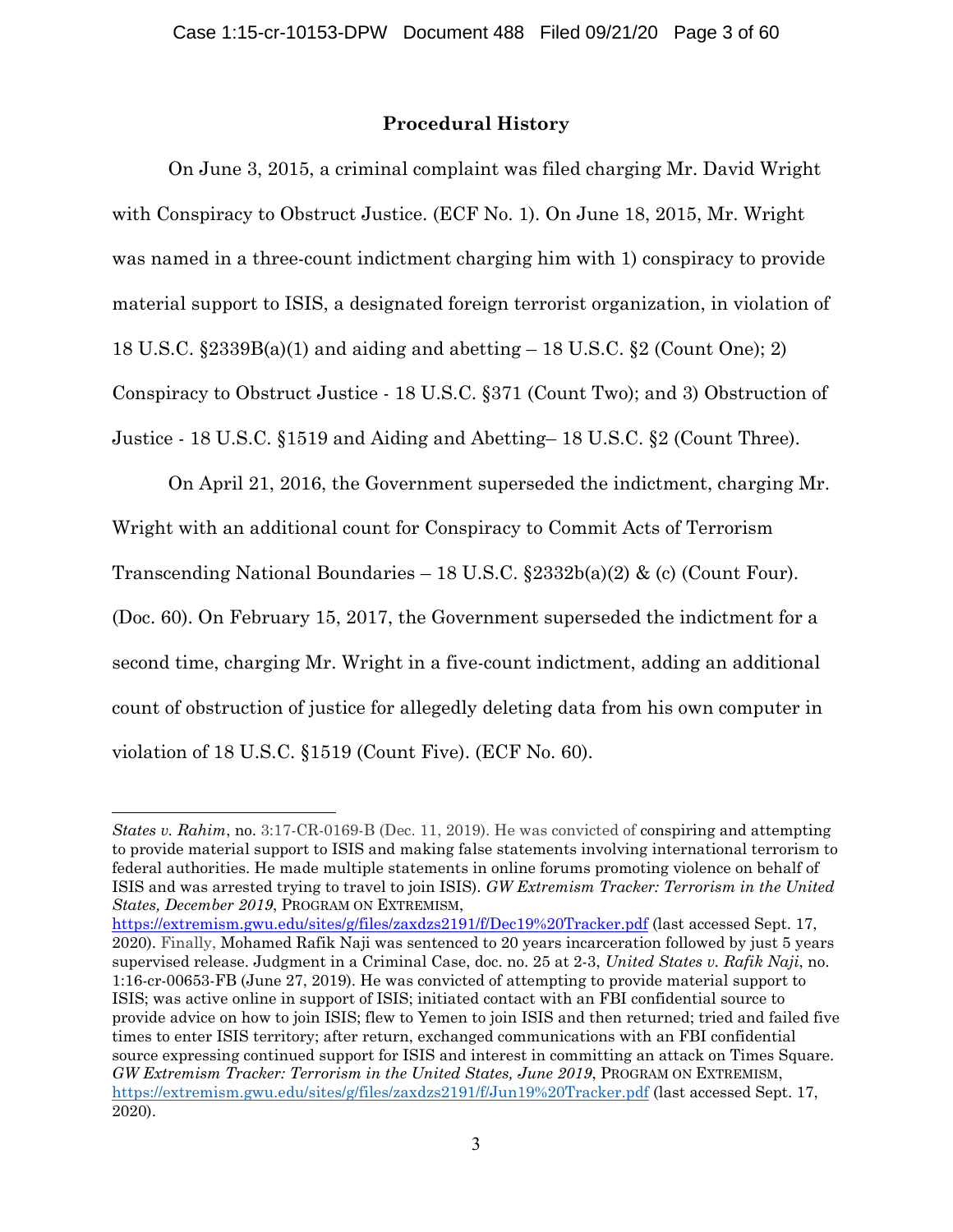On October 18, 2017, after a seventeen-day trial before Judge Young, Mr. Wright was convicted on all counts. (ECF No. 353). On December 19, 2017, the judge sentenced Wright to twenty-eight years imprisonment. (ECF Nos. 409, 410). On October 16, 2017, Wright, who had moved for judgment of acquittal at the close of the Government's case, filed a timely Rule 29 motion at the close of all the evidence. (Trial Tr. vol.2,159:3-4, Oct. 16, 2017, ECF No. 385). On the same day, the judge denied this motion. On November 2, 2017, Wright filed a Rule 33 motion for a new trial. (ECF No. 393). On December 18, 2017 the court denied this motion as well. (ECF No. 407).

Mr. Wright filed a timely notice of appeal on January 2, 2018 (ECF No. 415), and the case was docketed in the First Circuit on January 11. (ECF No. 420). On August 28, 2019, the First Circuit affirmed in part and reversed in part.4 It overturned the conviction on Count 1, conspiracy to provide material support, affirmed the other four convictions, and remanded the matter for resentencing.5

### **Argument**

## **I. The Guideline Range is 262 to 327 months because the court has no choice but to observe the statutory cross-reference for Section 2A6.1**

At the first sentencing, the Government argued that the Guideline range was life, contending that U.S.S.G. § 2A1.5 (conspiracy to commit murder) provided the Base Offense Level for Count 4. With enhancements, this resulted in a Total Offense Level of (at least) 43. Mr. Wright and Probation argued that the range for

<sup>4</sup> *United States v. Wright*, 937 F.3d 8, 37 (1st Cir. 2019), *cert. denied*, 140 S. Ct. 1283 (2020). <sup>5</sup> *Id.*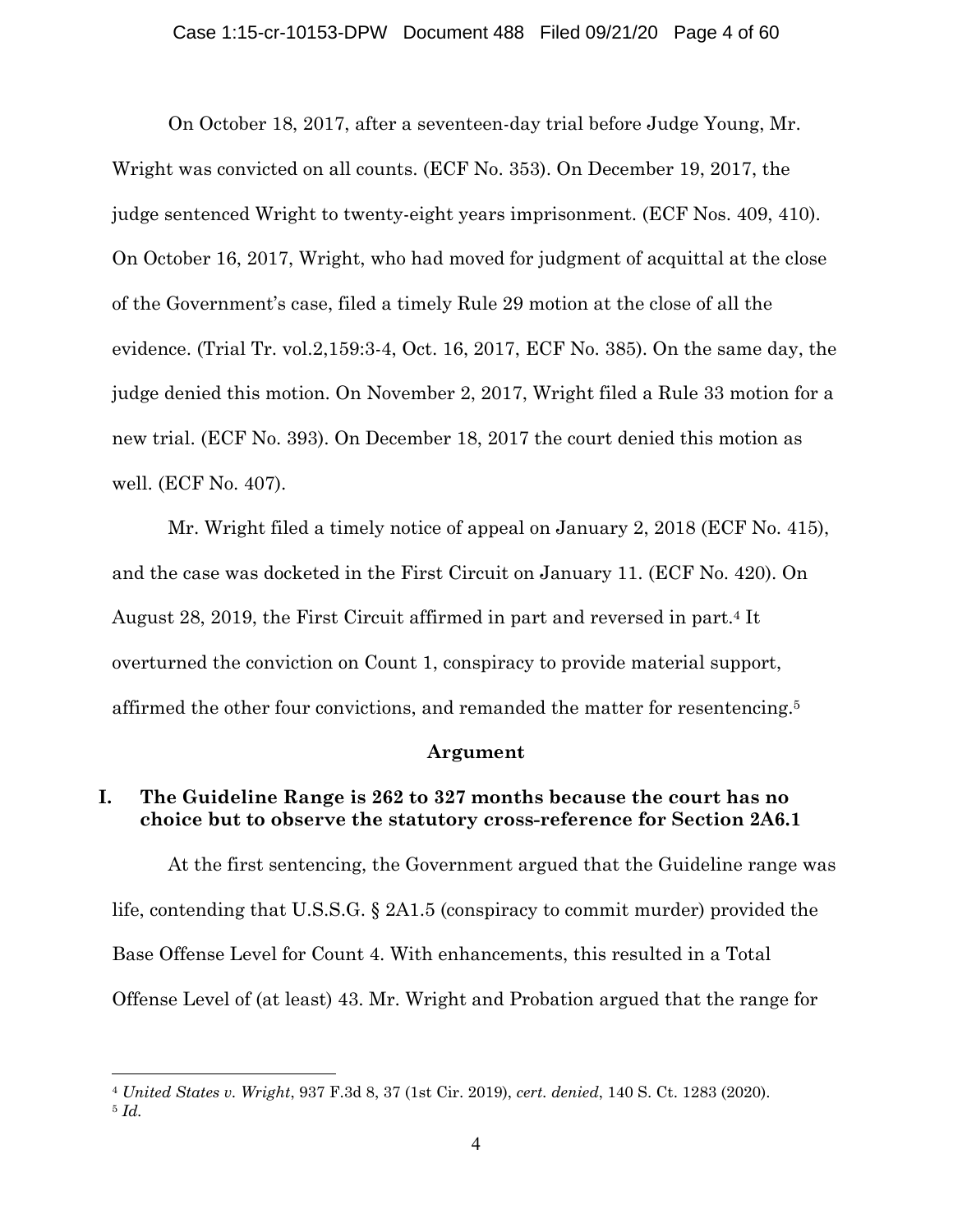#### Case 1:15-cr-10153-DPW Document 488 Filed 09/21/20 Page 5 of 60

Count 4 was 262 to 327 months because § 2A6.1 governed. With enhancements for terrorism<sup> $6$ </sup> and obstruction, the TOL for that charge would instead be 34. Thus, the defense argued, the now-dismissed Count 1 provided the highest Guideline range of 360-life, based on a TOL of 42. Judge Young agreed with the Government.7

The Government continues to press this argument, even though Probation correctly calculated the Guideline Range for Count 4 as 262 to 327 months. Because § 2A6.1 is the only Guideline cross-referenced with the crime of conviction, 18 U.S.C.  $\S 2332b(a)(2)$ , the Court must rely on it in its calculations.<sup>8</sup> Because Count 1 is no longer operative, Count 4 now provides the governing sentencing range.

Section 1B1.2 instructs courts on how to select the appropriate offense level. It first directs courts to "[d]etermine the offense guideline section in Chapter Two (Offense Conduct) applicable to the offense of conviction…" *Id*. The Court does so by "[r]efer[ing] to the Statutory Index (Appendix A)…" *Id*.

Because the statutory reference at issue here does not appear in more than one Guideline, the Court may not "determine which of the referenced guideline sections is most appropriate for the offense conduct charged." *Id.*, Application Notes. Moreover, only where a statute is "not listed in the Statutory Index," should the Court "use the most analogous guideline." *Id*.; *see also id.*, Application Notes ("The

<sup>&</sup>lt;sup>6</sup> The defense continues to press its objections to that enhancement that were raised in the initial sentencing.

<sup>7</sup> Judge Young initially indicated at the sentencing that he agreed with Probation and the defense, but subsequently stated, in the memo denying Mr. Wright's motion for new trial, that he had changed his mind.

<sup>8</sup> Counts 2, 3 and 5 yield a TOL of 32. Since they are grouped with Count 4, Count 4's TOL of 34 controls.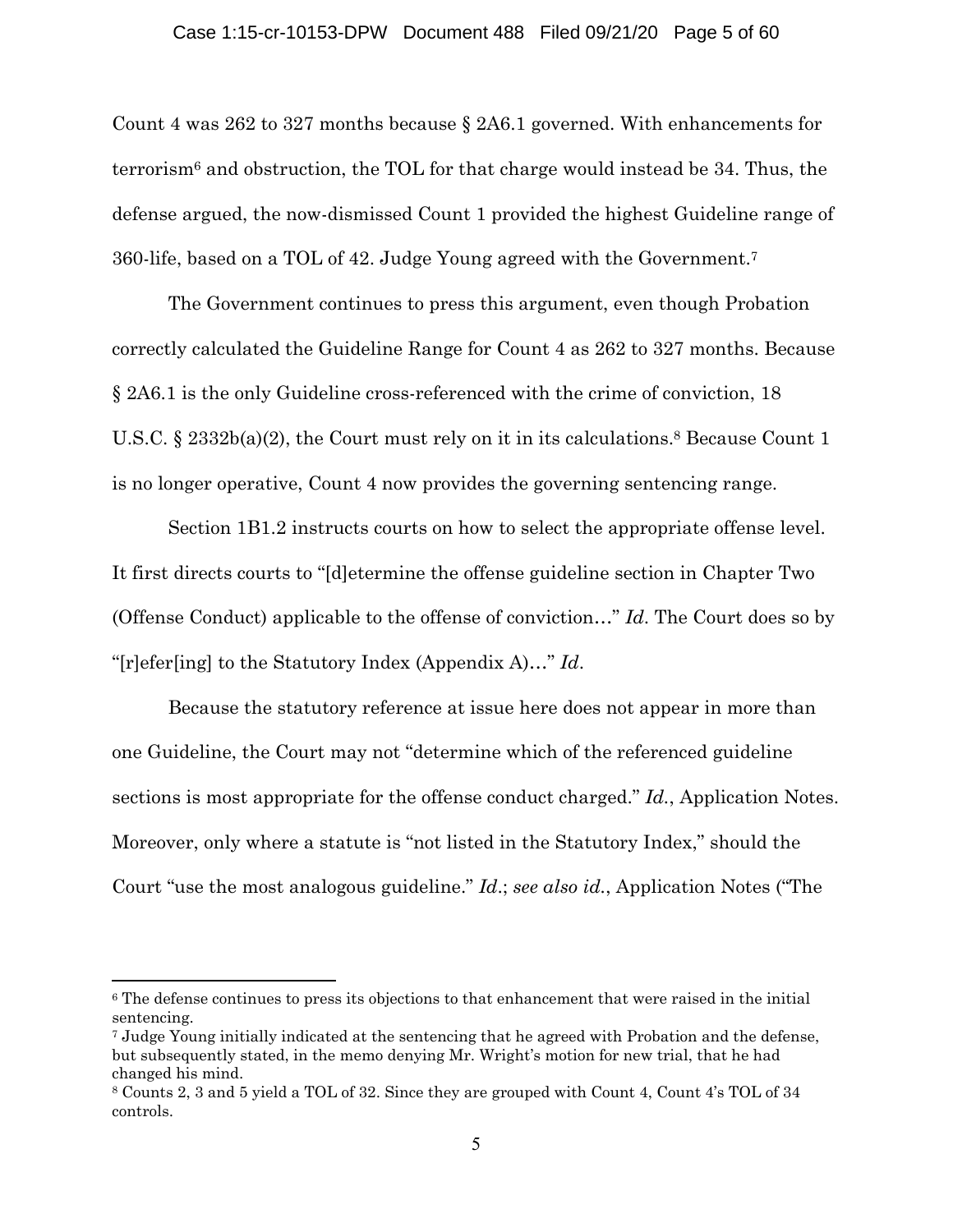#### Case 1:15-cr-10153-DPW Document 488 Filed 09/21/20 Page 6 of 60

court **is** to use the Chapter Two guideline section referenced in the Statutory Index (Appendix A) for the offense of conviction.") (emphasis added).

 In this case, the statute of conviction, 18 U.S.C. § 2332b, has two subsections. One deals with substantive offenses:  $(a)(1)$ , and one with conspiracies:  $(a)(2)$ . The statutory cross-reference dictates that, for substantive offenses, the Court may choose among various Guidelines dealing primarily with homicide and assault, sections "2A1.1, 2A1.2, 2A1.3, 2A1.4, 2A2.1, 2A2.2, 2A4.1, [and] 2B1.1." See Guidelines Manual, Appendix A. But for the offense of conviction here, conspiracy to commit an act of terrorism transcending national boundaries, in violation of 18 U.S.C. § 2332b(a)(2),<sup>9</sup> the only cross-reference is § 2A6.1. This Court does not have the discretion to apply a different Guideline of its choosing.

The Government argues that  $\S 246.1$  is inapplicable because its title is "Threatening or Harassing Communications; Hoaxes; False Liens" and Mr. Wright was accused of conspiring to kill someone. But a deeper analysis of the other statutes covered by the Guideline show that it deals with crimes far more severe than just generic threats, including several related to terrorism. For example, § 2A6.1 applies to convictions under 18 U.S.C. § 1038, which punishes, among other things, threats to use bombs, chemical weapons, and biological weapons. That statute also carries the potential for life imprisonment. *Id*. Section 2A6.1 also covers conspiracies to commit terrorist attacks on railroads and other forms of mass

<sup>9</sup> See Second Superseding Indictment, ECF No. 171.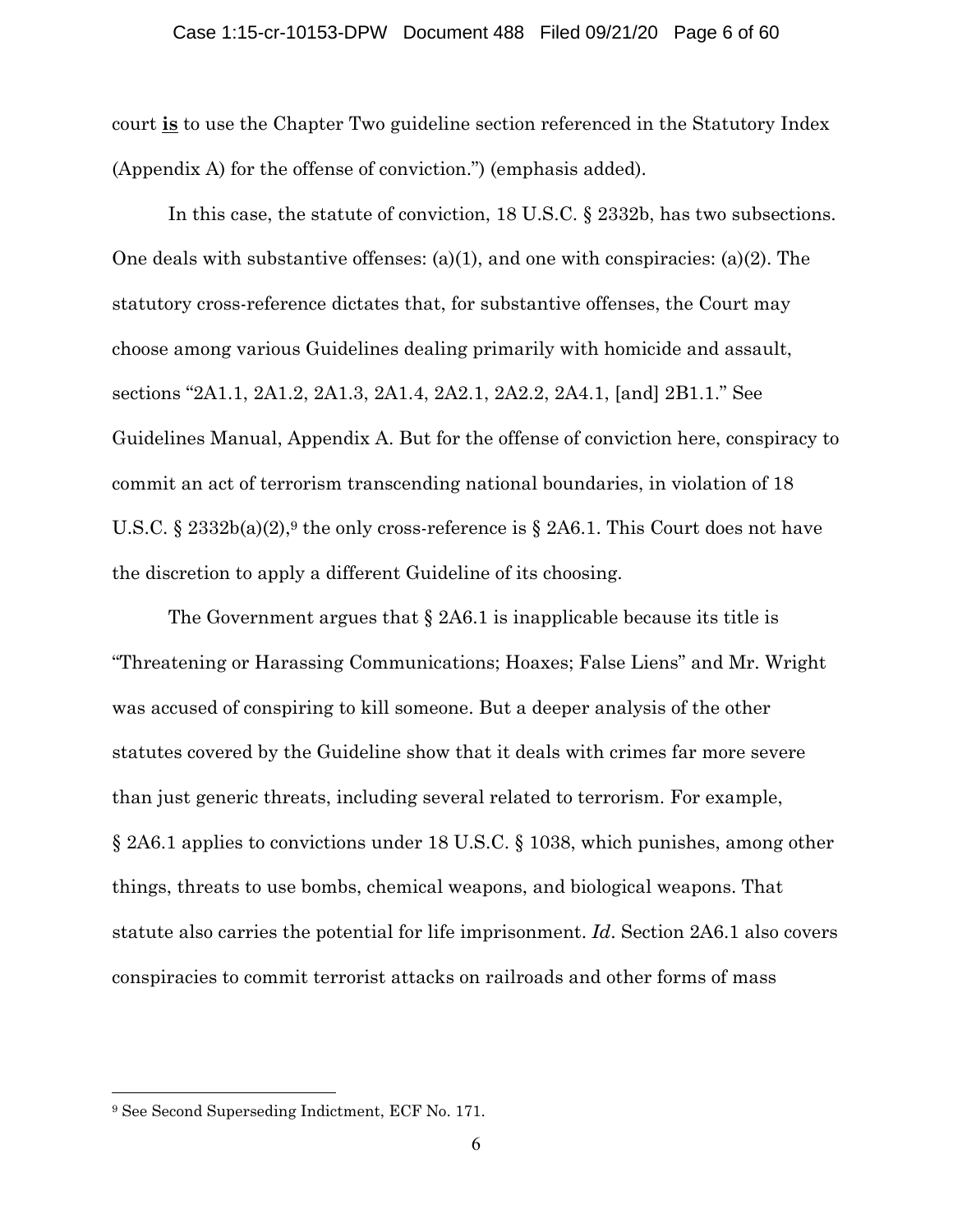### Case 1:15-cr-10153-DPW Document 488 Filed 09/21/20 Page 7 of 60

transportation, in violation of 18 U.S.C. § 1992. This statute likewise provides for a potential life sentence.

 Based on a straightforward reading of the Guidelines, the Court must calculate the sentencing range with § 2A6.1 as the starting point. Pursuant to that provision, the Base Offense Level is 12. Per § 2A6.1(b)(1), 6 points are added "since the offense involved conduct evidencing an intent to carry out such threat." Pursuant to § 3A1.4(a), the Terrorism Enhancement, the Base Offense Level is increased to 32. Per § 3C1.2, 2 more points are added for obstruction of justice, yielding a Total Offense Level of 34, a CHC of VI, and a Guideline range of 262 to 327 months.

# **II. The requested fourteen-year sentence is sufficient and appropriate under the factors identified in 18 U.S.C. § 3553(a).**

 Mr. Wright's crime is serious. However, a sentence of fourteen years is "sufficient" within the meaning of § 3553(a). In addition to the factors raised in his original sentencing memorandum (see pages 29-46),<sup>10</sup> the Court should consider the following factors outlined below.

# **A. In evaluating what is "just punishment" under 18 U.S.C. § 3553(a)(2)(A), this Court should consider the conditions under which Mr. Wright has been held over the last five years**

 Mr. Wright's conditions of confinement (which have been exceptionally restrictive) make the time he has served far more punitive compared to the experience of the average inmate, rendering the requested sentence sufficient to

<sup>10</sup> ECF No. 401.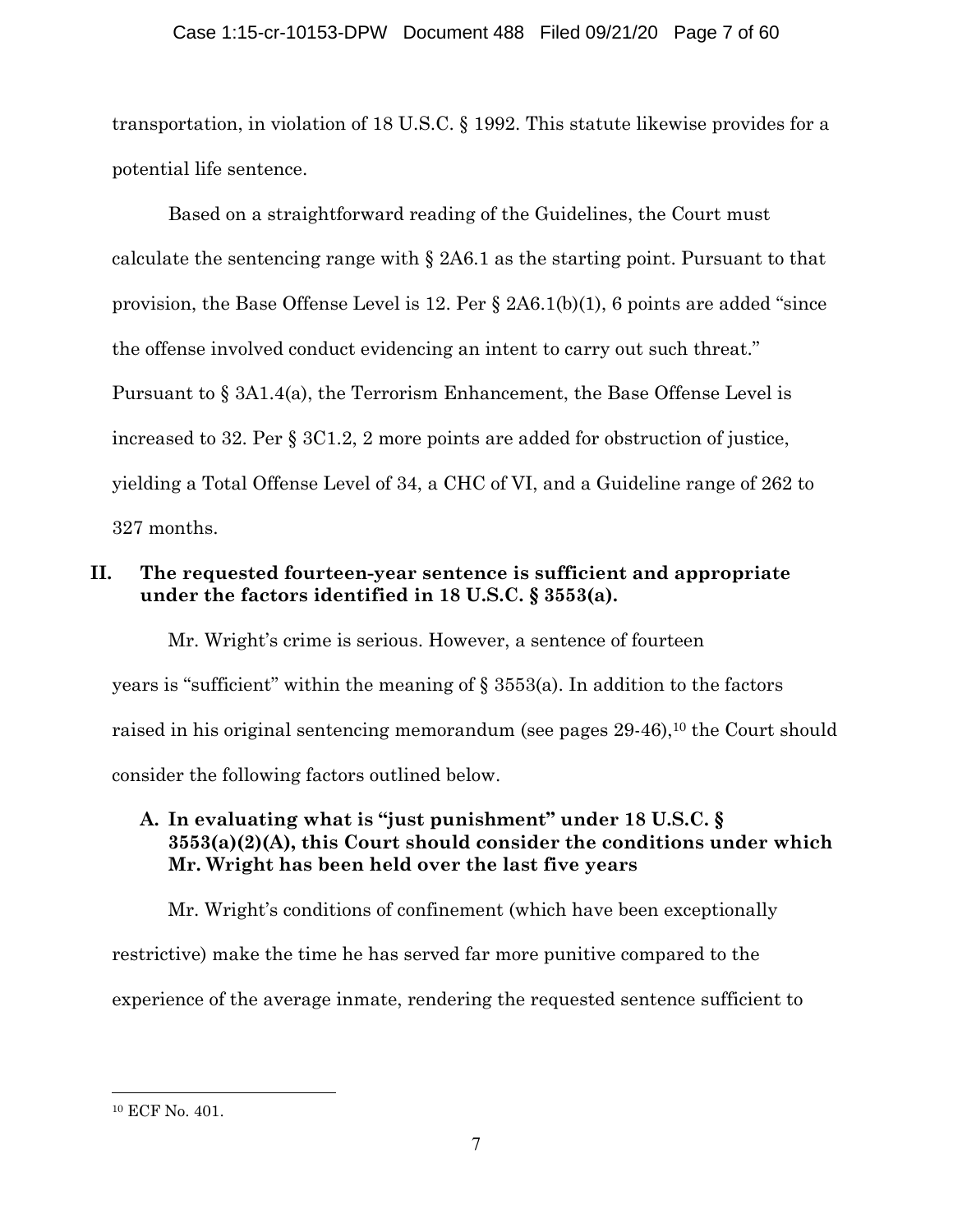### Case 1:15-cr-10153-DPW Document 488 Filed 09/21/20 Page 8 of 60

"reflect the seriousness of the offense, to promote respect for the law, and to provide just punishment for the offense" under 18 U.S.C. § 3553(a)(2)(A).

 Mr. Wright had never been in custody before his arrest for this offense on June 2, 2015. Despite this, his conditions of confinement have been, and will likely remain, more punitive than those experienced by even the most seasoned of inmates. He has been held in four locations. From arrest through sentencing, Mr. Wright was detained at Plymouth House of Corrections in what was effectively solitary confinement for over two-and-a-half years. Once in Bureau of Prisons ("BOP") Custody, he was temporarily held at the Metropolitan Detention Center for several months, awaiting designation. Then, he was held in the Communications Management Unit ("CMU") in Terre Haute Indiana for approximately two years, where his privileges and privacy were dramatically more restricted than the average federal detainee. Finally, he has been held for approximately eight months at Wyatt Detention facility. Notably, while at Wyatt, he has been held in general population without any disciplinary or communications related incidents and has taken advantage of the available educational programming there.

### *i. Plymouth House of Correction*

 On June 2, 2015, Wright was arrested and subsequently detained in federal custody at the Plymouth House of Corrections. While there, he was held in administrative segregation the entire time.11 For two years, six months, and seventeen days, Mr. Wright was held in what was effectively solitary confinement

<sup>11</sup> See Original PSR at ¶3.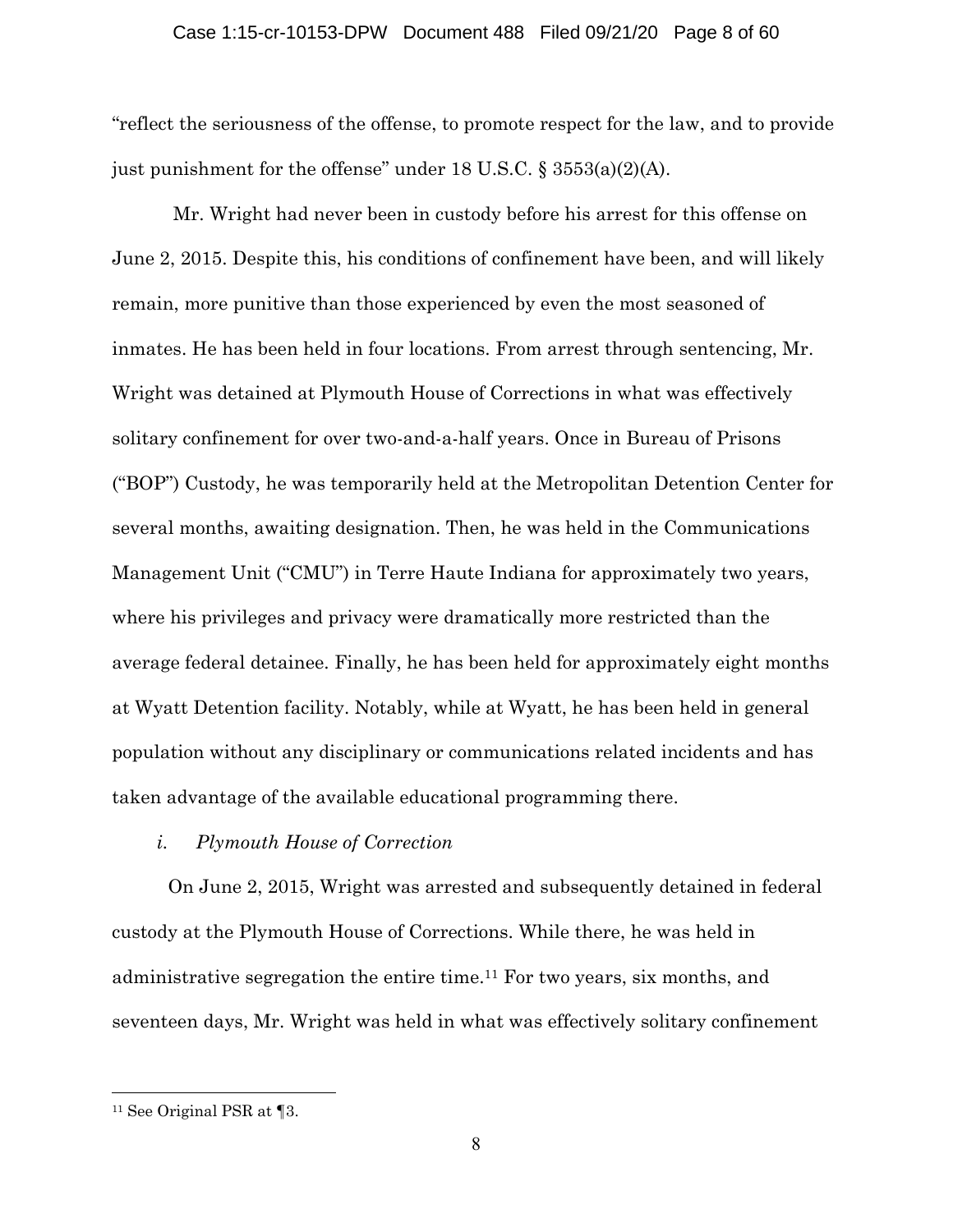within unit G, the "jail within a jail."12 For twenty-three hours a day, Mr. Wright lived locked in an 8-by-12-foot concrete cell, a space that is smaller than a standard parking spot. He had one hour and fifteen minutes of time out of this cell, five days a week, in the confines of a small metal cage. The other two days, he was not let out of his cell at all. Notably, despite being held in these unusually strict and austere conditions for over two and a half years, he did not receive a single disciplinary report.

## *ii. The Communications Management Unit at Terre Haute Indiana*

After a short stay in the Metropolitan Detention Center in Brooklyn (where he also received no incident reports) Mr. Wright arrived  $-1,012$  miles from the only home and family he ever knew – at the Communications Management Unit in Terre Haute, Indiana on February 26, 2018. The BOP describes CMUs as follows:

The purpose of CMUs is to provide an inmate housing unit environment that enables staff to more effectively monitor communication between inmates in CMUs and persons in the community. [...] The volume, frequency, and methods, of CMU inmate contact with persons in the community may be limited as necessary to achieve the goal of total monitoring, consistent with this subpart.

See Ex 1, BOP Policy on Communication Management Units at §540.200(c).

Mr. Wright's designation to the CMU was apparently solely based upon his convictions, as there was no disciplinary history to otherwise justify this assignment at the time.13 Here, he was housed with approximately forty other individuals,

<sup>12</sup> *See* Maureen Boyle, *Behind the Walls of Unit G at the Plymouth Jail*, Patriot Ledger (May 17, 2009), http://www.patriotledger.com/x1655274832/Behind-the-walls-of-Unit-G-at-the-Plymouth-jail.

<sup>13</sup> Pursuant to the BOP Program Statement, the Designation Criteria are as follows: Inmates may be designated to a CMU if evidence of the following criteria exists: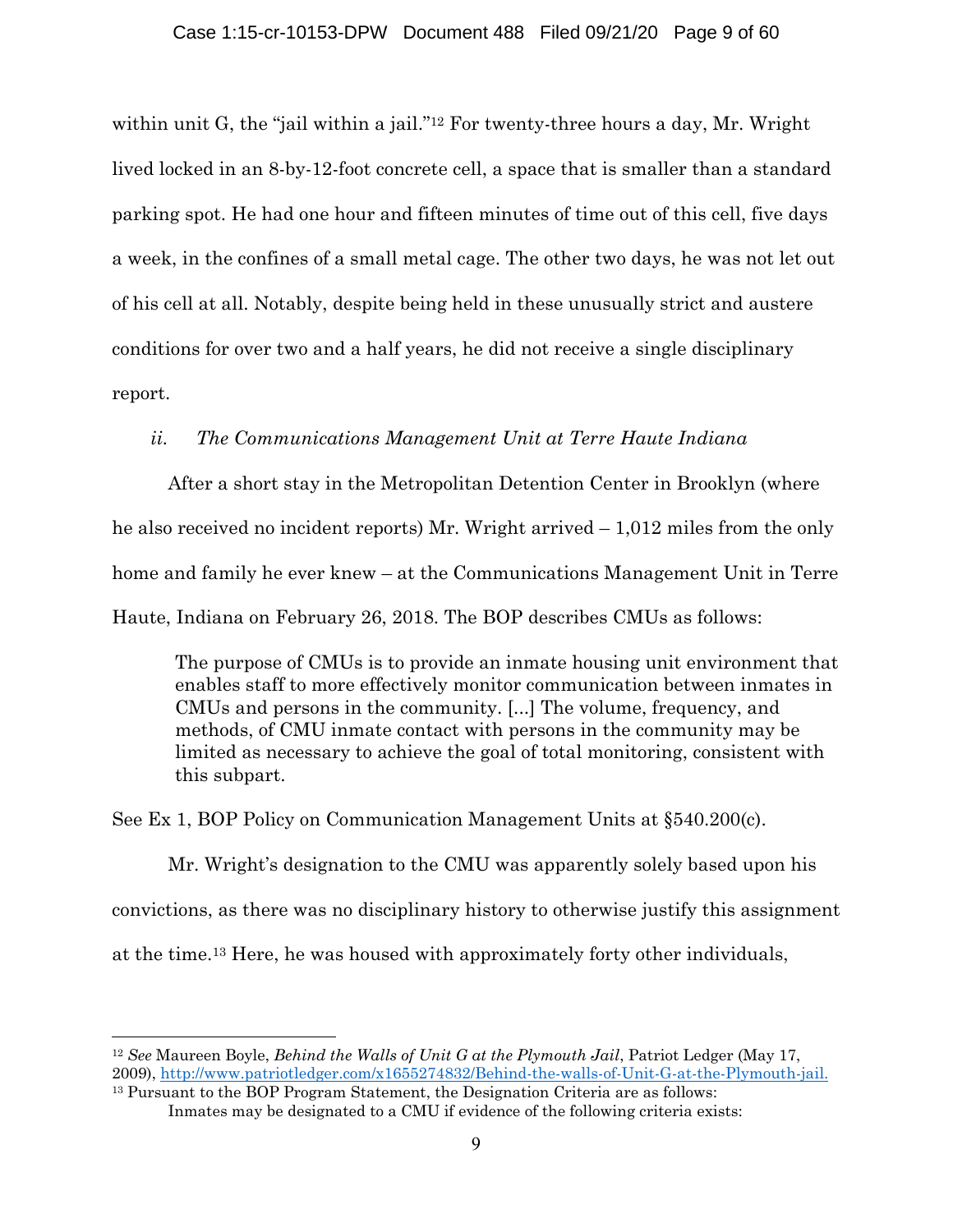many of them with significant disciplinary histories, and many who had been affiliated with extremist groups ranging from white supremacists to radical Islamists. While it was initially an improvement to be around *any* other humans after over two years of solitary confinement, these were not easy people to be around, and it was a fraught and byzantine environment to navigate, particularly for someone unfamiliar with the federal prison system and its culture.

The CMU is a highly restrictive environment where one's contact with the

outside world – including one's closest family – is dramatically circumscribed:

[I]nmates have access to more limited and less private communications compared to general population inmates. All visits—aside from attorney visits—must be "non-contact," meaning a glass wall separates the inmate and visitor and communication takes place via a microphone. *See* 28 C.F.R § 540.205(a). All visits must be conducted in English, live-monitored, and recorded by BOP. *See id.* Although BOP regulations allow visitation to be restricted to four one-hour visits each month, *id.*, BOP currently permits up to eight hours a month. CMU inmates are also restricted in the frequency and length of their written correspondence, which is subject to inspection. *See id.* § 540.203. Finally, except for unmonitored attorney calls, CMU inmates can telephone only immediate family members, and the calls are monitored. *Id.* § 540.204. Under the regulation, telephonic communication can be limited to no more than three fifteen-minute calls per month, *id.*, but

<sup>(</sup>a) The inmate's current offense(s) of conviction, or offense conduct, included association, communication, or involvement, related to international or domestic terrorism;

<sup>(</sup>b) The inmate's current offense(s) of conviction, offense conduct, or activity while incarcerated, indicates a substantial likelihood that the inmate will encourage, coordinate, facilitate, or otherwise act in furtherance of illegal activity through communication with persons in the community;

<sup>(</sup>c) The inmate has attempted, or indicates a substantial likelihood that the inmate will contact victims of the inmate's current offense(s) of conviction; (d) The inmate committed prohibited activity related to misuse or abuse of approved communication methods while incarcerated; or

<sup>(</sup>e) There is any other substantiated/credible evidence of a potential threat to the safe, secure, and orderly operation of prison facilities, or protection of the public, as a result of the inmate's communication with persons in the community. See Ex 1, at  $\S 540.201$ .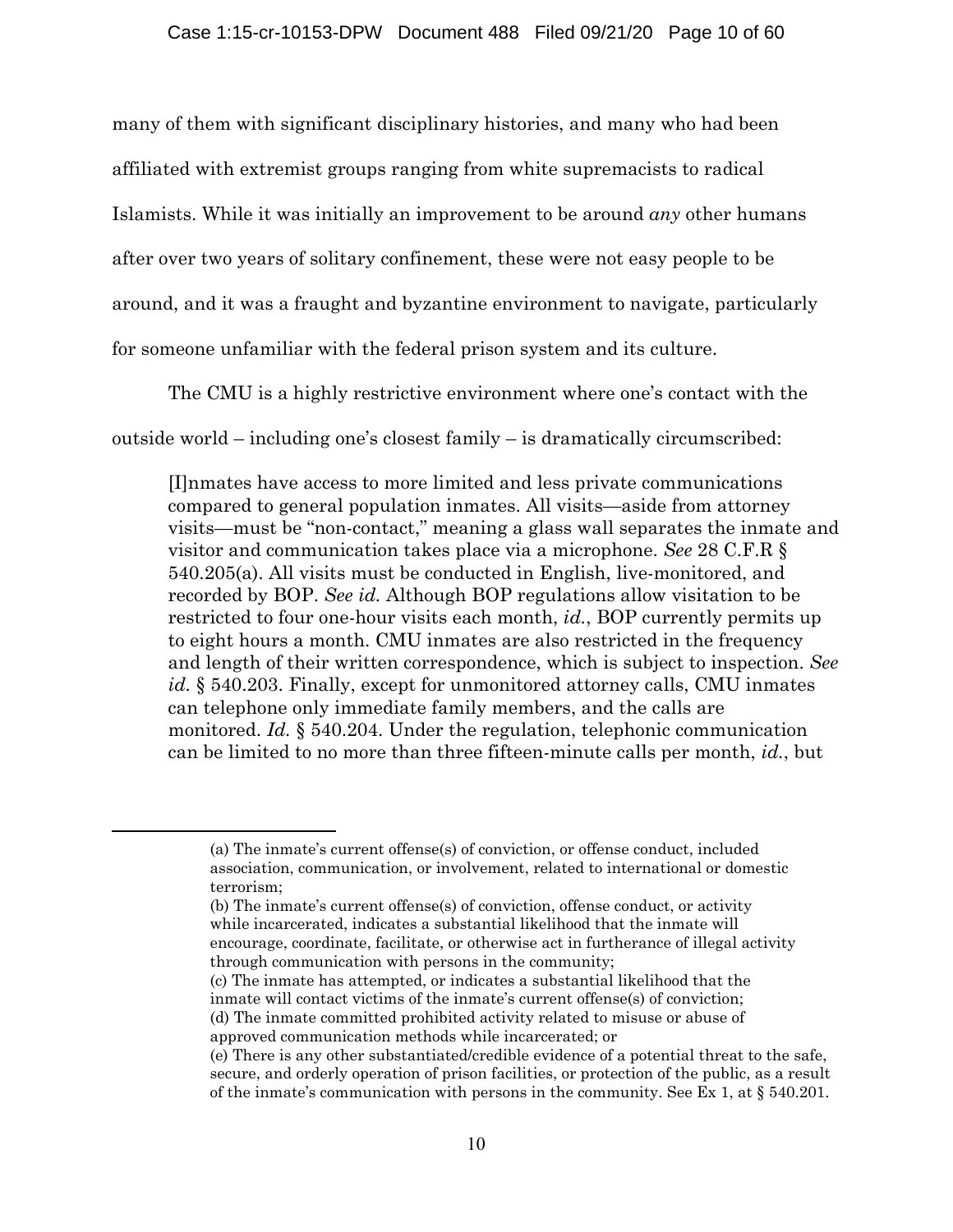BOP currently allows inmates two fifteen-minute calls per week.14

*Aref v. Lynch,* 833 F.3d 242, 247 (D.C. Cir. 2016).

 Conditions at the CMU at Terre Haute have been the subject of close scrutiny and harsh rebuke from numerous civil rights groups.15 Access to educational programming is also quite limited. The CMU Policy statement provides that "national educational policy shall be implemented." Ex. 1, at  $\S$  540.201(5)(a)(7). In practice, at least in Mr. Wright's time there, educational programming – which can be quite robust elsewhere in the BOP16 – consisted of a fellow inmate placing CDs such as "the Great Courses" on for inmates to watch several times a week.<sup>17</sup>

https://casetext.com/analysis/letter-to-bureau-of-prisons-regarding-communication-managementunits?q=441%20U.S.%20520&sort=relevance&p=1&type=analysis&claims=10g,3o ; *see also Prisoners Unfairly Assigned To Draconian And Unconstitutional Units*, ACLU (June 2, 2010),

https://www.aclu.org/press-releases/bureau-prisons-should-shutter-secretive-and-isolatedcommunications-management-units; *see also* California Prison Watch, *Stand in Solidarity with Marion-CMU Prison Hunger Strikers*, Prison Watch Network (June 3, 2012),

<sup>14</sup> All other prisoners in the federal system receive up to 300 minutes of telephone time per month to call anyone on a list of 30 approved names. "BOP prisoners housed in the general population are typically allowed 300 phone minutes per month" *Aref v. Holder*, 774 F. Supp. 2d 147, 165 (D.D.C. 2011), *aff'd in part*, 883 F.3d 242 (D.C. Cir. 2016); *See also* Center for Constitutional Rights, Public Comments Re: BOP Docket No. 1148-P Communication Management Units 9 (June 2, 2010), https://ccrjustice.org/files/CCR%20comments%20(2).pdf. 15 *See generally, e.g.*, Center for Constitutional Rights, Public Comments Re: BOP Docket No. 1148-P

Communication Management Units (June 2, 2010),

https://ccrjustice.org/files/CCR%20comments%20(2).pdf; *see also Letter to Bureau of Prisons Regarding Communication Management Units*, Brennan Ctr. for Just. (June 2, 2010),

https://prisonwatchnetwork.org/2012/06/03/stand-in-solidarity-with-marion-cmu-prison-hungerstrikers/. 16 *See Education Programs*, Fed. Bureau of Prisons,

https://www.bop.gov/inmates/custody\_and\_care/education.jsp (last accessed Sept. 18, 2020); *see also*, Federal Bureau of Prisons, Program statement on Education, Training and Leisure Time Program

Standards (Feb. 18, 2002), https://www.bop.gov/policy/progstat/5300\_021.pdf. 17 This issue has been previously litigated, in the context of the sole other CMU Unit at USP-Marion. The Court in that matter acknowledged these complaints:

Amawi notes in his complaint that the overall conditions in the CMU were more restrictive than the conditions in general population. For instance, CMU inmates are provided fewer job opportunities and not allowed to have [prison industries] or trade type jobs. Moreover, the jobs available to CMU inmates pay less than those available in general population. *Id.* Amawi also states in his complaint that inmates in the CMU are not allowed access to the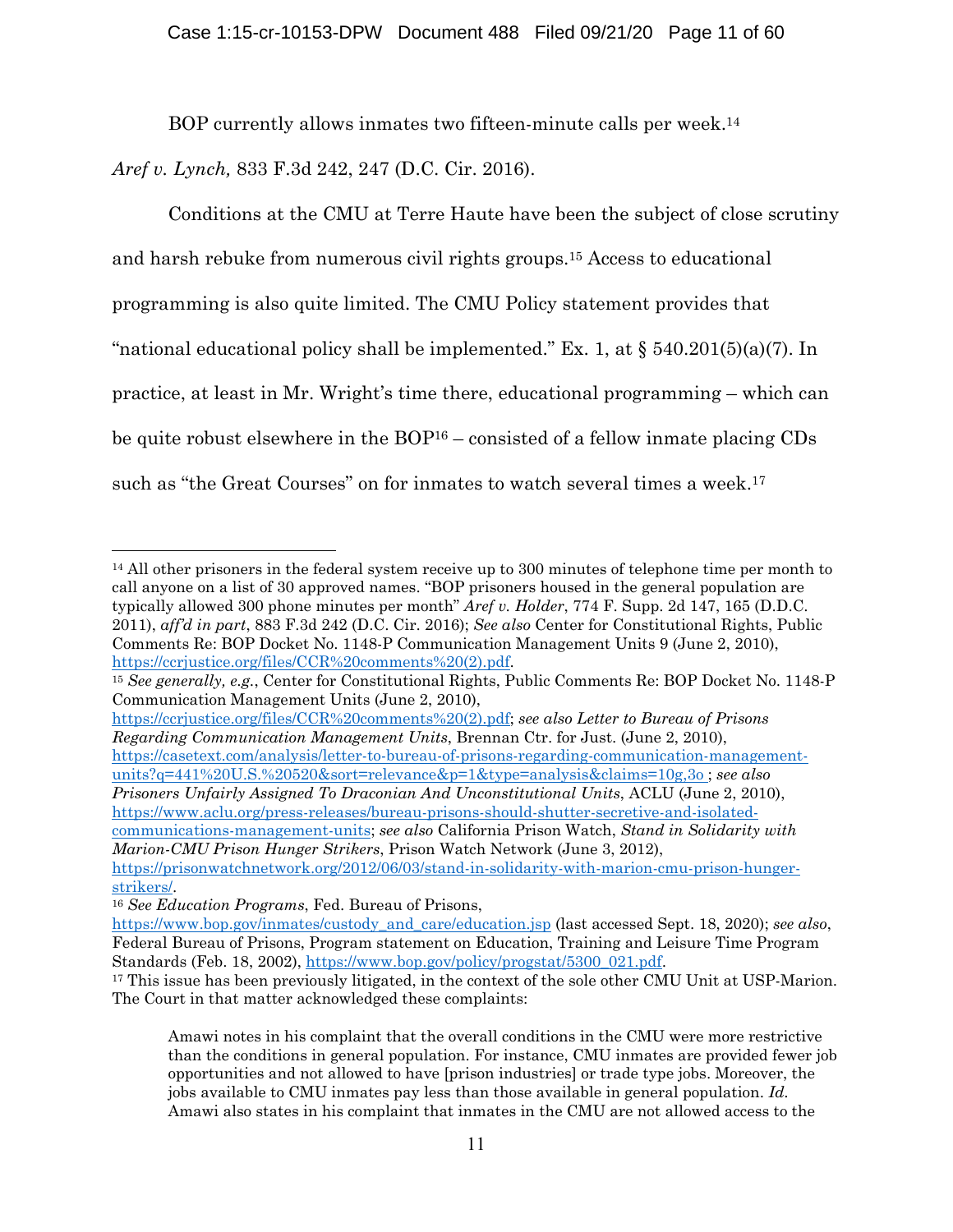The length of Mr. Wright's designation to the CMU is unclear but, given that his initial classification was based on a static factor – the offenses for which he was tried and convicted – it could be a significant period and potentially the duration of his sentence. Although the CMU Program Statement Provides for "regularly scheduled program reviews," here – like other areas of the actual administration of the CMU – actual practice deviates from official policy. In fact, Mr. Wright's very first "review" occurred on August 8, 2019, approximately 15 months after he arrived at the facility. See Ex. 2, Review for Continued Designation, dated August 8, 2019.

### *iii. Wyatt Detention Center*

Mr. Wright arrived at Wyatt Detention Center on January 16, 2020 awaiting re-sentencing. Notably, this is his first instance of living in general population since his arrest five years ago. To be sure, his time there has been challenging since mid-March due to the unique circumstances of the COVID-19 pandemic. Significantly, however, while there he has finally been given the opportunity for some meaningful programming and has used that opportunity to the fullest. He completed "Adjustment to Incarceration Program" which is based on the BOP BRAVE program.18 See Ex. 3, Certificate of Completion. In addition to completing that program, he signed up for an independently offered Paralegal certificate program through the Blackstone Career Institute (start date June 25, 2020 – scheduled end

mailroom and that they only interact with executive staff members once per week.

*Amawi v. Walton*, No. 313-CV-00866-JPG-RJD, 2016 WL 7364768, at \*3 (S.D. Ill. Nov. 17, 2016), *report and recommendations adopted*, No. 13-CV-866-JPG-RJD, 2016 WL 7337948 (S.D. Ill. Dec. 19, 2016) (internal citations omitted).

<sup>&</sup>lt;sup>18</sup> This program appears to be based on the BOP "Brave Program," a cognitive behavioral program encouraging self-improvement, pro-social activities and problem-solving skills.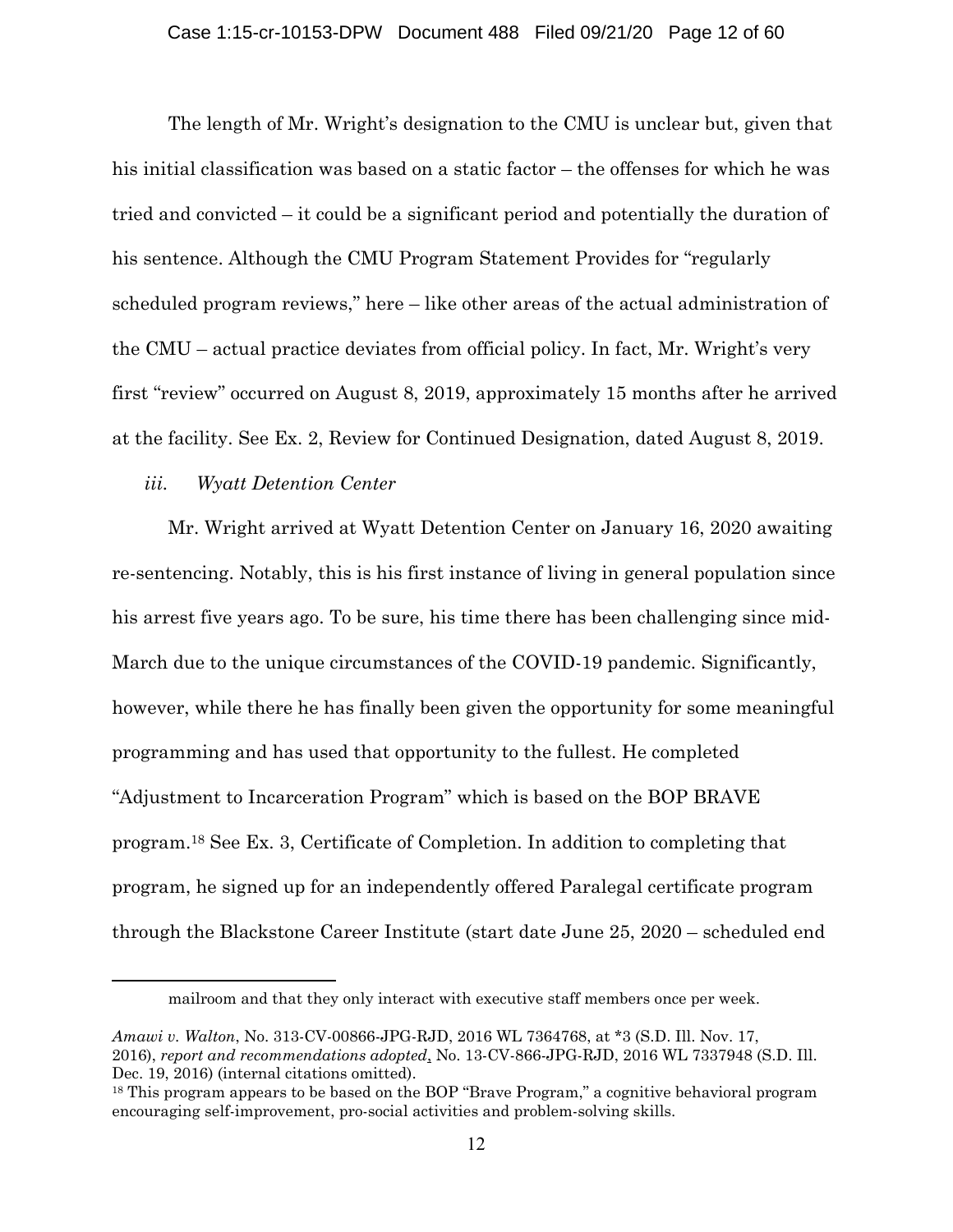date June 25, 2022). See Ex. 4, Blackstone Career Institute, Unofficial Student Transcript of David D. Wright.

During his time at Wyatt, he has had no disciplinary issues, or communication management related issues.

*iv. The Conditions Described Above Are Relevant to Determining a Just Sentence* 

In evaluating "what is just punishment" under 18 USC §3553(a)(2)(A) this Court should consider the conditions under which Mr. Wright has been held over the last five years. The Court may also consider that there is little indication that the restrictive nature of his incarceration will change any time soon. Mr. Wright has been held, and will likely continue to be held, in conditions rivaled only by federal Supermax prisons.

Mr. Wright is over one thousand miles from home. The distance precludes family visits, as his family is of limited means. If he remains at the CMU, when (and if) he ever does have a visit it will be non-contact – through a plexiglass window, and far from private. Excluding the two existing CMUs, there is not a single general population unit in the federal system with a blanket ban on contact visitation.19 As described above, his phone contact is also severely limited – both with respect to whom he can call and how often.

 In the touchstone case regarding CMUs, the D.C. Circuit acknowledged that conditions were harsh enough to satisfy due process interest thresholds:

<sup>19</sup> *See* Center for Constitutional Rights, Public Comments Re: BOP Docket No. 1148-P Communication Management Units (June 2, 2010), https://ccrjustice.org/files/CCR%20comments%20(2).pdf.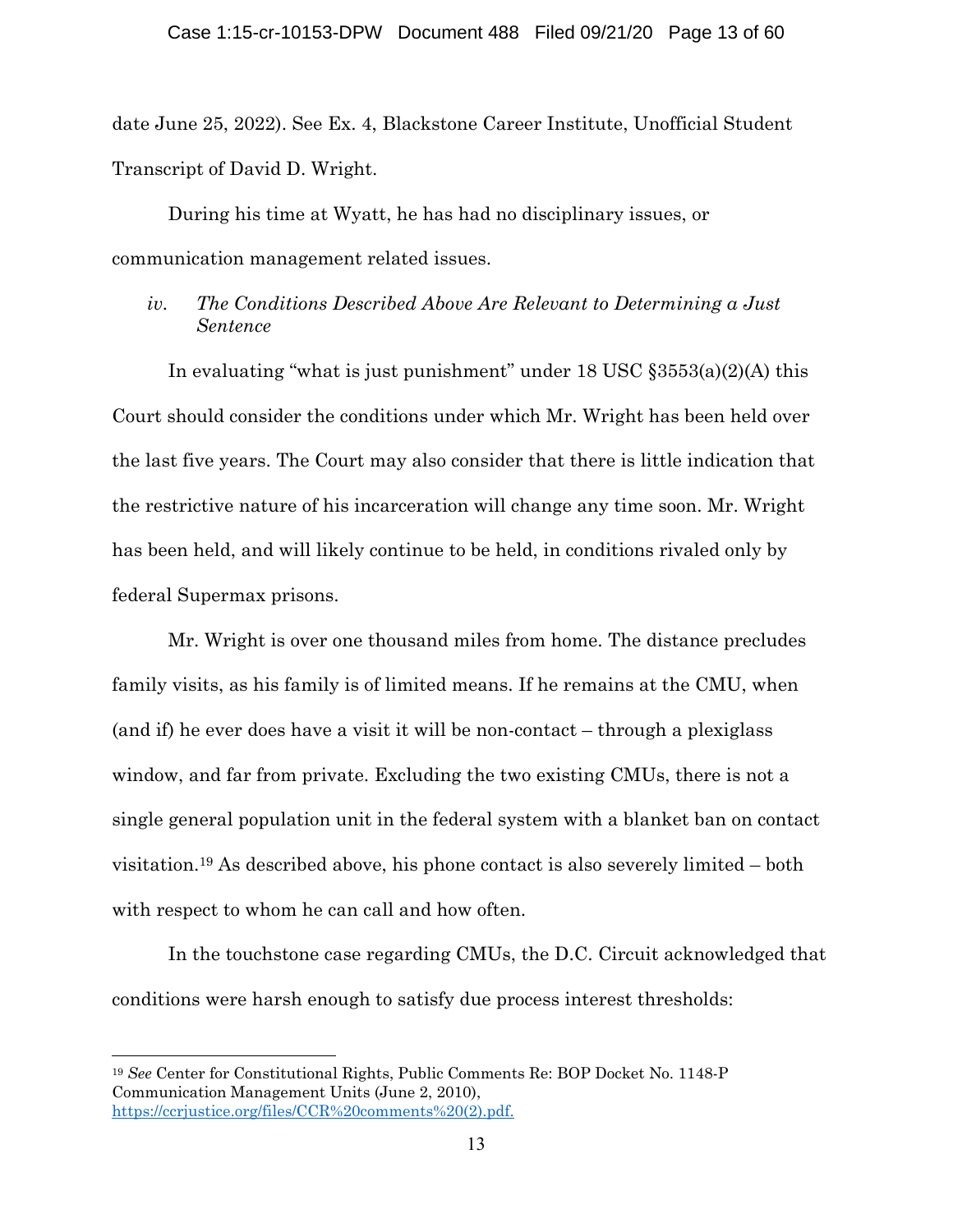Although CMU designation seems analogous to a classification, it is exercised selectively; the duration is indefinite and could be permanent; the deprivations - while not extreme - necessarily increase in severity over time. An inmate placed in administrative segregation may be wholly unable to communicate with his family or the outside world, but that restriction will generally only last for a few weeks. Inmates housed in CMUs, by contrast, may spend years denied contact with their loved ones and with diminished ability to communicate with them. The harms of these deprivations are heightened over time, as children grow older and relationships with the outside become more difficult to maintain… ("With each passing day its effects are exponentially increased, just as surely as a single drop of water repeated endlessly will eventually bore through the hardest of stones.") *(internal citations omitted)*

*Aref v. Lynch*, 833 F.3d 242, 257 (D.C. Cir. 2016). Mr. Wright is currently facing just such an indefinite CMU designation. Fourteen years subjected to CMU strictures and administrative segregation amounts to severe punishment.

The CMU also presents a uniquely punitive situation for Mr. Wright given the practical limitations on educational experiences and vocational training. First, it is difficult in this context to demonstrate and effectuate one's commitment to rehabilitation. As noted, educational opportunities are virtually meaningless within the CMU units. In other federal units, the BOP provides robust programming. Participation in these programs creates a record of good conduct and positive personal growth and provides individuals with experience which can benefit them post-incarceration. Save for his time at Wyatt, Mr. Wright has not had access to substantively meaningful programming. Where programs have been available to him (over the last eight months), he has enthusiastically participated. But now, he faces this resentencing hearing at a disadvantage compared to similarly situated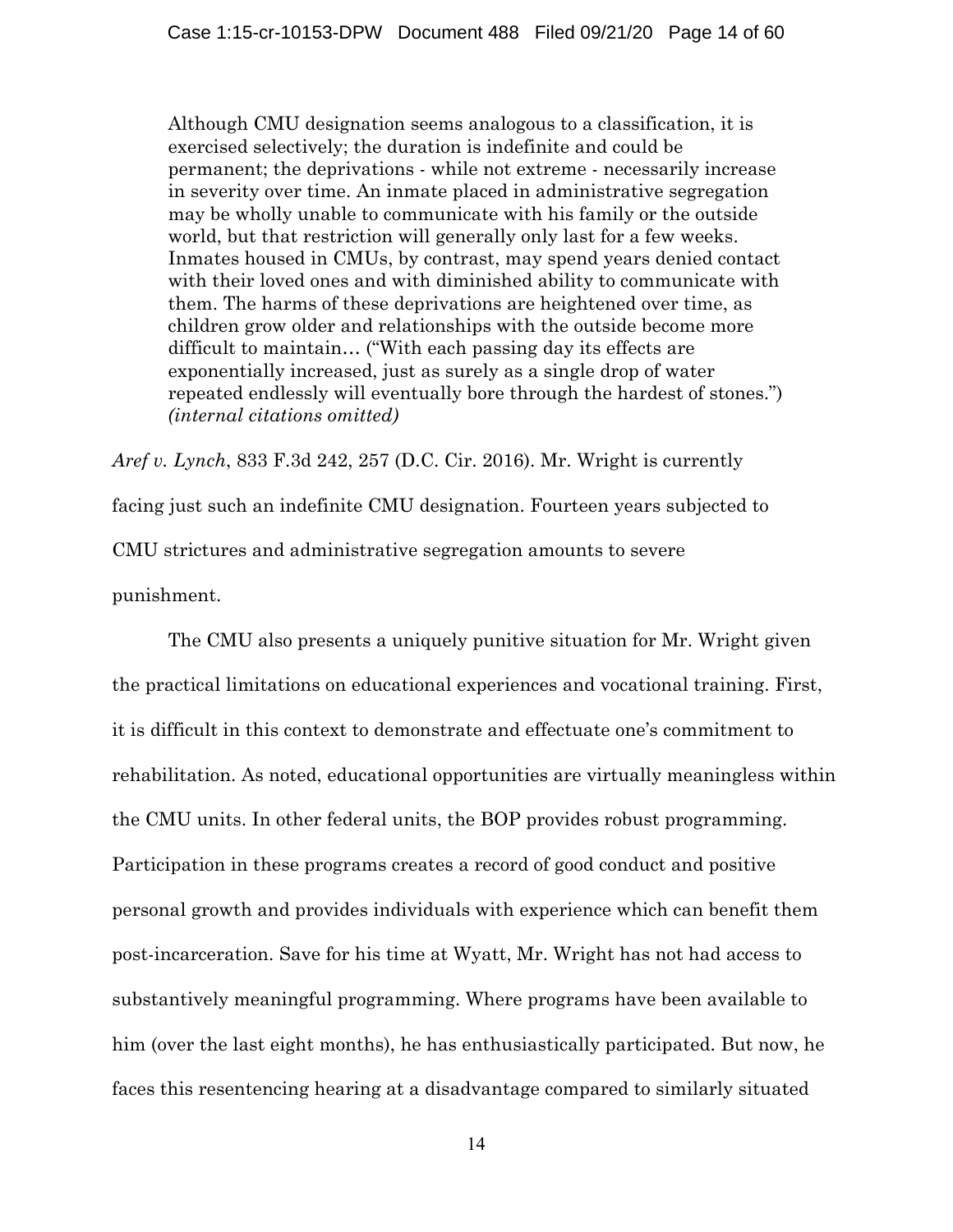### Case 1:15-cr-10153-DPW Document 488 Filed 09/21/20 Page 15 of 60

inmates who would be able to present substantial evidence of commitment to bettering themselves.

Moreover, an individual in Mr. Wright's situation has precious little to look forward to. The prospect of being able to work towards educational goals provides something invaluable to a man facing an extremely long sentence: hope. Aside from the legal implications of being unable to demonstrate his commitment to rehabilitation, programs that help to rehabilitate or teach prisoners new skills have an incalculable effect on the mental well-being of a long-term prisoner. Mr. Wright's time has been and will likely continue to be absent the most basic and humane of opportunities; the chance to keep one's mind challenged and to better oneself in structured ways.

## **B. Mr. Wright's disciplinary post-sentencing conduct does not support the requested sentence**

The Government points to two post-sentencing incidents to support its request for a life sentence: 1) a single jail fight for which Mr. Wright received an internal administrative sanction; and 2) and an incident involving the hanging of images on a bulletin board for which he received no institutional sanction at all. Neither of these incidents justifies an increased sentence, and certainly not life.

*i. The Jail Fight* 

Over a span of over five years, in the custodial conditions described above, Mr. Wright has received a single disciplinary report. This incident involved him hitting another inmate who was said to have knives and who threatened to stab

15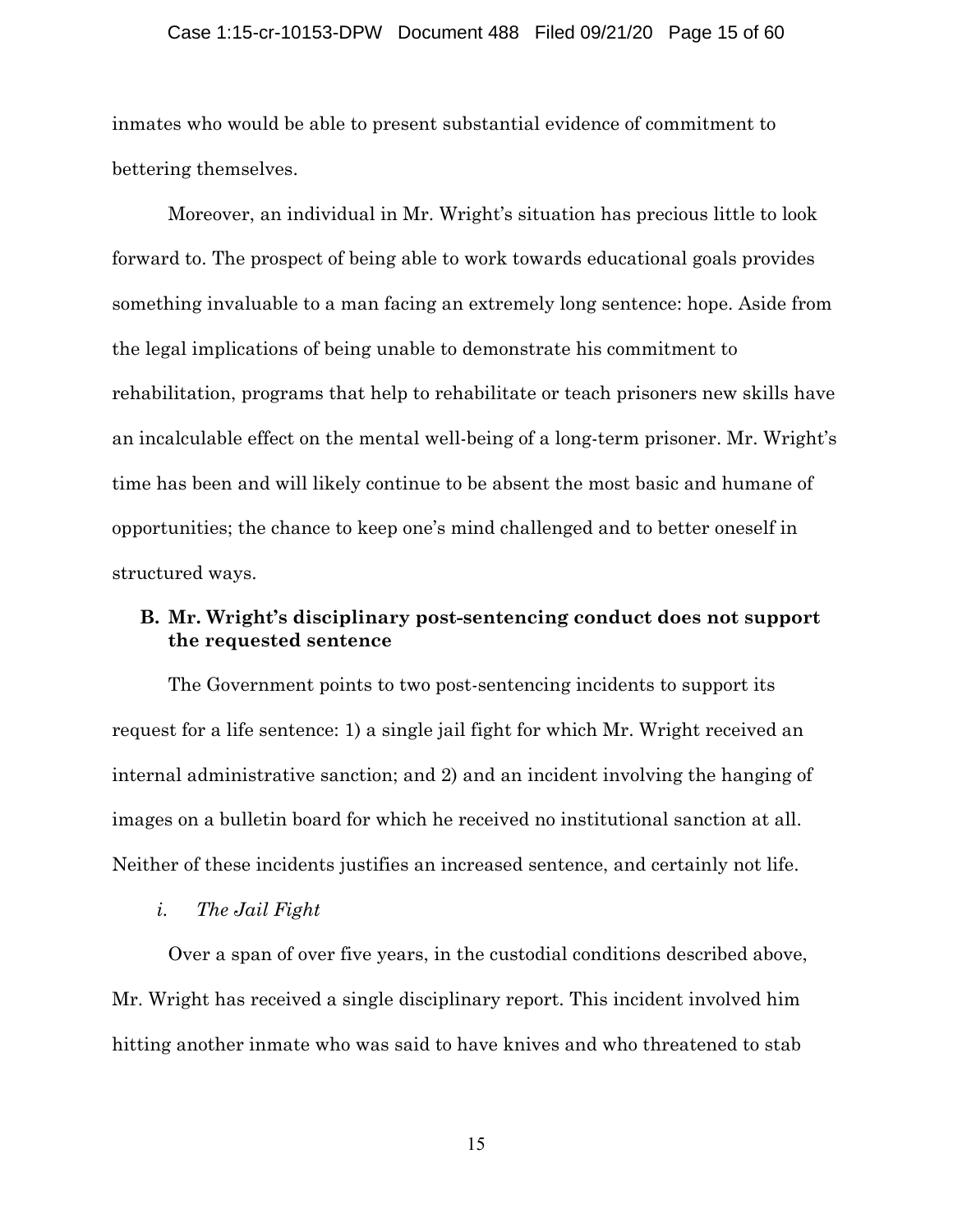### Case 1:15-cr-10153-DPW Document 488 Filed 09/21/20 Page 16 of 60

(and possibly behead) Muslims in the unit.20 This altercation was handled internally and administratively; no criminal charges were filed – and Mr. Wright received a disciplinary sanction of 27 days loss of good time, 90 days without phone privileges, and a 50 dollar fine.

No disciplinary incidents would of course be better than one. But given that Mr. Wright is serving his first sentence in exceptionally challenging custodial settings, a brief fight with someone 1) who had made threats previously; 2) who was not seriously injured; and 3) which was addressed through a relatively mild administrative remedy, is of very limited relevance. To the contrary, the court might consider how difficult it must have been  $-$  in the exceptionally violent<sup>21</sup> and often toxically masculine environment of prison, and these prisons in particular, to – but for this single incident – avoid violence, or discipline of any kind, for over five years.

<sup>&</sup>lt;sup>20</sup> The BOP Investigated and confirmed the allegations regarding Leon Davis's prior threats. The following is an excerpt written by the BOP investigator:

Inmate Davis, Leon…was placed in the Communications Management Unit (CMU) Special Housing Unit on July 3, 2019, for threatening another with bodily harm. Specifically, SIS Lieutenant Baker was notified that Davis had two knives in his cell and while in the inmate kitchen area he had threatened to kill another inmate. A review of Nice Vision Video Surveillance revealed on July 3, 2019, at approximately 6:42 a.m., in the inmate kitchen area, Davis was speaking with two inmate(s) identified as Said, Mohamed…and Tounisi, Abdella….During this conversation, Davis could be heard stating, "I'm going to stab him until they come and get me off. You just tell him if he opens his mouth again, one time, I don't give a fuck who he got coming, I am going to disconnect his head from his shoulders. I don't give a fuck if it is all six of you. I will kill him." The "six of you" is referring to the remainder of the Muslim community in CMU…

See Ex. 5, SIS Report, Dated July 3, 2018, at 3.

<sup>21</sup> For instance, in November 2018, another inmate on the unit was killed by another inmate four cells down from Mr. Wright (approximately 15 feet away). Mr. Wright reports seeing the body of the inmate, with whom he was friendly, being carried out of the unit, and feeling quite frightened by the incident.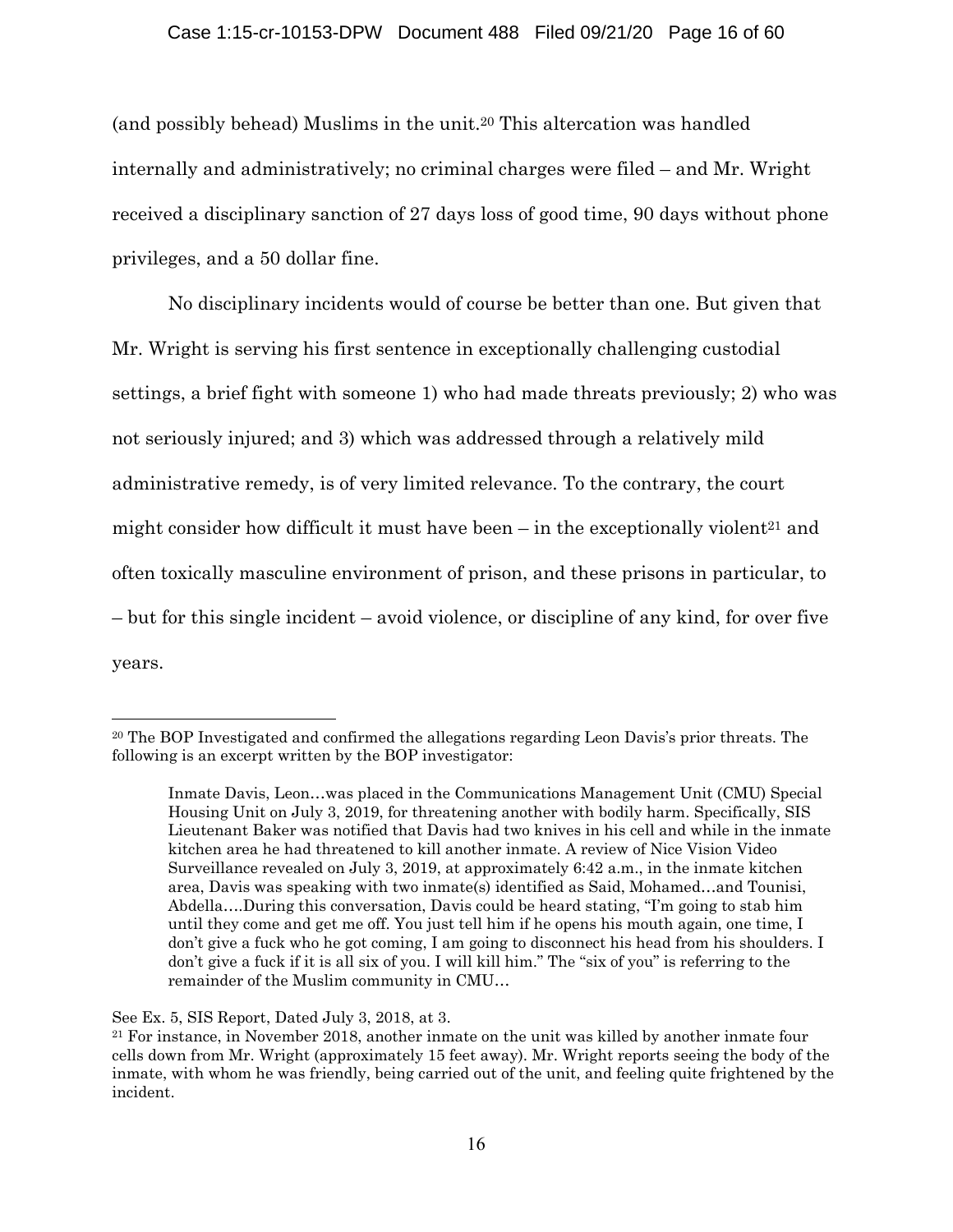### *ii. The Bulletin Board Graphics*

Mr. Wright contests the Government's suggestion that two images he placed on his cell's bulletin board confirm that he remains radicalized and/or an ISIS supporter. While the images were read as such by the BOP, the images lend themselves to multiple interpretations. Moreover, in the context of Mr. Wright's other communications while at the facility – the suggestion that two graphics on a bulletin board, without more, confirm that he is still an ISIS supporter, is unwarranted.

## *a. Image of Arabic Writing Taken from a Bulletin Board*

The first image, (hereinafter, "Image 1") consists of Arabic writing. It appears to be a copy of an image from another source. It was removed from a bulletin board in the open area of Mr. Wright's cell. The BOP asserted – only after sending it to a Senior Intelligence Analyst employed by the Department of Justice – that it was associated with the ISIS Morality Police. According to the Warden's response to Mr. Wright's Administrative remedy, the words on the image are associated with "Hisba or the Islamic Morality Police."22 The BOP sent this image to a (presumably) highly trained "Senior Intelligence Analyst"23 from the Department of Justice's Counter Terrorism Unit for interpretation. David Wright is far from an intelligence analyst. He was raised in the United States, and his knowledge of Arabic is very basic. As

<sup>22</sup> In fact, "Hisbah" is not only the name co-opted by the ISIS Morality Police, but also a basic Islamic doctrine which says that a Muslim should encourage good behavior and forbid wrong behavior. *See Hisbah*, Oxford Islamic Studies Online, http://www.oxfordislamicstudies.com/article/opr/t125/e851 (last accessed Sept. 18, 2020).

<sup>23</sup> See Ex. 6, CTU unit report.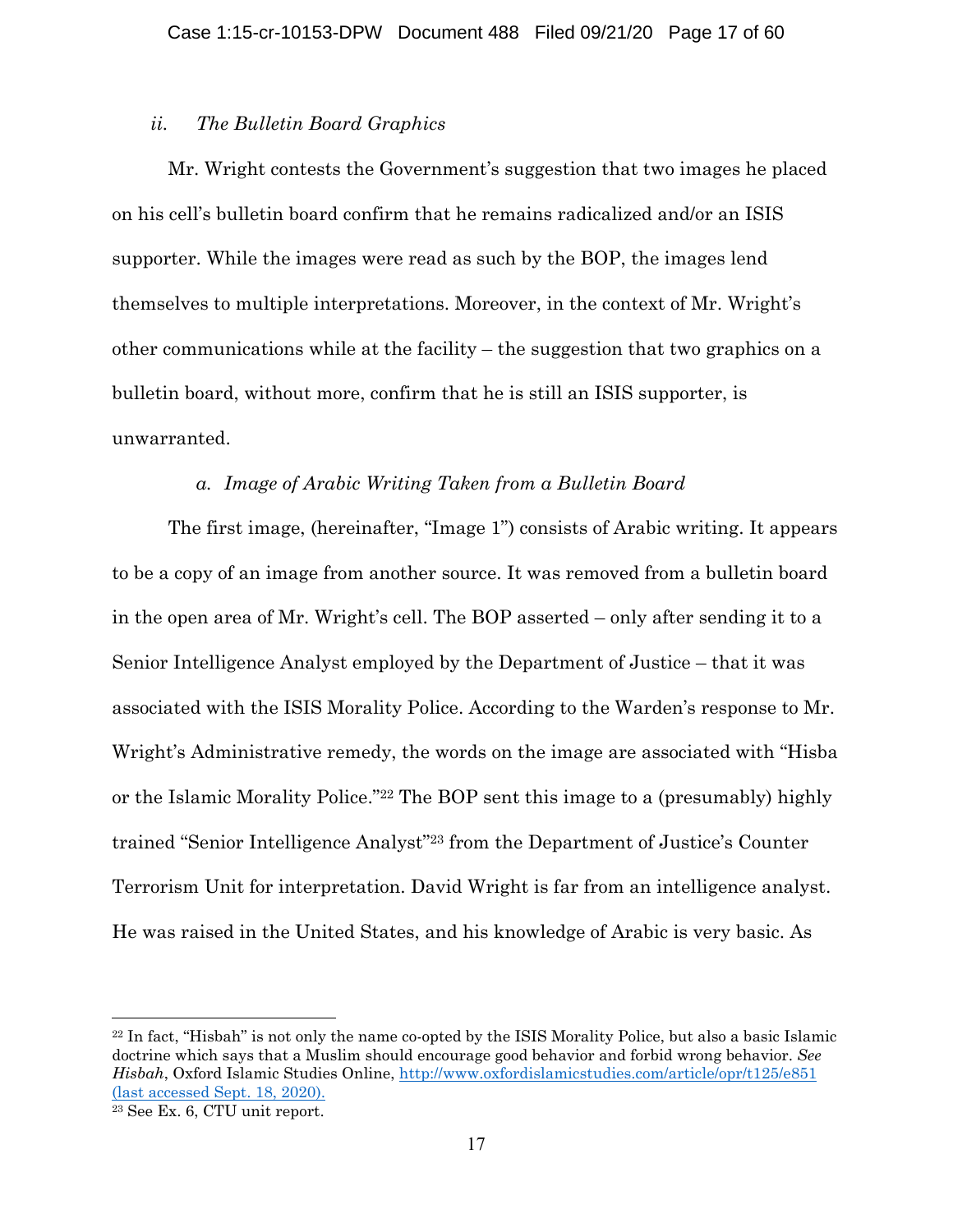will be discussed further below, he was of course raised as an American Muslim, and is eager to grapple with, absorb, and understand all sorts of Muslim teachings – but conflating cut-outs on a bulletin board with something more sinister, without more, is misplaced – particularly where the implications of doing so are so serious.

# *b. The Alleged (and Un-Photographed) "Flag" Taken from a Bulletin Board*

The second image (hereinafter, "Image 2") was apparently not even preserved by the BOP. The BOP, and now the Government claim, however, that it was an "ISIS flag" or banner of some sort. The failure to preserve the evidence that the Government now argues provides support for a sentence of life in prison is particularly problematic given the nuances of the image associated with "the ISIS" flag. The connotations of a black flag incorporating the "Shahadah"<sup>24</sup> are far from straightforward and are rooted in the unfortunate intersection of legitimate Islamic sacred symbols and the violent jihadist organizations which use those symbols to enhance their legitimacy. Because of the ubiquity of these flags in media coverage regarding jihadi organizations, there is a tendency to assume that any black flag incorporating white Arabic writing is a symbol of ISIS, or whatever group happens

<sup>&</sup>lt;sup>24</sup> As explained by the Georgetown University, Berkley Center for Religion, Peace and World Affairs:

The Shahada is the creed of Islam. The Arabic creed translates to: There is no god but Allah, and Muhammad is his messenger."[...] Muslims consider reciting the Shahada to be the first and most important of the Five Pillars of Islam, since understanding and accepting it means that one understands and accepts the essence of the entire faith."

*Shahada*, Georgetown Univ. Berkley Ctr. for Religion, Peace & World Aff, https://berkleycenter.georgetown.edu/essays/shahada (last accessed Sept. 18, 2020).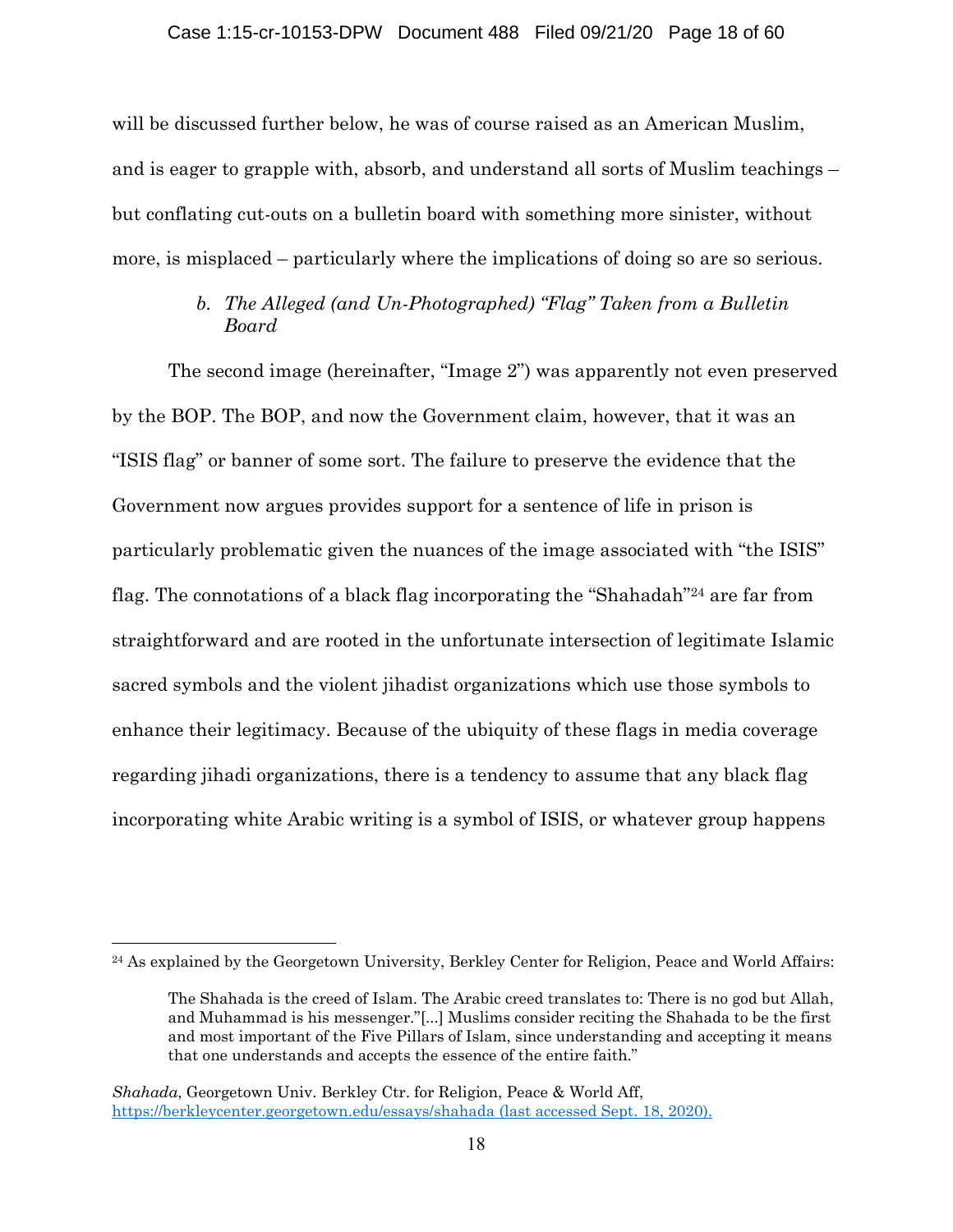to be the jihadist flavor of the month.25 However, this is inaccurate. Without the exact image it is impossible to do the more nuanced analysis necessary. Nevertheless, even in the Warden's response26 to Mr. Wright's Administrative appeal, he notes that the "black flag or banner is noted to be *a variation* of the original black flag or Tawid.27" *(emphasis added).*

# *c. The Bulletin Board Cut-Outs, Viewed in the Context of Wright's Institutional Record Do Not Support the Government's Assertion That He Is Radicalized*

 The Government wants this court to believe that these two cut outs on a bulletin board – only one of which was preserved – allows this Court to draw the very serious conclusion that Mr. Wright is still, or is again, a radicalized ISIS supporter. This leap – especially given the backdrop of his overall institutional record since trial – goes too far.

First, the images were not hidden away or secretly passed from one inmate to another. They were on a bulletin board with other personal and religious items. Where Wright has not been accused of any other instances of brazen support for ISIS during his entire incarceration, his display of these images suggest that he saw no need to hide them, as he believed them to be uncontroversial and religious in

<sup>25</sup> "The power of the flag comes from the fact that the word 'Allah' is on it. The word itself is seen as sacred by Muslims and hence it becomes sacrilegious to desecrate the flag," explains Hayder al Khoei, an associate fellow of the Middle East and North Africa Program at Chatham House in London [...]"The words are what makes the flag so powerful," al Khoei says. "It is a very weird and awkward situation for Muslims because ISIS is an evil terrorist organization with an actual holy flag." Ilene Prusher,, *What the ISIS Flag Says About the Militant Group* (Sept. 9, 2014), https://time.com/3311665/isis-flag-iraq-syria/. 26 Ex. 7, Warden Bell Response to Administrative Remedy.

<sup>27</sup> Tawhid is simply the "Muslim doctrine of the oneness of God." *Tawhid*, Merriam-Webster, https://www.merriam-webster.com/dictionary/tawhid (last accessed Sept. 18, 2020).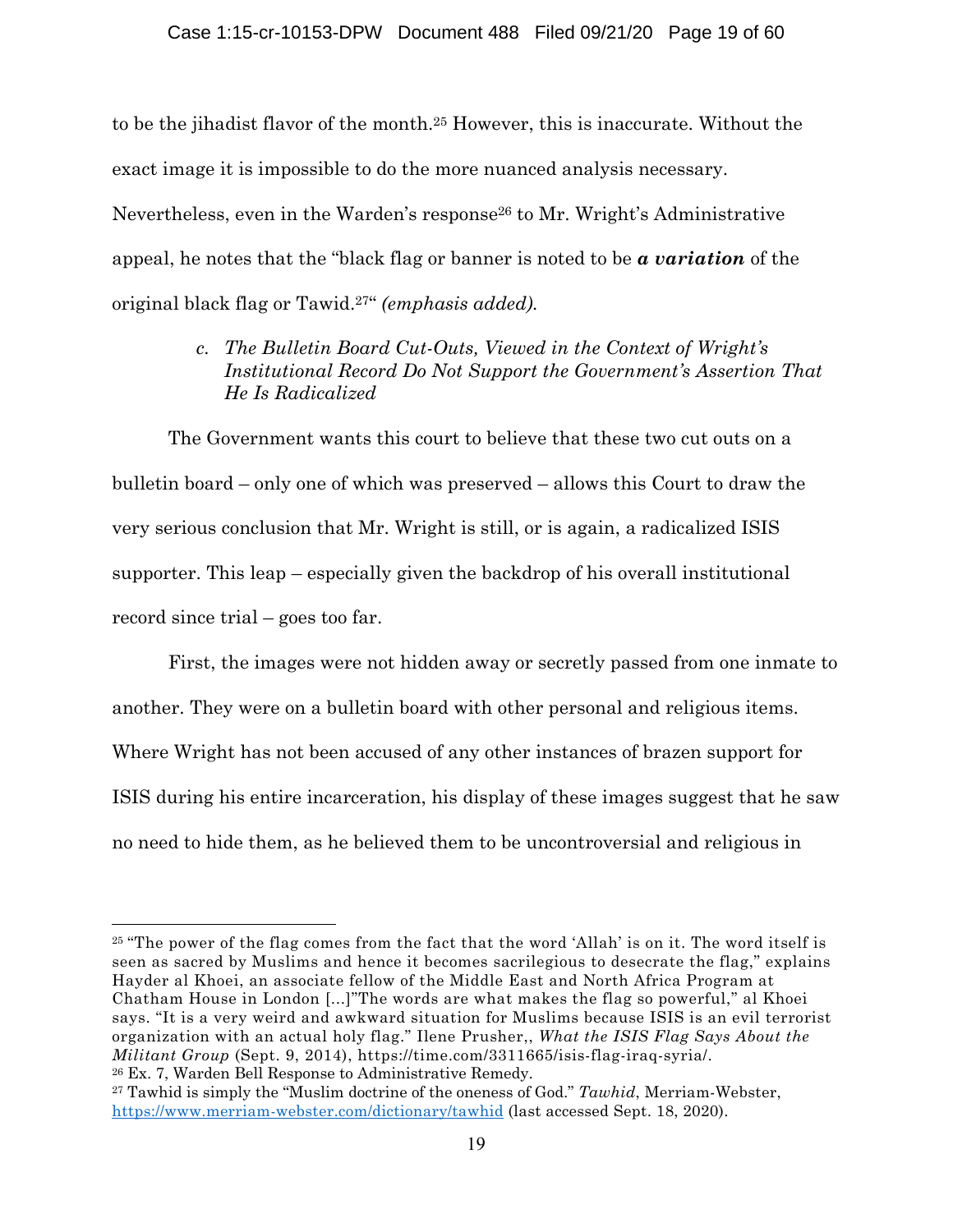### Case 1:15-cr-10153-DPW Document 488 Filed 09/21/20 Page 20 of 60

nature. Second, when the images were removed, Mr. Wright acted appropriately – using legitimate BOP channels to appeal the removal of what he described as "religious articles." He did not describe them as political symbols. He did not defend ISIS or proceed on a First Amendment claim of right to hang ISIS specific symbols. If it were ISIS he was defending – consistent with the unrelentingly vocal and unapologetically doctrinaire nature of the organization – he would have certainly maintained his right to do so and said as much without reserve. Instead, he refers to the "believed connotations" behind the symbols at issue, and repeatedly alludes to them as "religious" in nature.28

 Moreover, there is nothing else in Mr. Wright's institutional record suggesting that that he maintains fidelity to ISIS. There are no allegations that he is proselytizing for the organization, no suggestion that he is celebrating ISIS, and no indication that he is seeking out ISIS followers with whom to collude. To the contrary, there are very clear indications in the record that he continues to grapple with how to be a devout Muslim. The apparent re-appropriation of historically relevant, but co-opted symbols found on his bulletin board is consistent with this grappling.

Importantly, there are clear indications in the institutional record that Mr. Wright continues to renounce ISIS and radicalism, and that he seeks to educate others about the destructiveness of radicalism. For instance, on multiple occasions throughout his incarceration he sought out materials that explicitly renounce

<sup>28</sup> See Ex. 8, Administrative Remedy, dated November 16, 2018.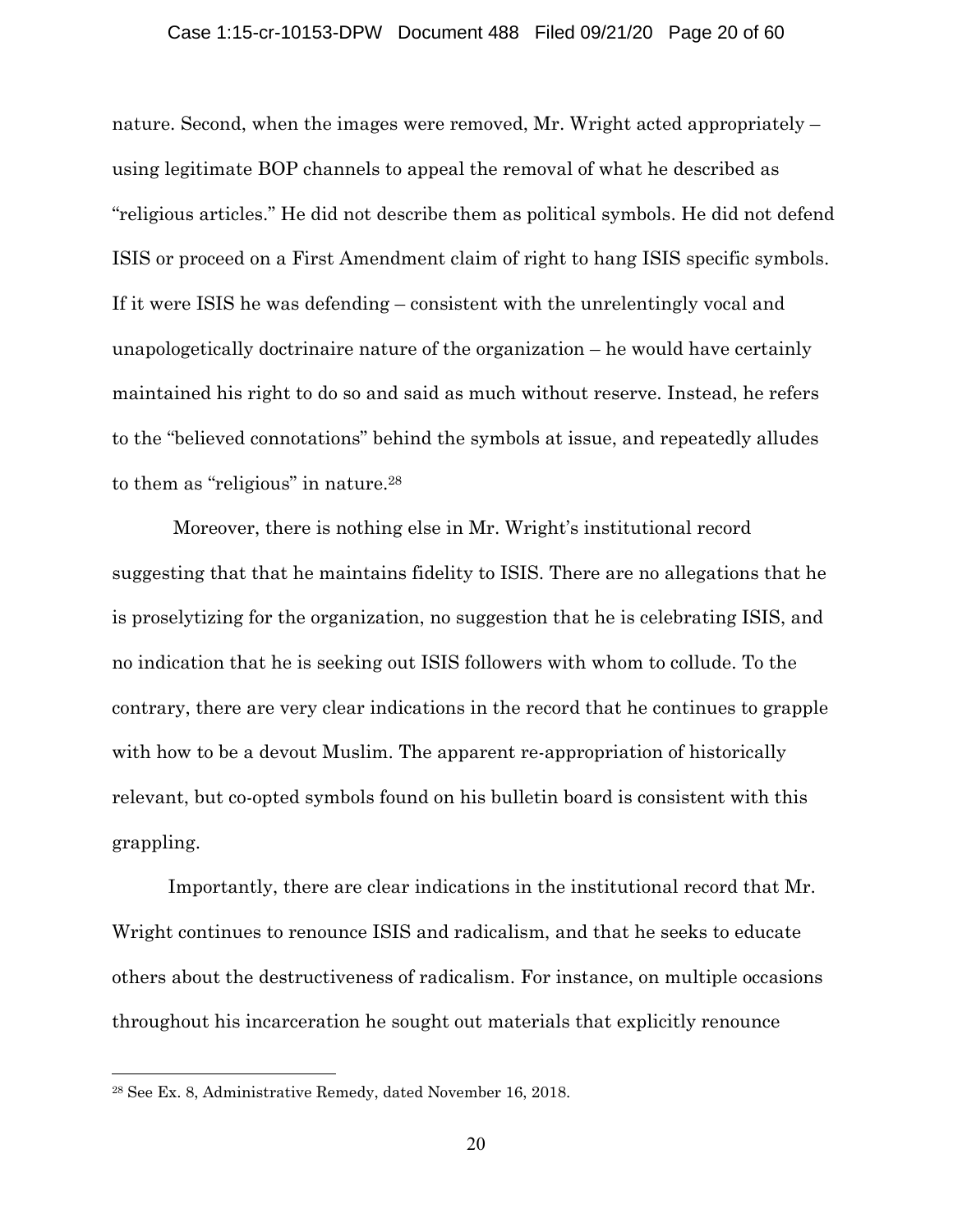radicalism, so that he could better explain to others why these beliefs are misguided.

For instance, on more than one occasion he sought out a copy of the now wellknown, "Open Letter to Al Baghdadi." In it, over 120 prominent Muslim Scholars from around the globe denounced the Islamic State and encouraged others to do so. "You have misinterpreted Islam into a religion of harshness, brutality, torture and murder," the letter said. "This is a great wrong and an offense to Islam, to Muslims and to the entire world."29 Unlike the Government's invitation to speculate about the intention behind the bulletin board cut-outs, Wright was clear about his objective in seeking this information out:

I'm a Muslim currently incarcerated in the FBOP (Federal Bureau of Prisons) and I wanted a more thorough understanding of proper creed and methodology as, sad to say, some people (Nationwide) are plagued with corrupted views of Islam leaning more to radical extremist ideologues that I would like more clarification on to expose the weak elements of these views. Would you mind sending me some "printed material"? Some good brothers have informed me of a very informational document titled: "OPEN MESSAGE TO AL-BAGHDADI" which was drafted and signed by leading Muslim scholarship around the world in a very clear and concise attempt to combat the modern attempts of radicalization that seem to be infecting the young Muslims on social media and otherwise. I'm always seeking sound knowledge from brothers upon the correct creed and methodology and I was told to contact you guys as you "call to the correct views of Islam" and not the fringe elements which continue to be popularized in the media as well as a "fraction" of the Muslim Ummah! Your efforts in this regard would be greatly appreciated.

See Ex. 9, September 3, 2018, email from David Wright.

<sup>29</sup> *See* Tom Henegan, *Muslim scholars present religious rebuttal to Islamic State*, Reuters (Sept. 25, 20140, https://www.reuters.com/article/us-syria-crisis-islam-scholars/muslim-scholars-presentreligious-rebuttal-to-islamic-state-idUSKCN0HK23120140925.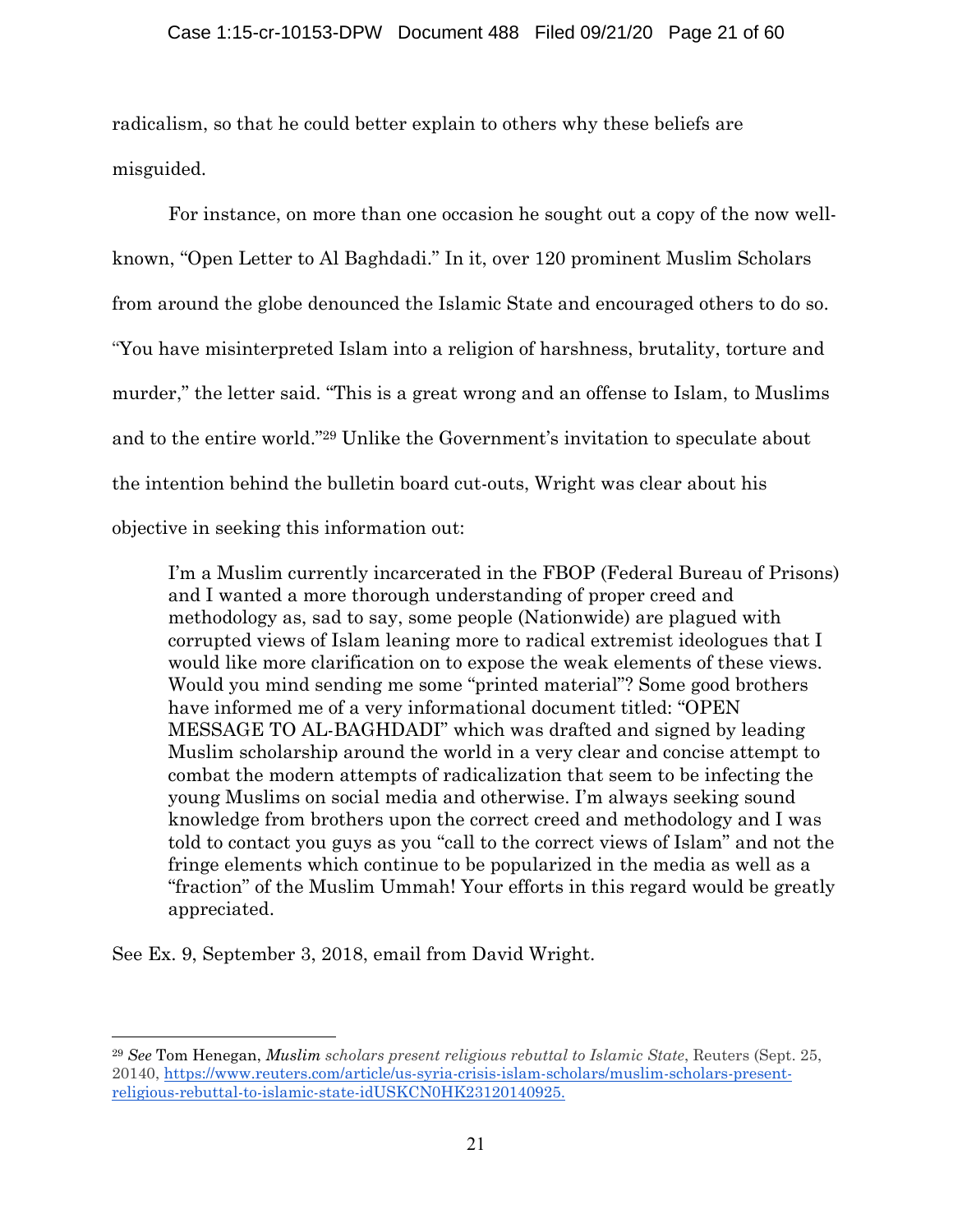When the organization from which he requested the letter did not reply, Mr. Wright tried again. He again makes it clear that his intention is to seek "clarity on moderation in Islam," which he states is "vital for those seeking how to prevent and avoid views which are subsequently causing damage to the Muslim world in more ways than one." See Ex. 10, October 17, 2018 email from David Wright. Mr. Wright renewed his attempt several months later, requesting the document, describing it as one:

which has been drafted by leading Islamic scholarship in an attempt to combat the readily available content online that sadly has been a means of families being destroyed, and public well-being being placed in potential jeopardy. In short, those of us who are ready to be reintegrated into society and are good hearted and wholesome Muslims are in need of such information so that we can be ever prepared against the misguidance that is all to [sic] existent in today's world.

Ex. 11, January 12, 2019 email from David Wright. He goes on acknowledging his own prior receptivity to destructive on-line propaganda, but also hoping to help others avoid the mistakes for which he and his family have paid dearly:

I am therefore requesting that you would provide me with a printed version of the "Open Message to Al Baghdadi" (full-version) so that I can benefit from the much needed Islamic scholarship (that I was unable to view due to my incarceration), that has truly championed an agreed upon message that speaks not only to those who have been directly affected by online propaganda, but also those who are new to the faith who could be guided into correct beliefs and valued principles and not to the overwhelming nonsensical heretical views that are widely circulated as "truth" in our day and age.

## Id.

The bulletin board cut-outs are capable of many interpretations – ignorance, religious grappling, and most likely a desire to re-appropriate and unearth the true historical meanings of symbols that have been co-opted by the organizations which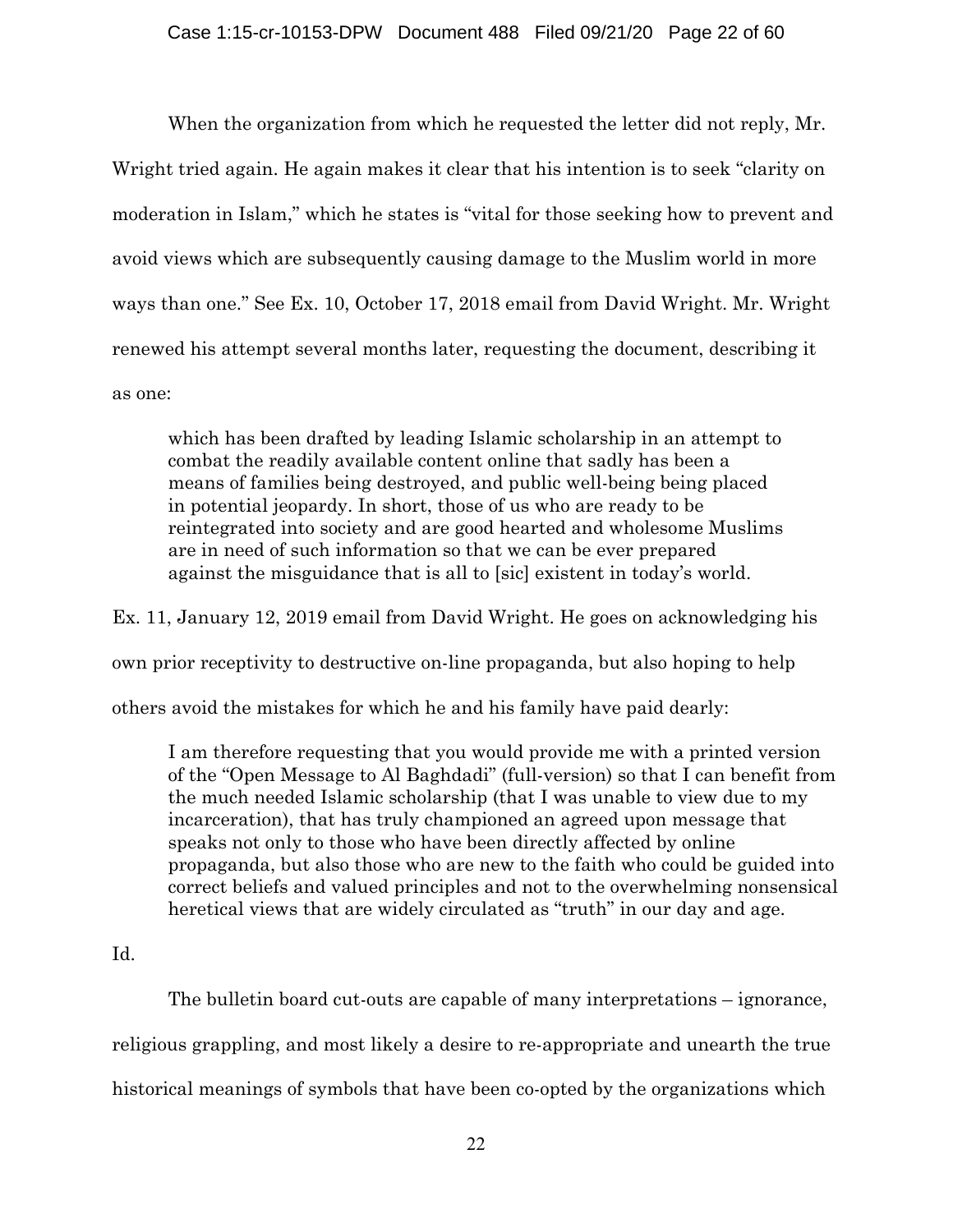### Case 1:15-cr-10153-DPW Document 488 Filed 09/21/20 Page 23 of 60

had, very personally to him, "been a means of families being destroyed." Id. The full institutional record, with its dearth of other indicators of radicalization, and his explicit repeated desire to obtain and share these anti-extremist materials, suggests that he has, in fact, rejected radicalization. ISIS supporters, like the supporters of other extremist view-points, are rarely shy or subtle about it; if Mr. Wright were indeed still radicalized, the Government would not need to guess at the meanings of bulletin board cut-outs to advance this theory. Overt proselytizing and explicit proclamations are the *sine qua non* of radicalism of all types, and perhaps particularly of ISIS.

The Government asks this Court to impose an extraordinary penalty on Mr. Wright. It should have to support that claim with evidence of more compelling quality than it has offered. Where nothing in the institutional record – aside from this single and ambiguous instance – indicates that Mr. Wright's renunciation of ISIS and extremism is anything other than genuine, this Court should deny the Government's request.

## **C. The COVID-19 pandemic has made prison life significantly more difficult, particularly for a man with health conditions that make him highly susceptible to dying from the disease.**

To determine what "just punishment" is for Mr. Wright under 18 U.S.C. § 3553(a), the Court must consider how Mr. Wright has served and will serve his prison time, regardless of his classification. The COVID-19 pandemic must be addressed as a factor influencing what "just punishment" is for sentencing purposes.

23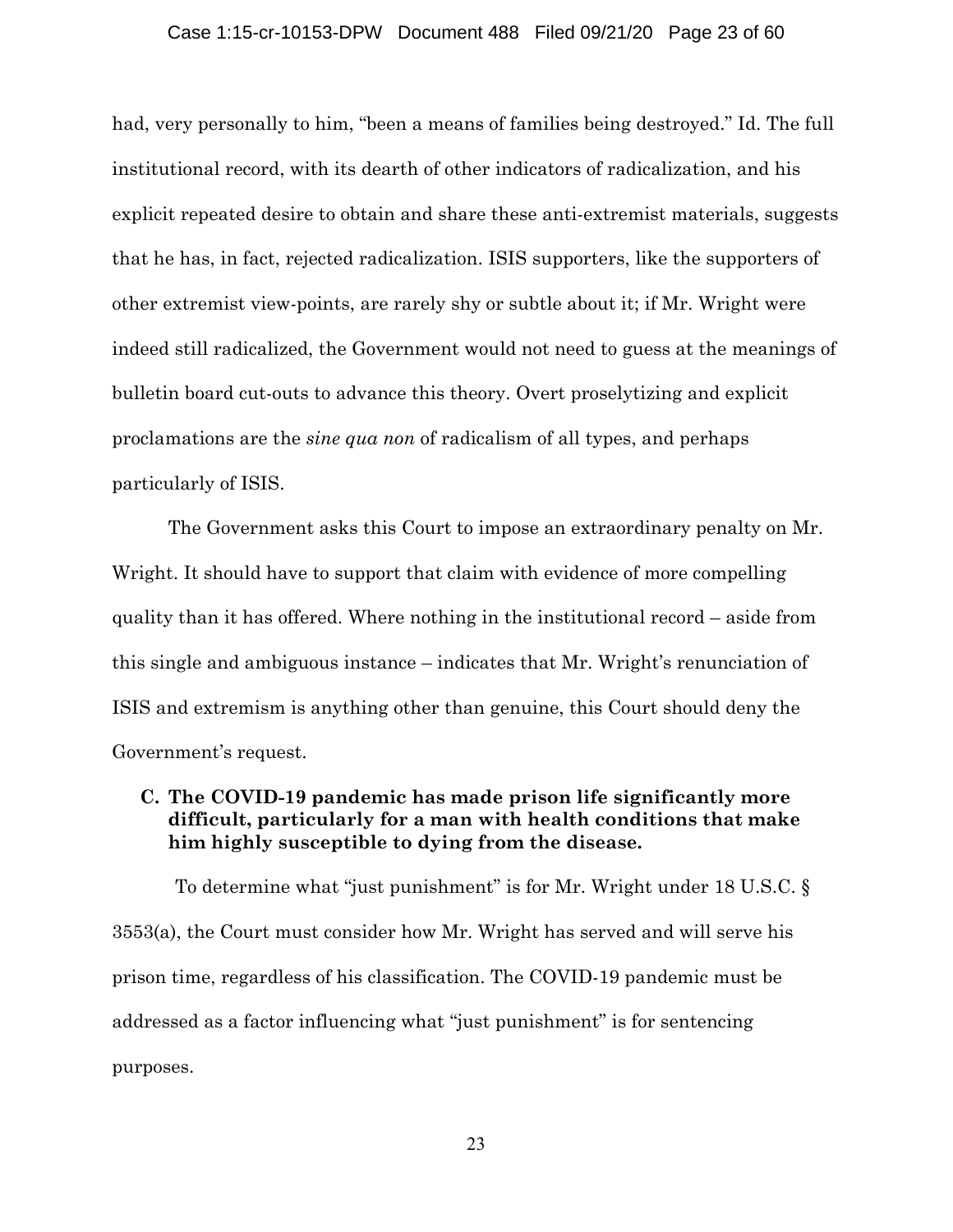*i. Conditions of Confinement During the COVID-19 Pandemic Make Time Served During the Foreseeable Future Much Harder than Normal* 

The onset of the Coronavirus pandemic has altered the landscape of "just punishment" comprehensively. Mr. Wright, in light of his health conditions, is left with the constant fear that he will contract, and die from, this disease. For as long as this pandemic lasts, Mr. Wright will serve harder time as he is subjected to random lockdowns coupled with a constant state of fear.

On March 13, 2020, BOP modified its operations in response to the COVID-

19 pandemic.30 All inmates were put on lockdown.31 Visitations were suspended.32

Most programming was suspended.<sup>33</sup> A full lockdown began on April 1, 2020,<sup>34</sup> and

was extended twice through June 30, 2020.<sup>35</sup> There are countless horrific depictions

of life on the inside during these early stages of the pandemic.36

<sup>31</sup> *Id.*

https://www.bop.gov/resources/news/pdfs/20200414\_press\_release\_action\_plan\_6.pdf; and *COVID-19 Action Plan: Phase Seven*, Fed. Bureau of Prisons (May 20, 2020),

https://www.bop.gov/resources/news/20200520\_covid-19\_phase\_seven.jsp.

<sup>30</sup> *See Federal Bureau of Prisons COVID-19 Action Plan,* Fed. Bureau of Prisons (Mar. 13, 2020), https://www.bop.gov/resources/news/20200313\_covid-19.jsp.

<sup>32</sup> *Id.*

<sup>33</sup> *Id.*

<sup>34</sup> *See* Fed. Bureau of Prisons, Bureau of Prisons COVID-19 Action Plan: Phase Five (Mar. 31, 2020), https://www.bop.gov/resources/news/pdfs/20200331\_press\_release\_action\_plan\_5.pdf. <sup>35</sup> *See* Fed. Bureau of Prisons, Bureau of Prisons COVID-19 Action Plan: Phase Six (Apr. 14, 2020),

<sup>36</sup> See, for example, Mem. From B. von Blanckensee, Acting Complex Warden FCC Lompoc, to All Staff at FCC Lompoc (Apr. 17, 2020) ("no phone or computer access"), https://bit.ly/3cdgA8H; *Hallinan v. Scarantino*, No. 20-hc- 2088-FL (E.D.N.C. May 26, 2020), ECF No. 1-4, at 3-4 (Declaration of Roger Duane Goodwin) ("Our unit [in FCI Butner Medium] remains locked down. . . except for about 1 hour on weekdays, when we are allowed to take a walk outside of our unit."); *Torres v. Milusnic*, No. 20-cv-04450 (C.D. Cal. May 16, 2020), ECF No. 1, at 22-28 (describing crowded, unsanitary conditions); *Torres*, at 56 (Declaration of Joanna Perales) ("prisoners were not allowed to shower" and "once [prisoners] run out of soap, they cannot purchase any more because the commissary is closed"); *Torres,* at 59-60 (Declaration of Graciela Zavala-Garcia) ("my son was denied all access to telephones, email and commissary" and "my son has not been able to shower or change into clean clothes"); Class Action Complaint, *Wilson v. Ponce*, No. 20-cv- 04451 (C.D. Cal. May 16, 2020), ECF No. 1, at 82-83 (Declaration of Jackeline Vazquez) (describing crowded and unsanitary living conditions at FCI Terminal Island and declaring that "my brother was told that prisoners would not be able to use phones and computers until further notice"); Emergency Petition for Writ of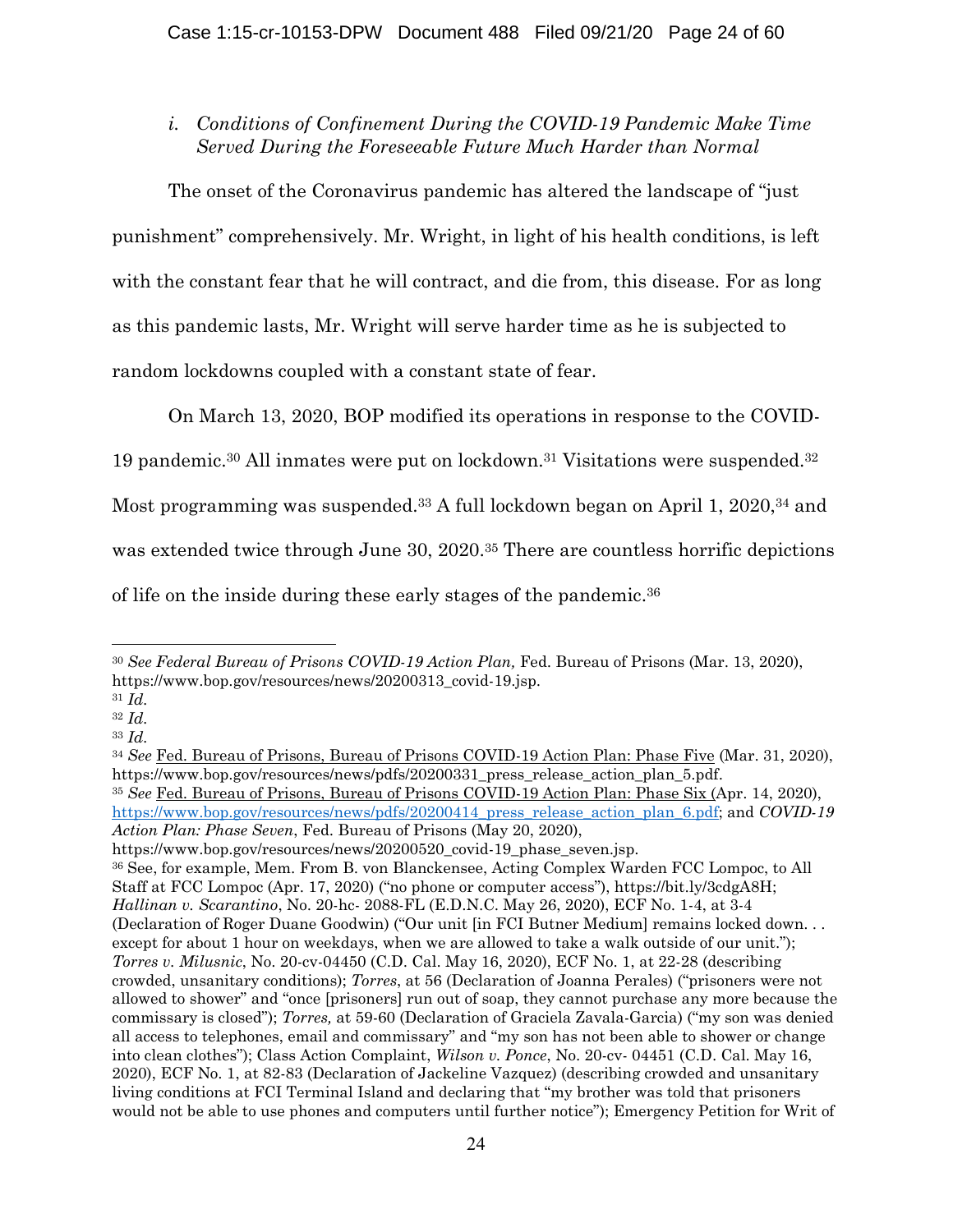Inmate movement and social visits remain suspended as of September 10, 2020.37 Social visits are expected to resume by October 3, 2020, though that presumes no further spikes in case count.38 However, with the fall and winter quickly approaching, further case increases are likely. It is unclear precisely how the BOP will respond to further spikes, but it stands to reason that additional lockdowns and suspensions of visitation and programming will occur once again.

 Not only is it questionable whether Mr. Wright will be on lockdown or have access to visitation and programming, but he will remain at substantial risk of death or serious illness from COVID-19 for the foreseeable future. This is particularly true where it is impossible for inmates to abide by the CDC's social distancing guidelines. When not in lockdown, Mr. Wright will be sharing common areas and showers with other inmates. Even though he is in the CMU, he is nonetheless in regular close contact with other inmates. Given the nature of incarceration, social distancing is impossible.39

 Due to the impossibility of engaging in social distancing, COVID-19 has spread through the BOP at significantly higher rates compared to the general population. Indeed, the rate of infected inmates per 1,000 inmates is more than five

Habeas Corpus, *Wilson v. Williams*, No. 20-cv-794 (N.D. Ohio Apr. 13, 2020), ECF No. 1-5, at 3-4 (Declaration of Kendal Nelson) ("[At FCI Elkton] They are not allowing us to go outside and get fresh air, and we're not allowed into the law library.").

<sup>&</sup>lt;sup>37</sup> *See* https://www.bop.gov/coronavirus/covid19\_status.jsp. 38 *See* https://www.bop.gov/resources/news/20200902\_visitation.jsp

<sup>39</sup> *See, e.g.*, Ctrs. for Disease Control and Prevention, *Interim Guidance on Management of Coronavirus Disease 2019 (COVID-19) in Correctional and Detention Facilities*,

https://bit.ly/2M9IF6a (last visited May 28, 2020) (recognizing that correctional and detention facilities present "unique challenges for control of COVID-19 transmission," due to the fact that individuals "live, work, eat, study, and recreate within congregate environments").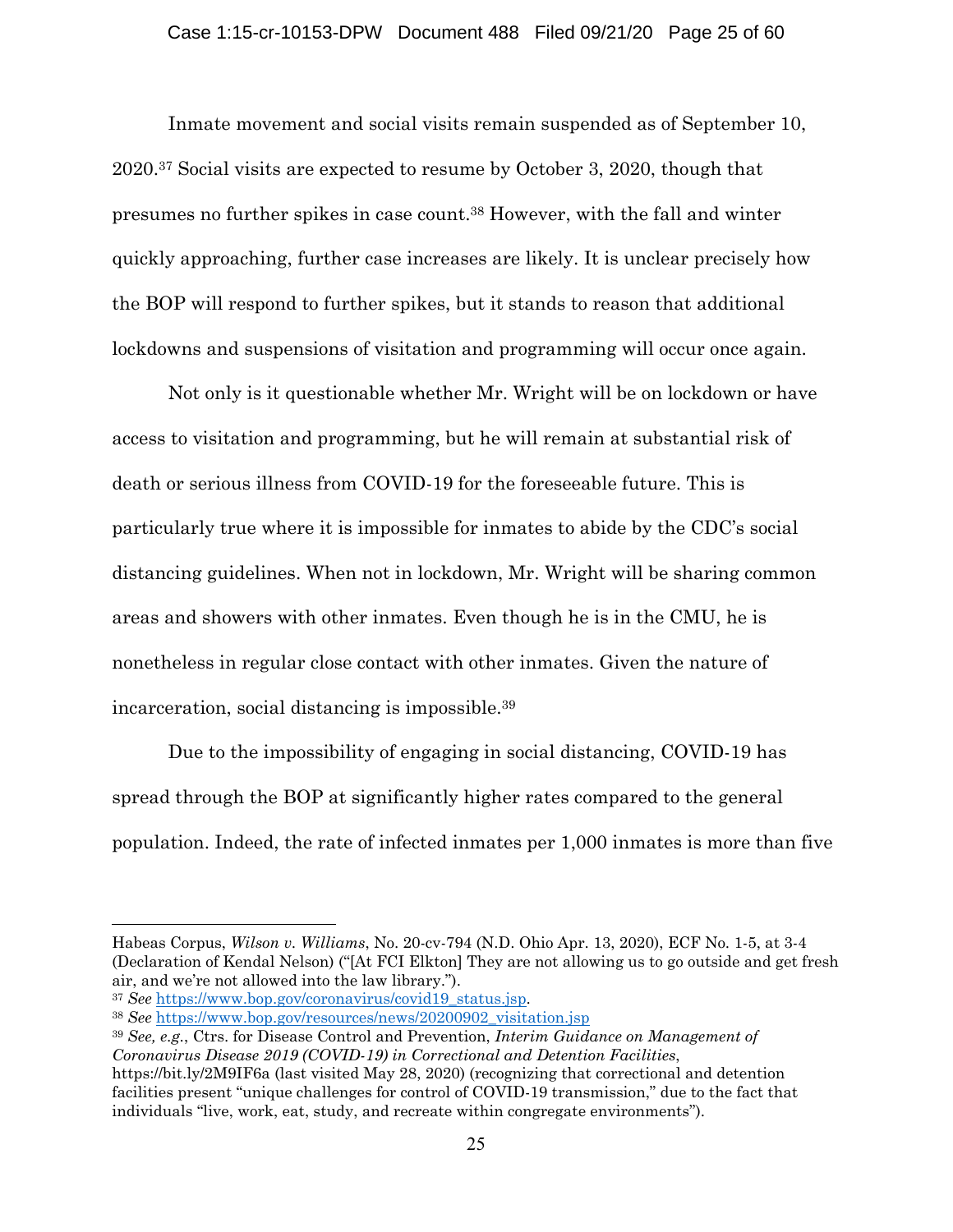times greater than the rate of infected individuals in the U.S. population per 1,000 people, as reflected in the chart<sup>40</sup> below:



As of September 10, 2020, a total of 12,927 BOP inmates and 1,646 staff members have contracted COVID-19.41 1,772 inmates and 645 staff members have active infections. *Id*. 118 inmates and 2 staff members have died from the disease. *Id*.

 As a result of this rampant spread of a deadly disease, not only have the last several months been harder-than-usual time for Mr. Wright, but the time he serves for the foreseeable future will be more difficult than normal. Not only do the BOP's efforts to curtail the spread of the virus make prison more difficult, but so too does the ever-present fear of dying from this disease. As discussed in the section below, Mr. Wright is at a greater-than-average risk of serious illness or death from

<sup>40</sup> Chart Available at https://federaldefendersny.org/. 41 *See COVID-19 Coronavirus*, Fed. Bureau of Prisons, https://www.bop.gov/coronavirus/ (last accessed Sept. 18, 2020).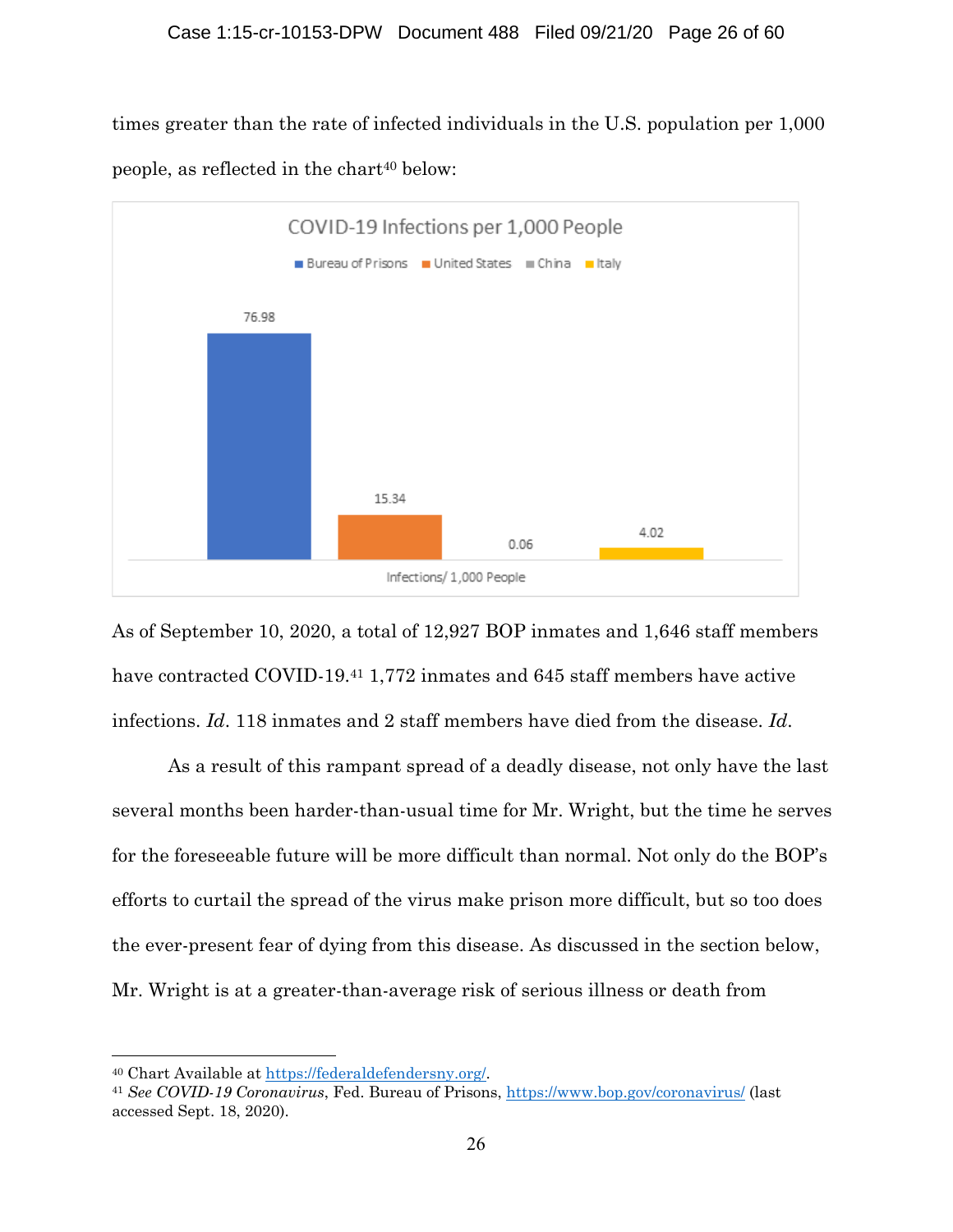COVID-19 due to his preexisting medical conditions. Being fully aware of these risks, and his relative inability to protect himself from the disease's spread, it is no surprise that Mr. Wright would have an inordinate fear of death, making his time in custody significantly more difficult. This Court should account for the increased difficulty of serving a sentence in these times when fashioning a sentence for Mr. Wright.

# *ii. Mr. Wright Is Particularly Susceptible to Dying From COVID-19, Making Any Time He Serves in The Foreseeable Future More Difficult.*

Mr. Wright suffers from a number of serious medical conditions, including morbid obesity, essential hypertension, and G6PD deficiency.42 His obesity, hypertension, and G6PD all place him at higher risk of severe complications or death if he contracts COVID-19. Centers for Disease Control and Prevention ("CDC") guidance notes that individuals with a body mass index ("BMI") of 30 or higher are at increased risk of severe illness from COVID-19.<sup>43</sup> Those same guidelines warn that individuals with hypertension may be at increased risk of severe illness from COVID-19.44 According to a CDC study, 48.3% of patients hospitalized with COVID-19 were obese.<sup>45</sup> Among patients in Mr. Wright's age bracket, obesity was the most prevalent underlying condition of those hospitalized

<sup>42</sup> See Ex. 12 (Wyatt medical records – excerpt); Ex. 13 (Doctor declaration). With a height of 6'7" and a recorded weight of 347 pounds, Mr. Wright has a BMI of 39.1 kg/m2. 43 *People with Certain Medical Conditions*, Ctrs. for Disease Control & Prevention (updated Aug. 14,

<sup>2020),</sup> https://www.cdc.gov/coronavirus/2019-ncov/need-extra-precautions/people-with-medicalconditions.html. 44 *Id.*

<sup>45</sup> *Hospitalization Rates and Characteristics of Patients Hospitalized with Laboratory-Confirmed Coronavirus Disease 2019 – COVID-NET, 14 States, March 1-30, 2020*, 69 MMWR 458 (2020), https://www.cdc.gov/mmwr/volumes/69/wr/mm6915e3.htm?s\_cid=mm6915e3\_w.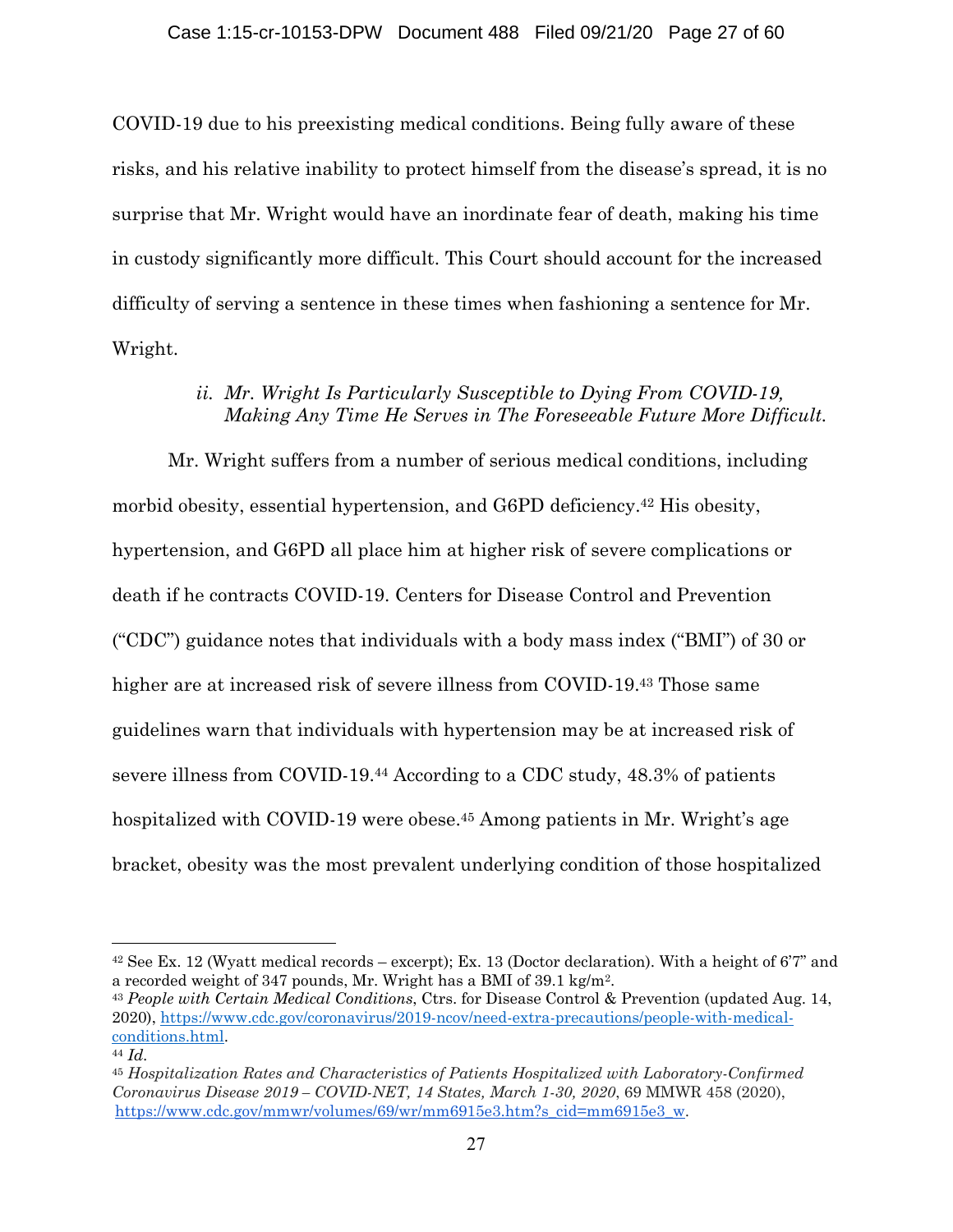### Case 1:15-cr-10153-DPW Document 488 Filed 09/21/20 Page 28 of 60

due to COVID-19.46 Other large studies show that obesity is a significant independent risk factor increasing mortality rates from COVID-19, with one such study finding that obesity doubles the COVID-19 mortality rate.<sup>47</sup>

Hypertension may also increase Mr. Wright's risk of severe disease, as it has also been one of the most common comorbidities in COVID-19 patients.48 In a metaanalysis of nineteen studies with 15,302 cases, "hypertension was significantly associated with the increased risk of adverse outcomes in COVID-19 patients."49 Recent statistics from New York also show that hypertension is the leading "top 10" co-morbidity by age group  $-$  by a considerable margin  $-$  and an alarmingly high number of people who have died from COVID-19 in New York have had hypertension.<sup>50</sup> Although significantly less studied, there is evidence that G6PD

<sup>46</sup> *Id.*

<sup>47</sup> Sébastien Czernichow et al., *Obesity Doubles Mortality for SARS-CoV-2*, Obesity (Aug. 20, 2020), https://doi.org/10.1002/oby.23014 (in a study of 5,795 COVID-19 patients in France, obesity doubled the mortality rate); Sara Y. Tartof et al., *Obesity and Mortality Among Patients Diagnosed with COVID-19: Results from an Integrated Health Care Organization*, Annals of Internal Med. (Aug. 12, 2020), https://www.acpjournals.org/doi/10.7326/M20-3742 (a study of nearly 7,000 COVID-19 patients in California showed "[o]besity plays a profound role in risk for death from COVID-19, particularly in male patients and younger populations . . . independent of obesity-related comorbidities and other potential confounders.").

<sup>48</sup> A study of 5,700 patients hospitalized with COVID-19, published in the Journal of the American Medical Association, showed that hypertension was one of the "most common comorbidities" of COVID-19. Safiya Richardson, et al., *Presenting Characteristics, Comorbidities, and Outcomes Among 5700 Patients Hospitalized With COVID-19 in the New York City Area*, J. Am. Med. Ass'n (Apr. 22, 2020), https://bit.ly/3auhLzS.

<sup>49</sup> Xuan Liang et al., *The Association of Hypertension with the Severity and Mortality of COVID-19 Patients: Evidence Based on Adjusted Effect Estimates*, 81 J. Infection e44, e44 (2020). <sup>50</sup> *COVID-19 Tracker*, N.Y. State, https://covid19tracker.health.ny.gov/views/NYS-COVID19- Tracker/NYSDOHCOVID-19Tracker-Fatalities?%3Aembed=yes&%3Atoolbar=no&%3Atabs=n (last accessed Sept. 13, 2020).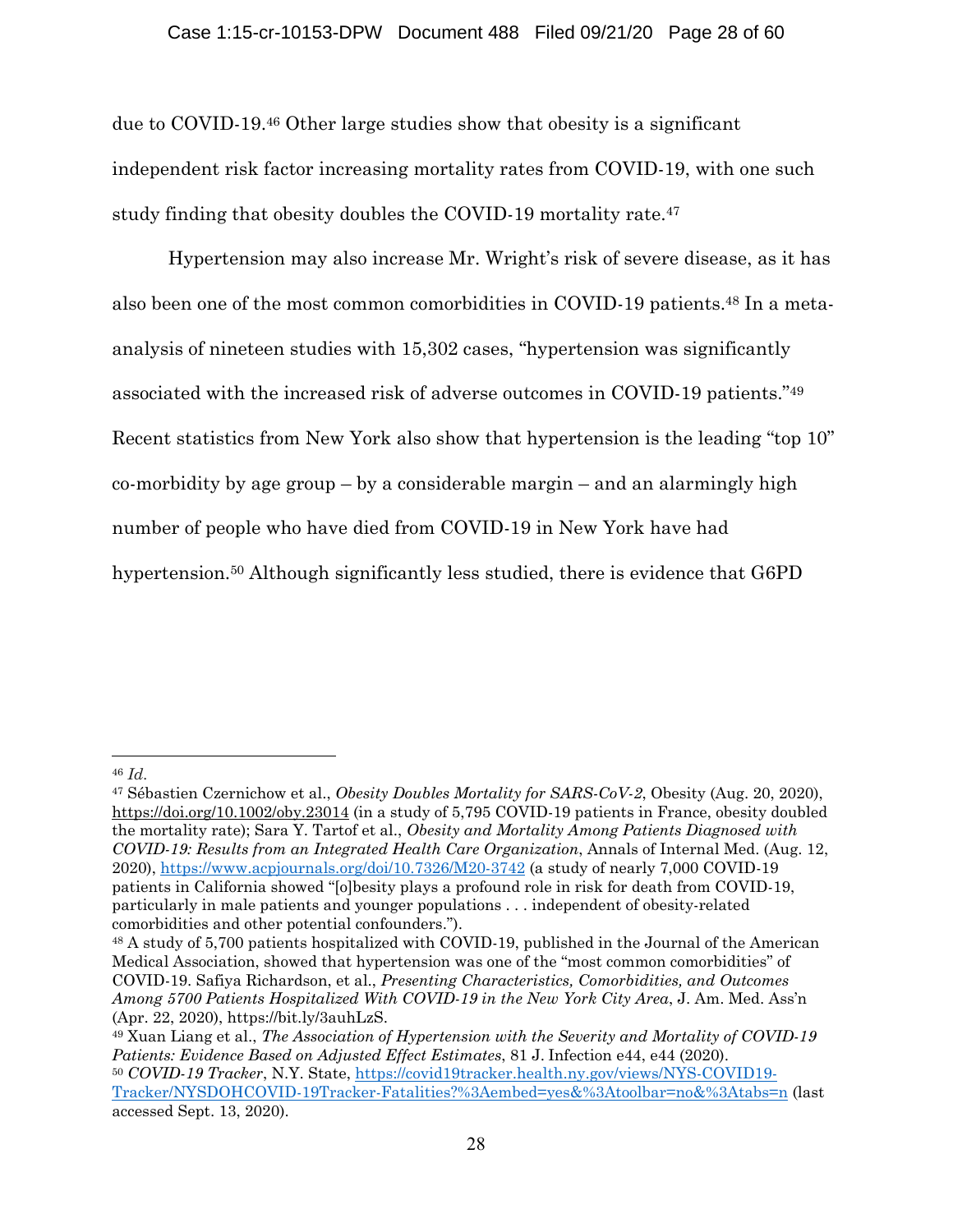### Case 1:15-cr-10153-DPW Document 488 Filed 09/21/20 Page 29 of 60

deficiency may also increase susceptibility to COVID-19 and risk of a more severe disease course.<sup>51</sup>

Mr. Wright's incarceration makes him significantly more likely to contract COVID-19, and if he does, his health conditions put him at a greater risk of severe illness or death. As discussed above, incarcerated individuals, without taking into account any pre-existing conditions, have at least a 550% greater chance of contracting COVID-19 than the U.S. population at large; they are also 300% more likely to die from the virus.52 Therefore, due to his incarceration and his multiple pre-existing health conditions, Mr. Wright must live every day worrying that his incarceration will become a death sentence.

Courts around the country are reducing sentences and granting

compassionate release based on the increased risk that COVID-19 poses to inmates

<sup>51</sup> Sameer Al-Abdi & Maryam Al-Aamri, *G6PD Deficiency in the COVID-19 Pandemic: Ghost Within Ghost*, Hematology/Oncology & Stem Cell Therapy (Apr. 18, 2020),

https://doi.org/10.1016/j.hemonc.2020.04.002. 52 Brendan Saloner et al., *COVID-19 Cases and Deaths in Federal and State Prisons* E1, J. Am. Med. Ass'n (July 8, 2020), https://bit.ly/3a4604x; Alexandra Sternlicht, *Prisoners 550% More Likely to Get Covid-19, 300% More Likely to Die, New Study Shows*, Forbes (last accessed August 12, 2020), https://www.forbes.com/sites/alexandrasternlicht/2020/07/08/prisoners-550-more-likely-to-get-covid-19-300-more-likely-to-die-new-study-shows/#64d17a173a72. There is also concern that the prisons will not be able to provide the ventilators and other specialized medical care that will be needed – and that, given his pre-existing health conditions, Mr. Wright is highly likely to need should he contract COVID-19 – as more and more inmates get seriously ill from the virus. *See* Danielle Ivory, *"We Are Not a Hospital": A Prison Braces for the Coronavirus*, N.Y. Times (Mar. 17, 2020), https://www.nytimes.com/2020/03/17/us/coronavirus-prisons-jails.html (quoting federal prison medical worker stating that medical supplies and staff were short, even without an outbreak, and acknowledged that the prison simply would not be able to handle a COVID-19 surge as, "We don't have ventilators on hand at all. We are not a hospital. We don't have the medical staff."); see generally U.S. Dep't of Justice, Office of the Inspector General, Review of the Federal Bureau of Prisons' Medical Staffing Challenges (Mar. 2016) (finding pre-COVID-19 that BOP experienced chronic medical staff shortages, leading to problems meeting the medical needs of prisoners, requiring the use of outside hospitals, and endangering the safety and security of institutions).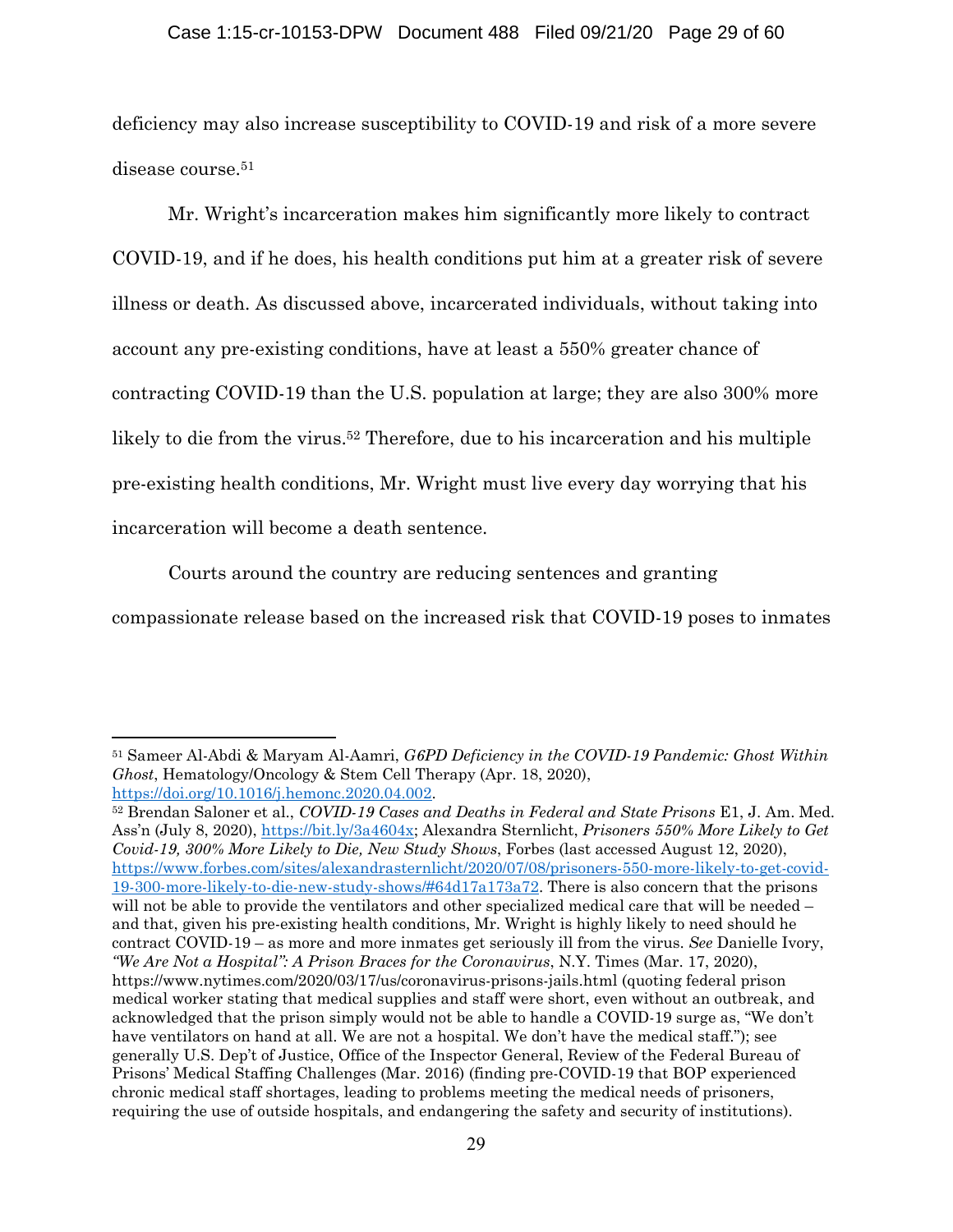### Case 1:15-cr-10153-DPW Document 488 Filed 09/21/20 Page 30 of 60

with pre-existing health conditions such as obesity and hypertension.<sup>53</sup> Further, the Department of Justice has conceded – including in a case in the District of Massachusetts – that, pursuant to CDC guidance, a "body mass index ('BMI') above 30 constitutes an 'extraordinary and compelling reason' warranting a sentence reduction."54

In granting a defendant's motion for compassionate release, a judge recently observed that there can be no "just punishment where there is a real risk that [a sentence of incarceration] could be transformed into a death sentence."55 Because of COVID-19, Mr. Wright must live every day in conditions of incarceration that are significantly more severe than they would ordinarily be and in the very reasonable fear that his incarceration will soon "be transformed into a death sentence." These circumstances render Mr. Wright's time served more punitive than it ordinarily would be. Thus, the Court should find that varying below the guidelines range and imposing a sentence of fourteen years is sufficient under 18 U.S.C. § 3553(a).<sup>56</sup>

<sup>54</sup> *E.g.*, Correspondence from Assistance United States Attorney's Office to the Honorable William G. Young, *United States v. Lebron*, Crim. No. 18-cr-10422-WGY (D. Mass. Aug. 6, 2020);

Correspondence from Assistant United States Attorney's Office to the Honorable Ellen L. Hollander, *United States v. Steven Cole*, Crim. No. ELH-18-167 (D. Md. July 30, 2020).

<sup>53</sup> *E.g.*, *U.S. v. Michael Browne*, Crim. No. 14-10369-LTS, 2020 WL 3618689 (D. Mass. July 2, 2020); *United States v. Pena*, No. CR 16-10236-MLW, 2020 WL 2798259 (D. Mass. May 29, 2020); *United States v. Young*, No. CR 4:16-40036-TSH, 2020 WL 2514673 (D. Mass. May 15, 2020); *United States v. Ramirez*, No. CR 17-10328-WGY, 2020 WL 2404858, at \*4 (D. Mass. May 12, 2020); *United States v. El-Hanafi*, No. 10-CR-162 (KMW), 2020 WL 2538384 (S.D.N.Y. May 19, 2020); *United States v. Hossain*, No. 1:04-CR-402 (TJM), 2020 WL 3265001 (N.D.N.Y. June 8, 2020); *United States v. Jenkins*, Crim. No. 99-cr-00439-JLK-1, 2020 WL 2466911 (D. Colo. May 8, 2020).

<sup>55</sup> *United States v. El-Hanafi*, No. 10-CR-162 (KMW), 2020 WL 2538384, at \*5 (S.D.N.Y. May 19, 2020).

<sup>56</sup> Other district courts have recently cited the harsh prison conditions and lack of programming opportunities due to the coronavirus as reasons to vary downward in imposing sentence. *See, e.g.*, *United States v. William White*, 19-cr-325 (D.D.C. Aug. 5, 2020) (referring to more punitive and less rehabilitative conditions at the jail due to COVID-19); *United States v. Antonio Cox*, 19-cr-235 (D.D.C. July 29, 2020) (acknowledging lack of programming due to COVID-19); *United States v. Zuniga-Lopez*, 19-cr-123 (E.D. Wash. Aug. 25, 2020) (imposing a time served sentence and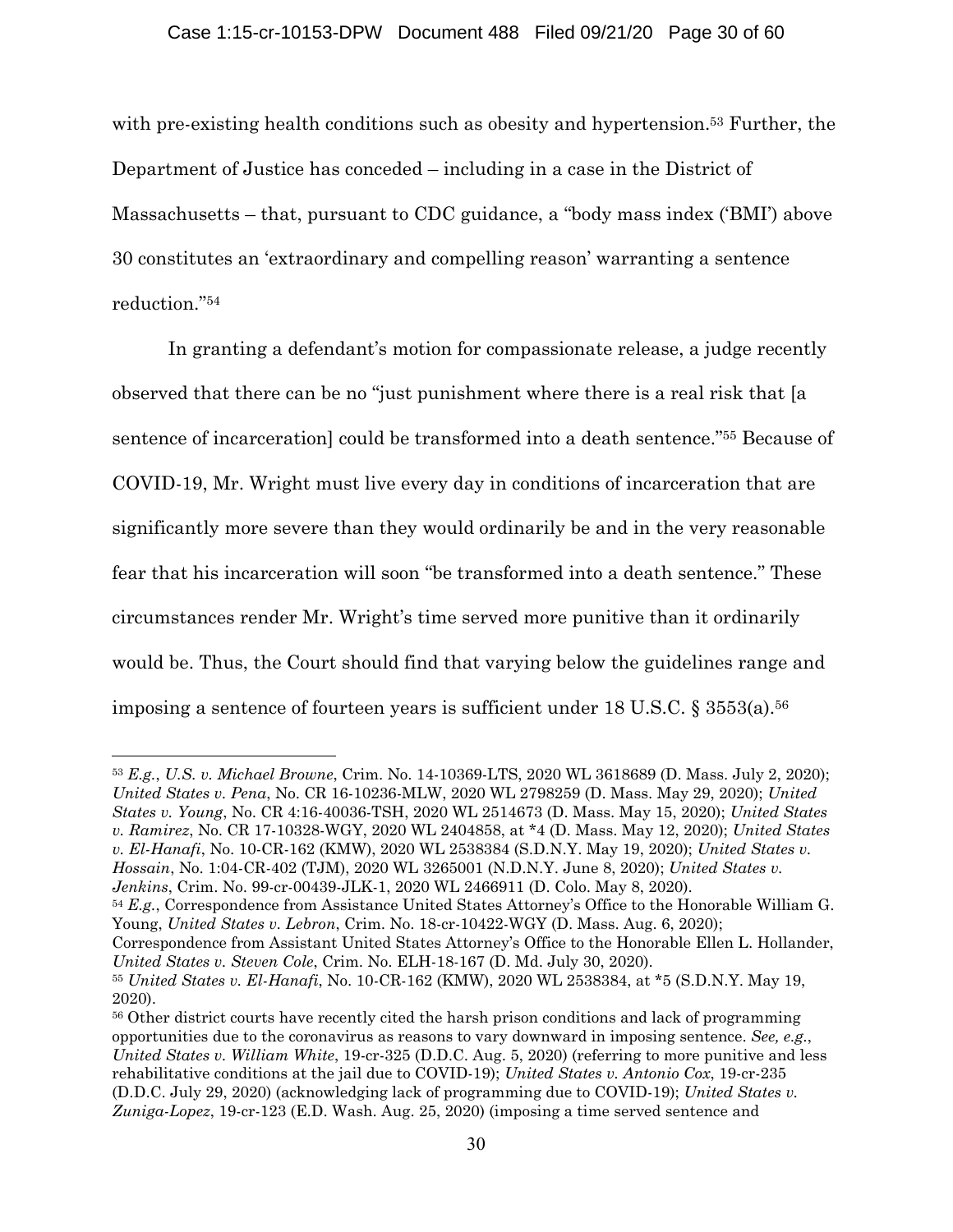### **D. The co-defendant in this matter had his sentence reduced to time served and home confinement due to concerns from COVID-19**

The considerations addressed above are hardly too abstract or too general to be applicable to Mr. Wright's sentencing. Though the posture is different between sentencing and compassionate release, the trial judge has already recognized the extraordinary and compelling circumstances the pandemic creates and the appropriateness of revisiting prior sentencing decisions in the case of Mr. Wright's co-defendant, Nicholas Rovinski. The same considerations that Judge Young applied to Mr. Rovinski's compassionate release decision are salient here.

On June 11, 2015, Mr. Rovinksi was arrested in connection with this matter.57 Mr. Rovinski participated in the early stages of litigation, but eventually changed his plea, agreed to cooperate with the Government, and testified at Mr. Wright's trial.58 On December 20, 2017, Mr. Rovinski was sentenced to 180 months in prison followed by lifetime supervised release.59 *Id*. at 412-14.

In late April of this year, as the scope of the pandemic became more apparent, Mr. Rovinski, through his counsel, requested that the BOP consider Mr. Rovinski for transfer to home confinement pursuant to the CARES Act and Attorney General Barr's Memoranda, or alternatively, that he be considered for

acknowledging that COVID-19 is a concern for the defendant, his guideline range is low, and he is not a danger to the community); *United States v. Chavol*, 19-cr-572 (C.D. Cal. July 27, 2020) (imposing a sentence of time served).

<sup>57</sup> *United States v. Rovinski*, 1:15CR10153-WGY-2, ECF No. 1.

 $58$  Pursuant to a Fed. R. Crim. P.  $11(c)(1)(C)$  plea agreement, Mr. Rovinski pled guilty to conspiracy to provide material support to a designated foreign terrorist organization, in violation of 18 U.S.C. §  $2339B(a)(1)$ , and conspiracy to commit acts of terrorism transcending national boundaries, in violation of 18 U.S.C. § 2332b(a)(2).

<sup>59</sup> *United States v. Rovinski*, 1:15CR10153-WGY-2, ECF Nos. 412–414 (Sentencing, Judgment, Statement of Reasons).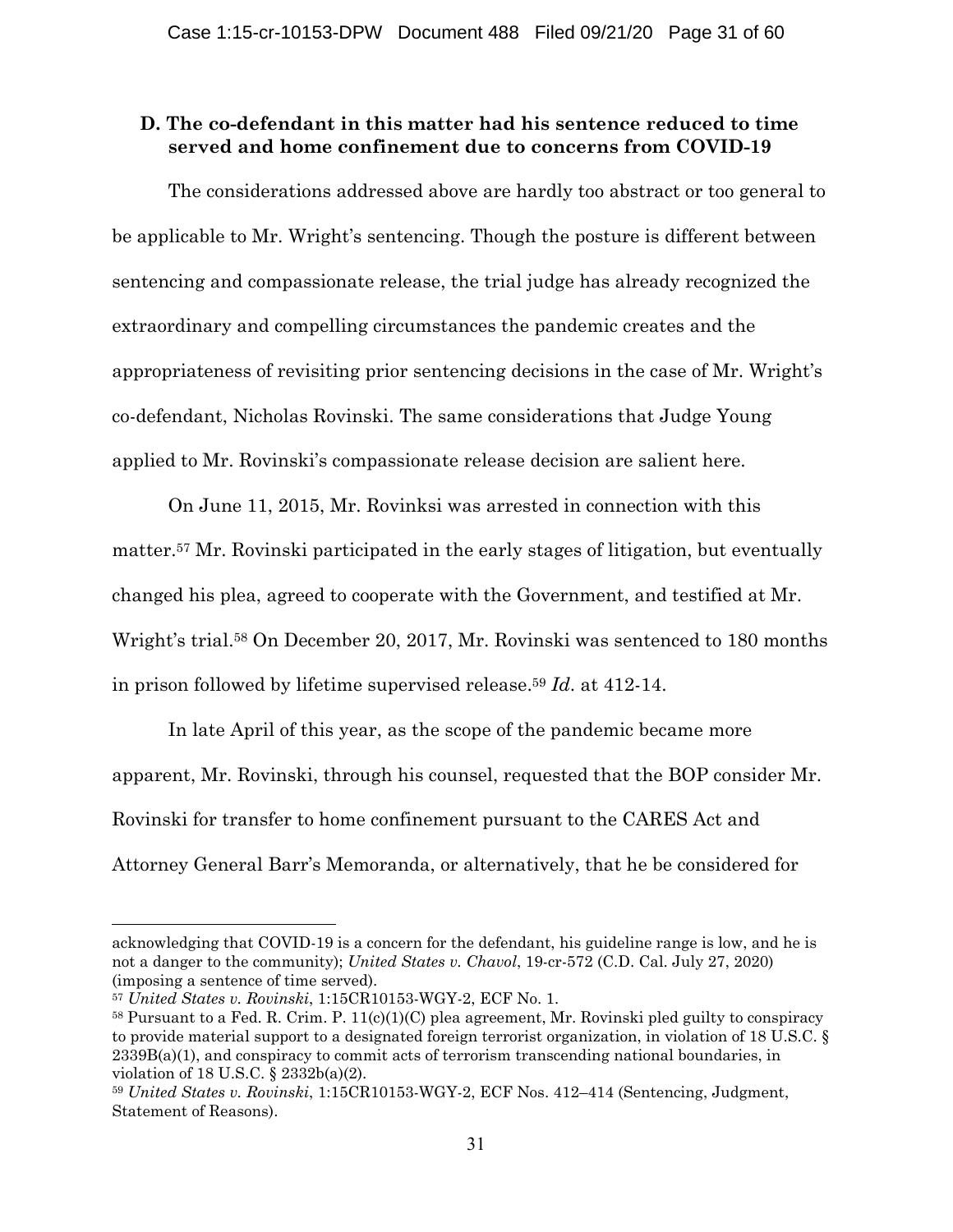BOP initiated compassionate release. Thereafter, in early June, Rovinski moved this court to reduce his sentence to time-served on compassionate release grounds.<sup>60</sup> As grounds, counsel explained that Mr. Rovinski – though only 29 – suffered from a variety of physical and mental health disorders – including cerebral palsy, hypertension<sup>61</sup>, and depression – which placed him both at direct risk of severe complications if Rovinski contracted the disease, and also reduced his ability to engage in the kinds of prophylactic hygiene necessary to avoid or limit exposure.62 Mr. Rovinski, at the time of moving the court, had approximately 94 months left on his 180-month sentence, and was serving his time at FCI-Danbury.<sup>63</sup>

Over the Government's objection, this Court granted Mr. Rovinski's motion on August 11, amending his sentence to time served with his first ten years of lifetime supervised release to be served in home confinement.64 The Court further ordered that the first six months be served on "strict home confinement" but left open the possibility that Mr. Rovinski may petition the Court thereafter for further

<sup>63</sup> At the time the motion was filed, FCI-Danbury had taken an early lead in outbreak severity within the BOP. For further detail on the conditions at the facility at the time in question, see Memorandum in Support of Class Action Petition for Writ of Habeas Corpus Under 28 U.S.C. § 2241, *Martinez-Brooks v. Easter*, 20-cv-00569-MPS (D. Conn. Apr. 30, 2020).

<sup>60</sup> Motion for Compassionate Release, *United States v. Rovinski*, 1:15CR10153-WGY-2, ECF No. 458. 61 Mr. Wright, as noted above, also suffers from hypertension, a condition which several federal courts recognize as a serious COVID-19 risk enhancer. *See United States v. Salvagno*, No. 5:02-CR-51-LEK, 2020 WL 3410601, at \*12-14 (N.D.N.Y. Apr. 23, 2020) (granting compassionate release to FCI Danbury inmate with hypertension and no other health factor and collecting resources regarding the COVID-19 risks associated with hypertension); *United States v. Sawicz*, No. 08-cr-287- ARR, 2020 WL 1815851, at \*5-6 (E.D.N.Y. Apr. 10, 2020) (granting release to FCI Danbury inmate whose only risk factor was hypertension); *United States v. Hilow*, No. 15-cr-170-JD, 2020 WL 2851086, at \*4 (D.N.H. June 2, 2020) ("even controlled hypertension in conjunction with COVID-19 is a health risk")

<sup>62</sup> *United States v. Rovinski*, 1:15CR10153-WGY-2, ECF No. 458 at 10-14.

<sup>64</sup> Order on Motion for Compassionate Release, *United States v. Rovinski*, 1:15CR10153-WGY-2, ECF No. 470.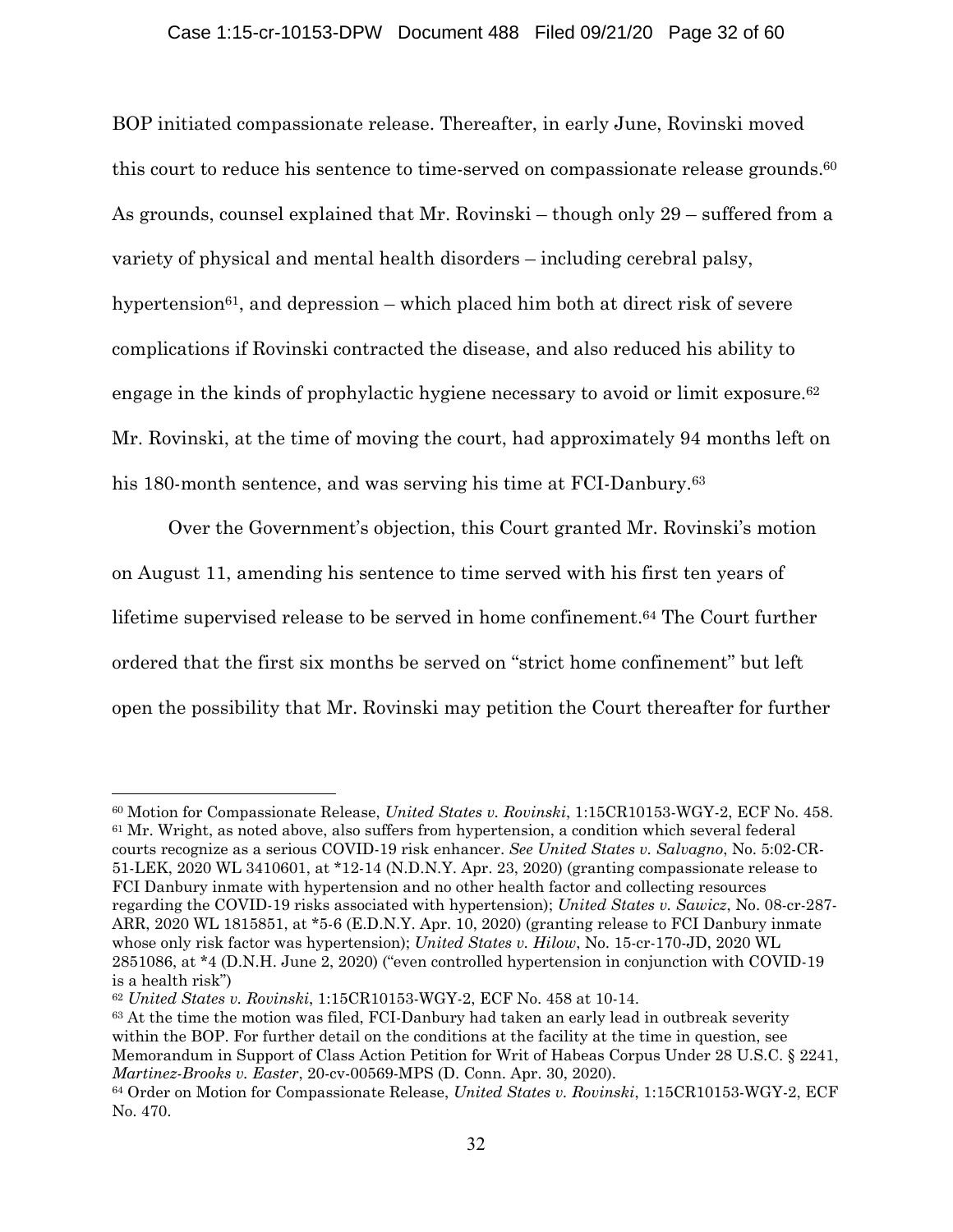modification and reduction.<sup>65</sup> On August 16, the Court denied the Government's motion to reconsider the resentencing.<sup>66</sup>

Judge Young's compassionate release decision in Mr. Rovinski's case, and notably his willingness to assess the continuing fairness of its sentence in the future – within the larger, mutable context of the pandemic and Rovinski's rehabilitation – provides a useful framework for this court in its resentencing of Wright. Many of the same considerations apply for Mr. Wright – his health conditions substantially increase his risk of death from COVID-19 – as they did for Mr. Rovinski. The risks of incarceration has been ratcheted up significantly by the pandemic and the qualitative hardship of the experience is enhanced by both the threat of the disease and the BOP's efforts to contain its spread within the facilities. If these considerations were meaningful to Judge Young, fairness dictates that they should receive the same weight here.

# **E. The demise of ISIS reduces the risk of re-offense and ameliorates concerns about general deterrence**

*"Now ISIS is just about done, it's about to be relegated to the dust bin of history, forgotten and reviled…"* 

Sentencing Transcript, *United States v. Wright*, Dec. 19, 2017 (Young, J.), pg. 54.67

On October 27, 2019, as U.S. Special Forces were closing in, Abu Bakr al-Baghdadi detonated the suicide vest that was strapped to his chest. His death

<sup>65</sup> *Id.* The Court also imposed several special conditions, including drug and alcohol testing, mental health counseling, and that the client stay away from and have no contact with Pamela Geller. Amended Judgment 5, *United States v. Rovinski*, 1:15CR10153-WGY-2, ECF No. 475.

<sup>66</sup> A full decision on the denial is pending, though the Government has filed notice of its appeal. *United States v. Rovinski*, 1:15CR10153-WGY-2, ECF Nos. 477, 479. 67 ECF No. 417.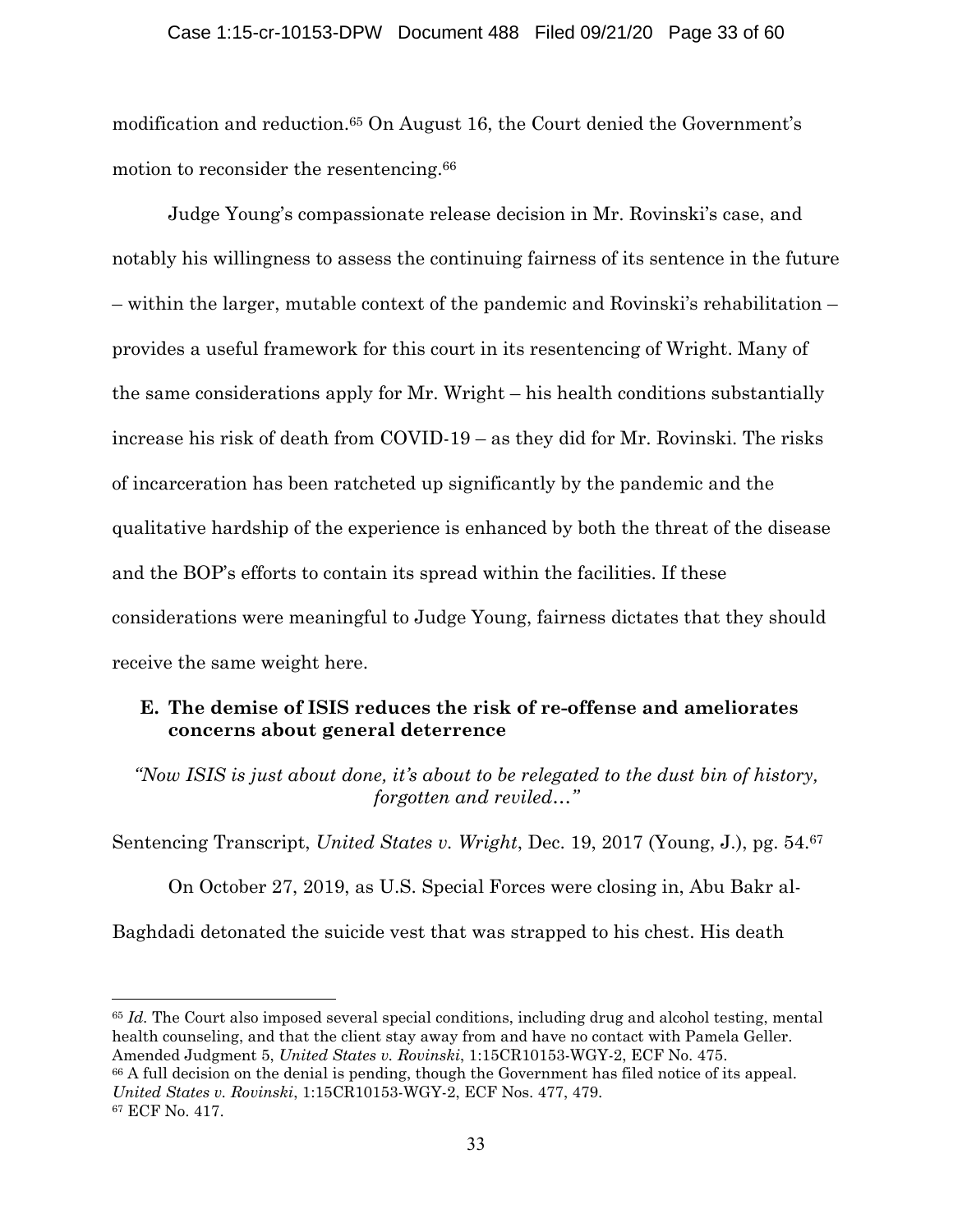ended a six-year stint atop the organization that at one point controlled large swaths of Iraq and Syria, including major cities like Aleppo, Raqqa and Ramadi.

But by 2019, ISIS had fallen far from the lofty heights of just years earlier. In 2014, it controlled more than 34,000 square miles in Syria and Iraq, from the Mediterranean coast to south of Baghdad.68 But by early 2016, the United States calculated that ISIS had lost 40% of its territory.69 And in March of 2019, six months prior to Baghdadi's death, ISIS lost its last stronghold—the town of Baghouz, Syria—and with it any claim that it was a "caliphate," or a nation state headed by a descendant of the Prophet Muhammad.70

ISIS' troop levels have also significantly declined since their height in 2014 and 2015. While the group once boasted an army of up to 100,000 soldiers,71 by 2019 there were closer to 20,000;72 this year, the number has shrunk to as little as 14,000.73 Similarly, U.S. troop levels have declined from 2000 in 2018, to 400 as of 2019.74 Just last month, the president promised to pull all U.S. troops out of the Middle East.75

71 Kyle Rempfer, *Low Aim or Intel Failure? ISIS' Last Stand Shows the Difficulty in Estimating Enemy Manpower*, Military Times (Mar. 27, 2019), https://www.militarytimes.com/news/yourmilitary/2019/03/27/low-aim-or-intel-failure-isis-last-stand-shows-the-difficulty-in-estimating-enemymanpower/.<br><sup>72</sup> Joseph Hincks, *ISIS Is Still Active in Iraq, Syria and Beyond. This Is What the Threat Looks Like* 

https://www.theatlantic.com/politics/archive/2020/02/kurdish-leader-isis-conflict-iraq-iran/606502/. 74 *Timeline: The Rise, Spread, and Fall of the Islamic State*, Wilson Ctr. (Oct. 28, 2019),

<sup>68</sup> CNN Editorial Research, *ISIS Fast Facts*, CNN (updated Sept. 6, 2020, 11:03 AM), https://www.cnn.com/2014/08/08/world/isis-fast-facts/index.html. 69 *Id.*

<sup>70</sup> *Id.*

*Now*, Time (Jan. 18, 2019), https://time.com/5506007/trump-isis-victory-islamic-state/. 73 Mike Giglio & Kathy Gilsinan, *The Inconvenient Truth About ISIS*, Atlantic (Feb. 14, 2020),

https://www.wilsoncenter.org/article/timeline-the-rise-spread-and-fall-the-islamic-state. 75 Deb Riechmann, *Trump Reaffirms Plan to Withdraw All US Troops from Iraq*, AP News (Aug. 20, 2020), https://apnews.com/35581f7ecfed0bbea789ee47e1658929.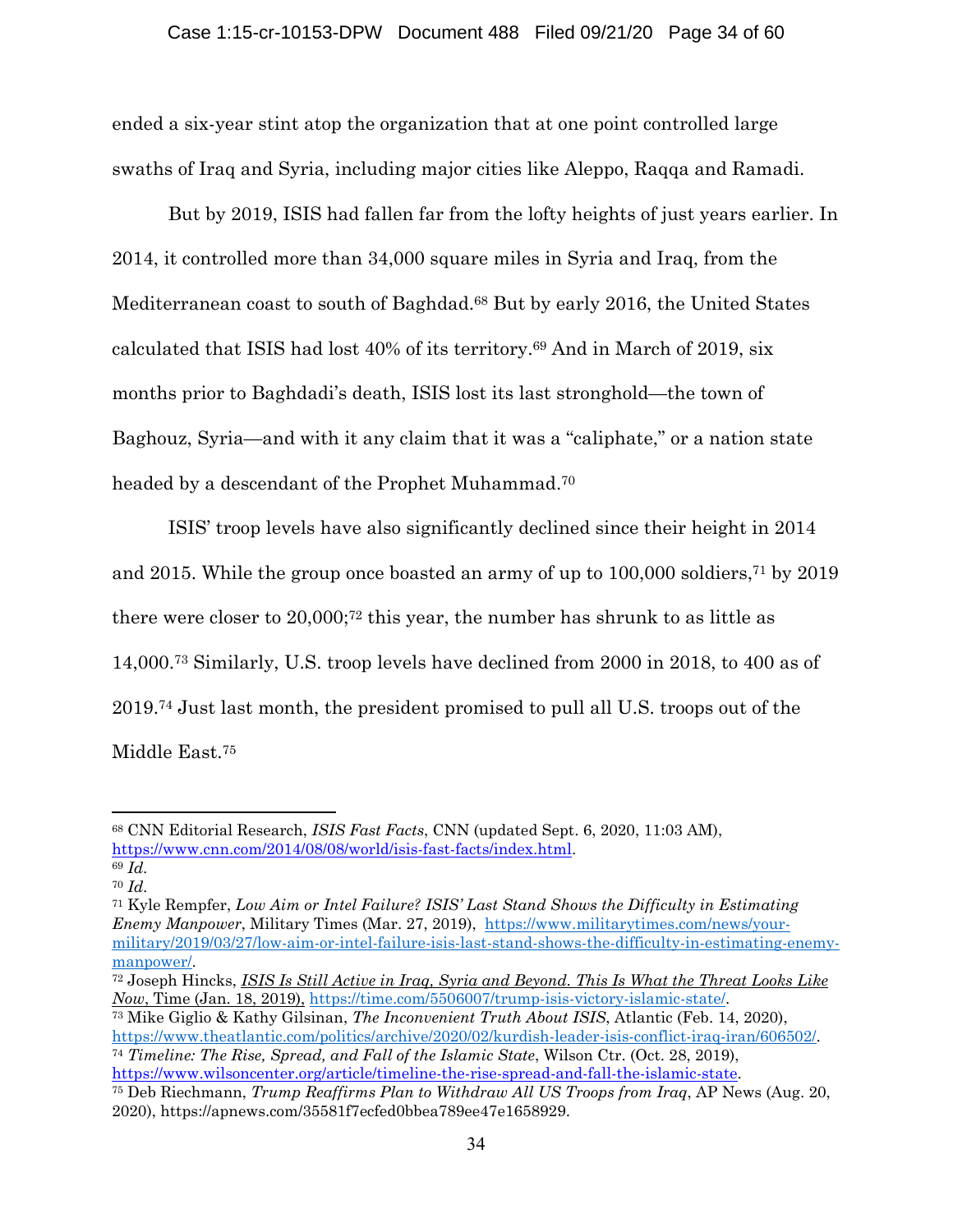But in 2015, when Mr. Wright was arrested after the supposed plot to kill law enforcement and Pamela Gellar, the group was on the march. Not only had ISIS claimed significant territory in the Middle East, but numerous plots in the United States were purportedly linked to the organization. In June of 2015, the month of Mr. Wright's arrest, the Government indicted fourteen people for providing material support to ISIS, the same number it charged in all of 2014 and just two fewer than all of 2016.76 In the spring of 2015, thirty-five defendants were accused of supporting ISIS, more than the rest of 2015, plus all of 2014 and 2016 combined.<sup>77</sup> Of the 208 ISIS cases prosecuted as of July, 2020, more than one third were from 2015 and more than half were in 2016 or earlier.78

While it is true that, at the time of the Mr. Wright's original sentencing, ISIS was "just about done," since then the organization has gone from "just about" to nearly completely decimated. Although the group is still capable of launching attacks, its loss of territory and now vanished claim to statehood has deprived ISIS of much of its cache. In fact, from January to June of this year, the Government charged just four defendants with ISIS-inspired crimes.

The Government disputes that ISIS is in full retreat. But the only evidence that it cites is a statement by the FBI director Christopher Wray made to the House

<sup>76</sup> Center On National Security At Fordham Law, Case by Case: ISIS Prosecutions in the United States March 1, 2014 – June 30, 2016 (2016),

https://static1.squarespace.com/static/55dc76f7e4b013c872183fea/t/577c5b43197aea832bd486c0/1467 767622315/ISIS+Report+-+Case+by+Case+-+July2016.pdf. <sup>77</sup> *Id.*

<sup>78</sup> *GW Extremism Tracker: Terrorism in the United States, December 2016*, Program on Extremism, https://extremism.gwu.edu/sites/g/files/zaxdzs2191/f/downloads/Dec.%202016%20Update.pdf (last accessed Sept. 12, 2020).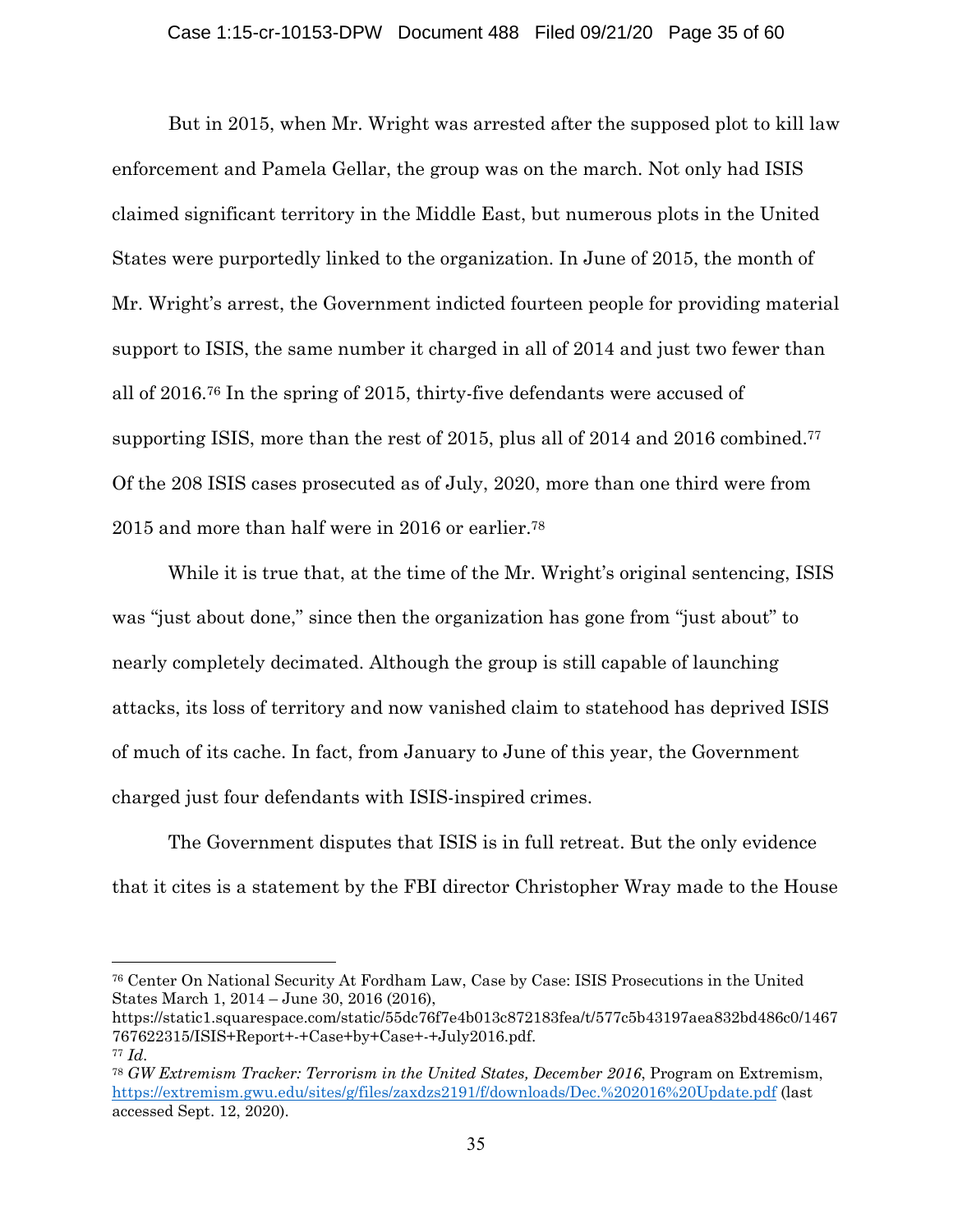### Case 1:15-cr-10153-DPW Document 488 Filed 09/21/20 Page 36 of 60

Homeland Security Committee. In it, Wray runs through a litany of concerns that the Bureau faces, from foreign groups like ISIS and Al Qaeda, to right-wing domestic terrorism, cyber-attacks, and state-sponsored intelligence operations from hostile foreign powers.<sup>79</sup> In Wray's view, each of these areas raise potential concerns for violence and instability. That ISIS was among the many potential threats cited hardly supports the notion that the group remains the potent force it was five years ago.80

 The marked decline and fall of ISIS are relevant to both specific and general deterrence. As to specific deterrence, the group's demise makes it far less likely that Mr. Wright would join – or rejoin – its ranks upon release. While a drug dealer sentenced to prison is unlikely to be returned to a world where drugs do not exist, by the time Mr. Wright is released, ISIS may have the gone the way of the Weather Underground, a group that had its moment in the limelight, but is now relegated to the history books. It is highly unlikely that a man who is said to have sworn allegiance to one group in his twenties would, in his forties, decide that another terrorist organization was now worthy of his fealty.

Similarly with general deterrence, the collapse of the caliphate and the repeated military failures have dampened the group's appeal.<sup>81</sup> Gone are the heady

79 Christopher Wray, Statement Before the House Homeland Security Committee on Global Terrorism: Threats to the Homeland (Oct. 30, 2019), https://www.fbi.gov/news/testimony/globalterrorism-threats-to-the-homeland-103019. 80 *GW Extremism Tracker: Terrorism in the United States, https://extremism.gwu.edu/gw-*

*extremism-tracker, last accessed Sept. 18, 2020*

<sup>81</sup> *How the Islamic State Rose, Fell and Could Rise Again in the Baghreb*, Int'l Crisis Group (July 24, 2017), https://www.crisisgroup.org/middle-east-north-africa/north-africa/178-how-islamic-state-rosefell-and-could-rise-again-maghreb ("ISIS' military reversals in the Levant and in Libya have also dampened the aura of invincibility that was an essential part of its appeal in 2014-2015.").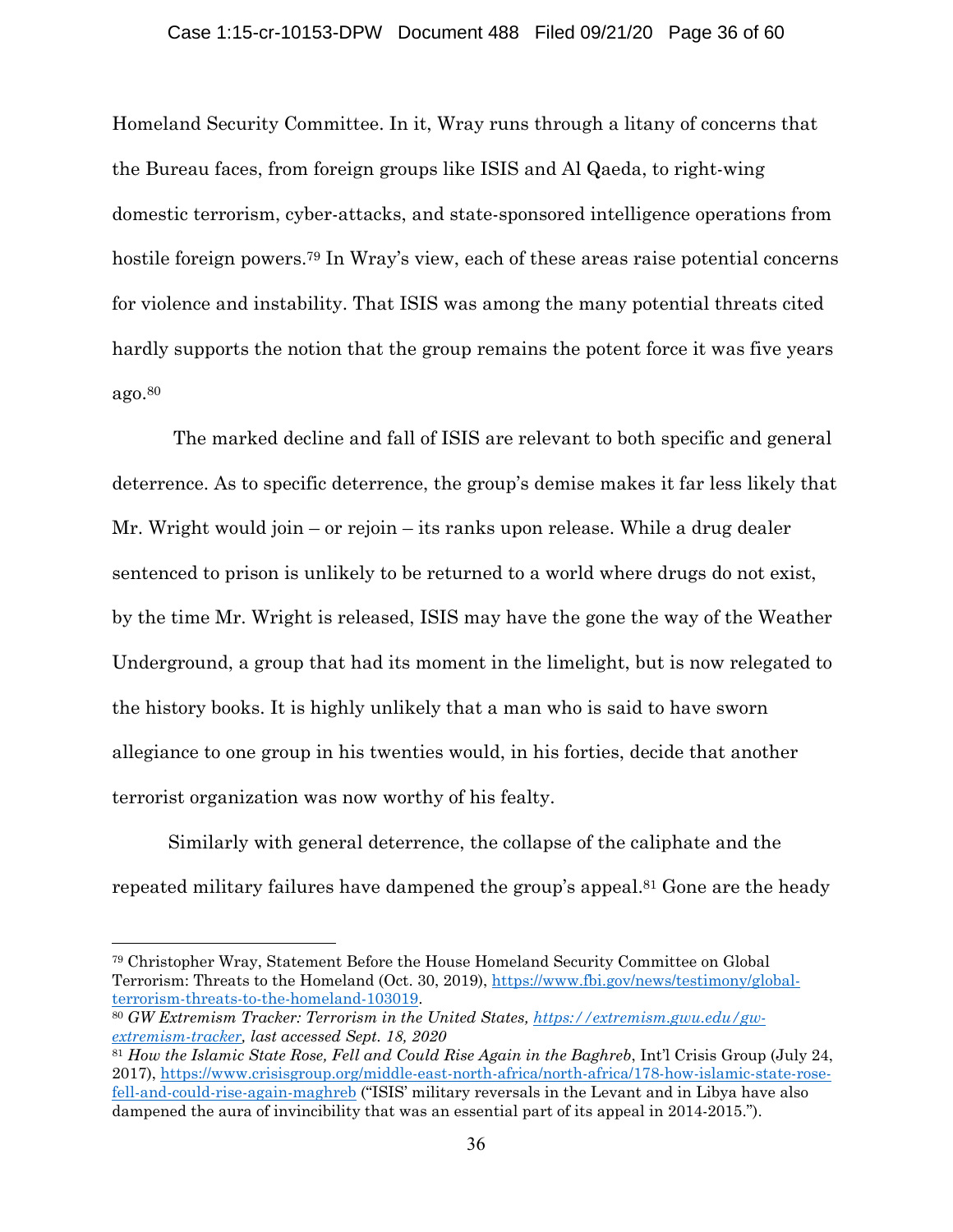days of 2014 and 2015, when ISIS could recruit new soldiers over the internet faster than they could be killed or captured. Deterring American citizens from joining groups like ISIS is just not as pressing as it once was.

# **F. The requested sentence of fourteen years would avoid sentencing disparities between Wright and others convicted of terrorist activities of similar character.**

*i. A 14-Year Sentence Avoids Disparities in Sentences Between Wright and Other Individuals Convicted of Similar Foreign Terrorism-Related Offenses.* 

Mr. Wright first raised the concern that an excessive sentence would create a significant disparity between him and other – often more culpable – defendants convicted of supporting and engaging in foreign terrorism-related offenses when the Government sought a life sentence in 2017. Though the issue was extensively briefed in Mr. Wright's original sentencing memorandum, $82$  three examples – all available for consideration at the time of the first sentencing – further suggest themselves.

Mohamed Khwies, in mid-December of 2015, successfully traveled to Syria and formally became a member of ISIS – even obtaining an official ISIS membership card – before being "forward deployed" by ISIS to fight in Iraq.83 Khweis remained in ISIS-controlled territory for several months, before surrendering to Peshmerga military forces in March of 2016; at the time of his

<sup>82</sup> In the interest of brevity, Wright incorporates those prior arguments by reference. See Def.'s Sentencing Mem. 46–60, ECF No. 401.

<sup>83</sup> Aff. in Support of Criminal Complaint and Arrest Warrant at 8-9, *United States v. Mohamed Khweis*, 1:16-mj-00213, ECF No. 2 (E.D. Va. May 11, 2016).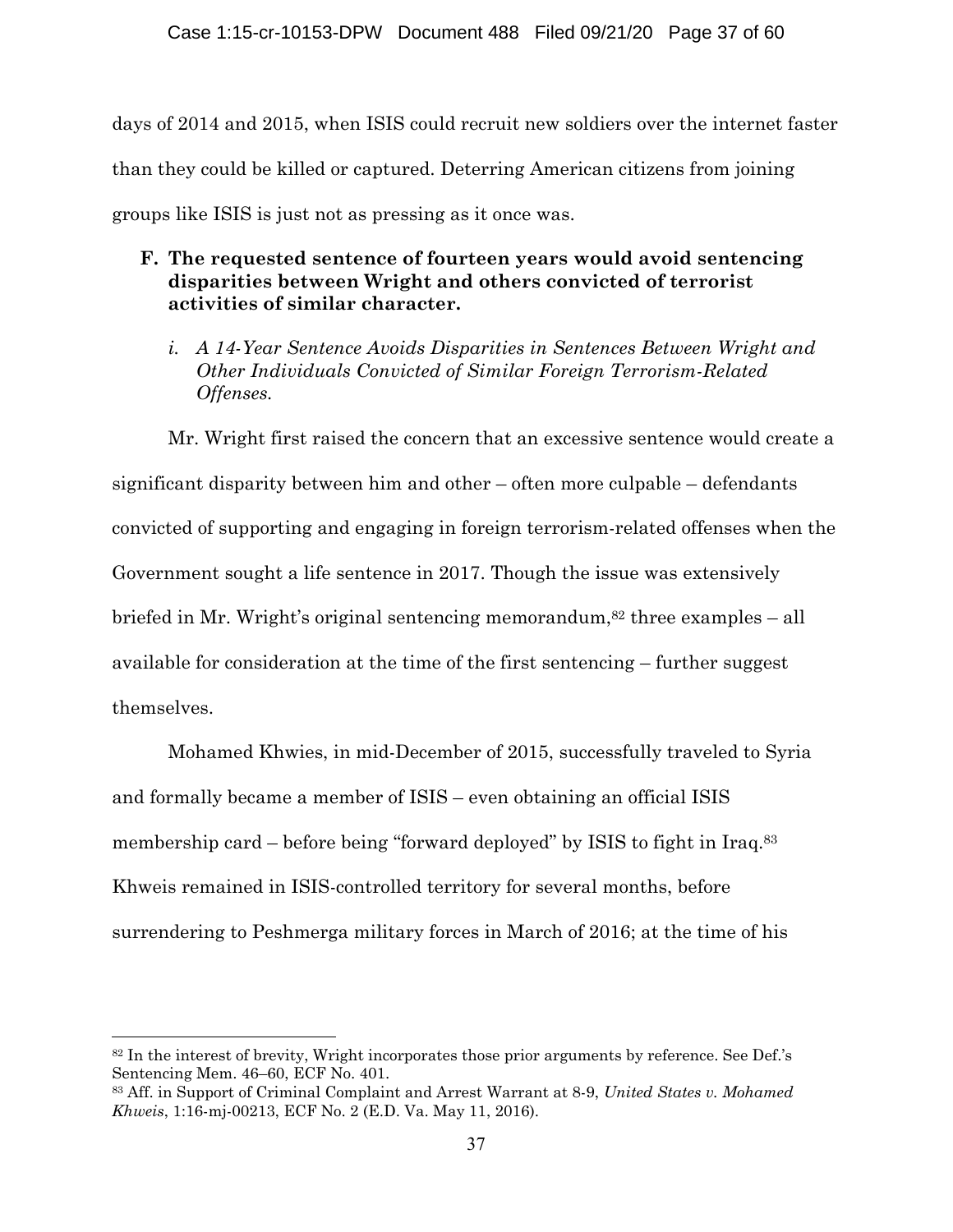capture, Khweis was carrying his Virginia driver's license.84 Though Khweis initially gave false information to the FBI about his involvement, it eventually emerged – as the government noted in its sentencing memo – that Khweis trained with conscripts, provided money and logistical support to other fighters, and had gone so far as to volunteer as a suicide bomber. Khweis went to trial in June of 2017 and – according to the Government – offered false or misleading testimony on the stand to "minimize the numerous ways in which he provided and conspired to provide material support to ISIS."85 The Government – at roughly the same time that Wright's trial was underway – sought a sentence of 420 months. On October 27th, the court imposed a sentence of 20 years. Both the sentence sought and ultimately imposed on Khweis were significantly shorter than that sought and imposed on Wright, despite the fact that Wright's behavior never left the computer screen.86

Co-defendants Ehsanul Sadequee and Syed Ahmed also received significantly lower sentences than Mr. Wright – 17 years and 13 years, respectively – for comparable – at least – and possibly significantly greater involvement with terrorist

86 Office of Public Affairs, *American Sentenced to 20 Years for Joining ISIS*, Dep't Just. (Oct. 27, 2017), https://www.justice.gov/opa/pr/american-sentenced-20-years-joining-isis. *See also* Matthew Barakat, *New Sentencing Ordered for American Who Joined Islamic State*, AP News (Aug. 11, 2020), https://apnews.com/article/sentencing-richmond-islamic-state-group-iraq-virginia-

<sup>84</sup> *Id*. at 5.

<sup>85</sup> U.S. Mem. In Aid of Sentencing at 2, *United States v. Mohamed Khweis*, 1:16-cr-00143, (E.D. Va. Oct. 20, 2017), ECF No. 237.

<sup>176263</sup>d3a593b25e4fb7727330a122b9 (noting that, at time of sentencing, "Khweis was the only American citizen to be convicted in a U.S. jury trial of successfully joining the Islamic State overseas").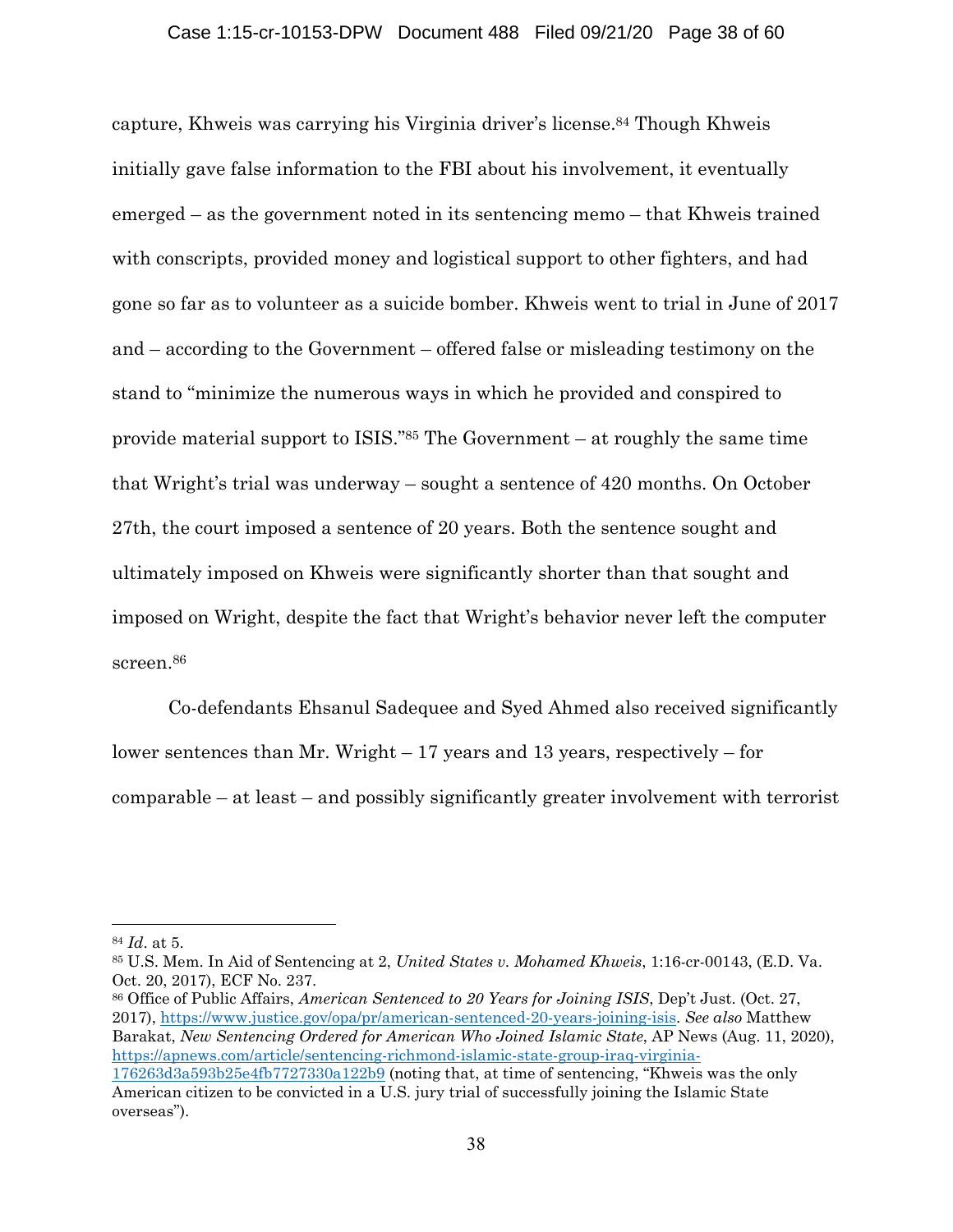organizations.87 According to the superseding indictment, filed in August 2006, Sadequee and Ahmed engaged in paramilitary training, traveled to Canada to meet with other supporters of "violent jihad," and developed "casing" video clips on "symbolic and infrastructure targets of potential terrorist attacks" to establish "credentials."88 Though some of these activities consisted of online-posturing and may have been rather fantastical in nature – or exaggerated by law enforcement<sup>89</sup> – the pair's commitment extended at least to travelling to Bangladesh and Pakistan, respectively, to join Lashkar-e-Taiba for religious education and military training.90 This was a considerable step further than that taken by Wright or any of his conspirators.

Ahmed was convicted, on June 10, 2009, following a five-day bench trial of a single count of conspiring to provide material support to terrorists.91 Sadequee was convicted, following a seven day trial,92 in August of 2009 of conspiring to provide material support to terrorists, providing and attempting to provide material support to terrorists, conspiring to provide material support to a designated foreign terrorist

<sup>87</sup> Office of Public Affairs, *Terrorism Defendants Sentenced in Atlanta*, Dep't Just. (Dec. 14, 2009), https://www.justice.gov/opa/pr/terrorism-defendants-sentenced-atlanta. Sadequee and Ahmed both traveled abroad to meet with co-conspirators, share information about planned U.S. targets, and attempt to attend a terrorist training camp. *Id.* 

<sup>88</sup> Superseding Indictment at 2-10, *United States v. Ehsanul Sadequee*,1:06-cr-00147, (N.D. Ga. July 19, 2006) ECF No. 39.

<sup>89</sup> The indictment somewhat breathlessly recounts that Sadequee and Ahmed "explored how they might disrupt the world-wide Global Positioning System". Id. at 5. In less hyperbolic terms, the pair apparently discussed trying to shoot down GPS satellites in orbit. The likelihood of Sadequee and Ahmed accomplishing this was probably on par with the chances of success of Wright, Rahim, and Rovisnki's plan to overtake and commandeer a US Navy battleship.

<sup>&</sup>lt;sup>90</sup> It is unclear from available court records whether they ever made contact with the terrorist group.

<sup>91</sup> Verdict, *United States v. Syed Ahmed*, 1:06-cr-00147, (N.D. Ga. June 10, 2009), ECF No. 509.

<sup>92</sup> Ahmed cooperated and gave testimony against Sadequee at trial.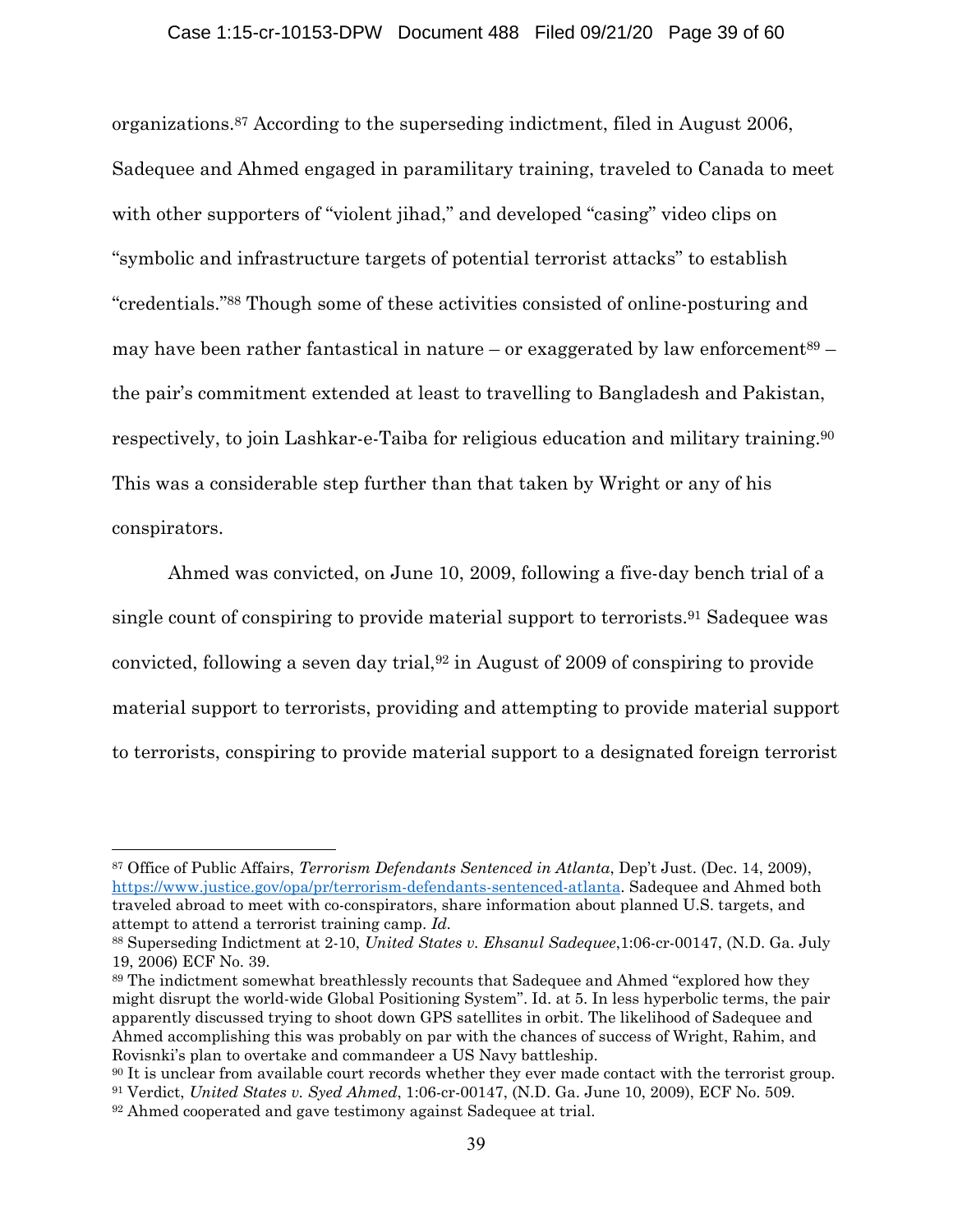### Case 1:15-cr-10153-DPW Document 488 Filed 09/21/20 Page 40 of 60

organization, and attempting to provide material support to a designated foreign terrorist organization.93

Both Ahmed and Sadequee's guideline sentencing ranges exposed them to a life sentence (though the statutory maximum capped the sentence at 60 years for Sadequee and 15 years for Ahmed). The Government sought a 15 year sentence for Ahmed<sup>94</sup> and a 20 year sentence for Sadequee.<sup>95</sup> It argued 20 years for Sadequee was appropriate – as compared to the lesser sentence it sought against Ahmed – because Sadequee, "since age 14, sought to join the armed struggle waged by violent jihadists against American and allied interests around the world [. . . ] forged close relationships with several now-convicted terrorists that Ahmed knew only indirectly, if at all [and with] these jihadist colleagues, Younis Tsouli and Mirsad Bektasevic,96 Sadequee sought to establish his very own terrorist organization, Al

http://www.theregister.co.uk/2007/07/09/internet\_terror\_incitement\_sentence/.

<sup>93</sup> Jury Verdict, *United States v. Ehsanul Sadequee*, No. 1:06-cr-00147, (N.D. Ga. Aug. 12, 2009), ECF No. 588.

<sup>94</sup> Gov.'s Sentencing Mem. at 3, *United States v. Syed Ahmed*, 1:06-cr-00147-ELR-GGB-1 (N.D. Ga. Dec. 9, 2009), ECF No. 616.

<sup>95</sup> Gov.'s Sentencing Mem. at 3, *United States v. Ehsanul Sadequee*, no. 1:06-cr-147-WSD (N.D. Ga. Dec. 9, 2009), ECF No. 617.

<sup>96</sup> Neither of these men are American and were not sentenced in American court, but their sentences are at least worthy of passing note. Younis Tsouli was arrested in October of 2005 at the age of 22 and charged in British court with conspiracy to murder and possess articles for the purposes of terrorism. Tsouli was charged along with two codefendants, Waseem Mughal who was 22 at the time of arrest and Tariq Al-Dour who was 19 at the time of arrest. Tsouli received a sentence of ten years which was later increased to sixteen years after he was found guilty in 2007. Gordon Corera, *The World's Most Wanted Cyber-Jihadist*, BBC News (Jan. 16, 2008),

http://news.bbc.co.uk/2/hi/americas/7191248.stm. Mughal and Al-Dour were sentenced to six and a half and seven and a half years respectively. *Men Jailed for Inciting Terrorism on the Internet,* Register (July 9, 2007),

Bektasavic – a Swede - was also arrested in October 2005 and was convicted in Bosnia of planning an actual terrorist attack against an unknown target. He was arrested in possession of multiple weapons, including over 40 pounds of C4 explosives and detonators. Bektasavic and two codefendants were sentenced in January of 2007. One co-defendant received thirteen years, one received eight years, the third received two and a half years. Mr. Bektasavic was originally sentenced to fifteen years and four months but this was reduced upon appeal to eight years and four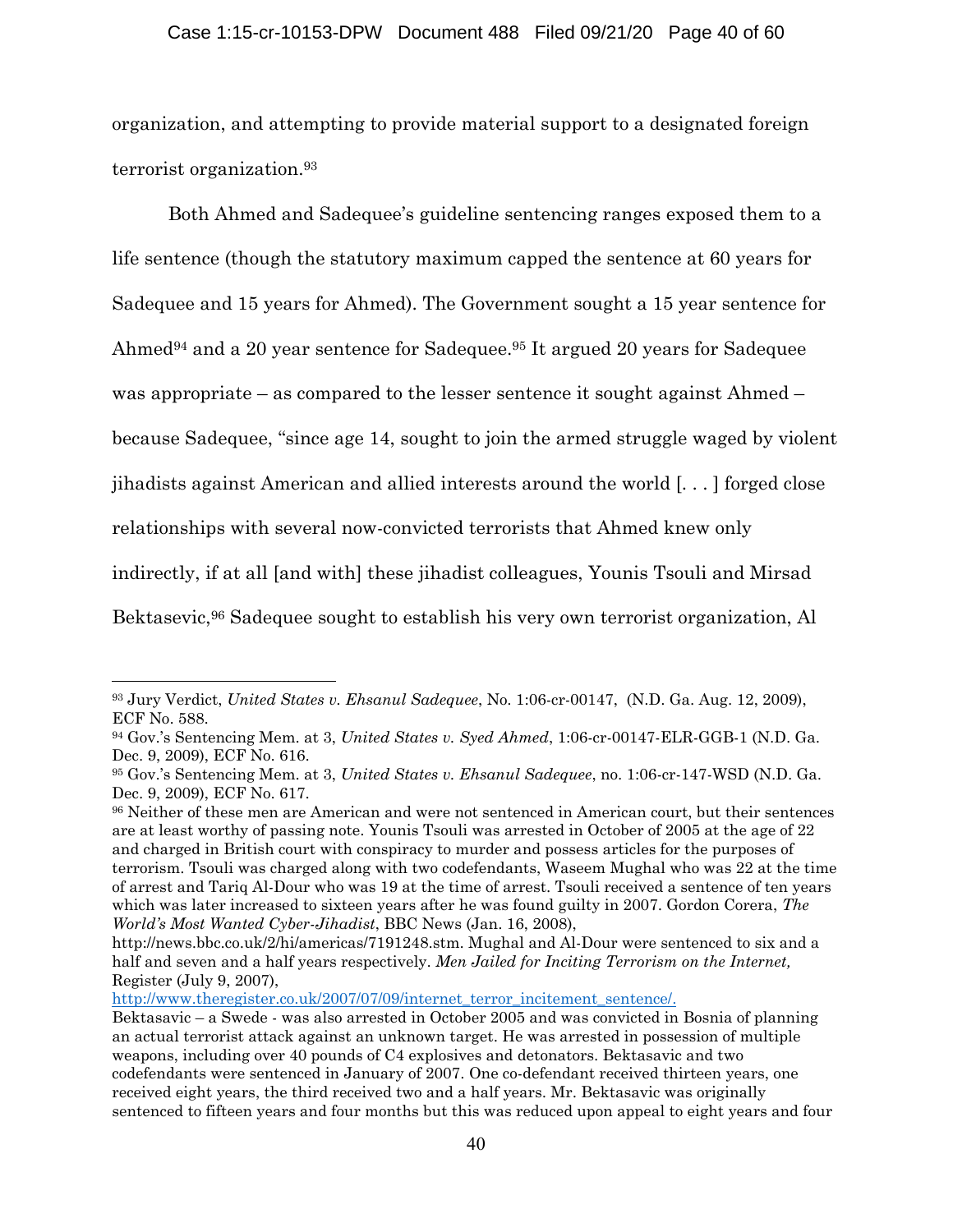Qaeda in Northern Europe."97 Sadequee, the Government noted, was also a recruiter and "an administrator on Tibyan Publications [where he] exposed his views, his breadth of knowledge, and his connections to the hundreds of members of that radical on-line forum."98 In that role as a recruiter, Sadequee encouraged another American citizen, Martin Sharp, who – at Sadequee's urging and counsel – travelled abroad and eventually "moved to Somalia, where Sharp joined a jihadist militia and was never heard from again."99 Given "the nature and extent of Defendant Sadequee's involvement in several conspiracies to promote, support, and commit acts of terrorism" the Government urged the court that 20 years was "an appropriate and reasonable sentence."100 Sadequee sought a sentence of 15 years, making many of the same arguments Wright urged (and continues to urge) upon this court – that he was young, socially awkward, and living in a "video game like fantasy world."101 Ahmed received 13 years – he was released from BOP custody in August of 2017; Sadequee received a sentence of 17 years – he is at a residential reentry management facility, and expected to be released from BOP custody in less than a month.102

months in June of 2007. *See* Mirsad Bektašević, Abdulkadir Cesur, Bajro Ikanović, Senad Hasanović, ICD, http://www.internationalcrimesdatabase.org/Case/942/Bekta%C5%A1evi%C4%87-et-al/ (last accessed Sept. 18, 2020); *Terror Swede to Finish Jail Time in Sweden*, Local (Mar. 26, 2009), https://www.thelocal.se/20090326/18458/.

<sup>97</sup> Government's Sentencing Mem. at 15, *United States v. Ehsanul Sadequee*, no. 1:06-cr-147-WSD (N.D. Ga. Dec. 9, 2009), ECF No. 617.

<sup>98</sup> *Id*. at 15-16

<sup>99</sup> *Id.* at 16.

<sup>100</sup> *Id*. 101 Def.'s Sentencing Mem. at 10, *United States v. Ehsanul Sadequee,* No. 1:06-cr-147-WSD-GGB-2 (N.D. Ga. Dec. 9, 2009), ECF No. 615.

<sup>102</sup> *Find an Inmate*, Fed. Bureau of Prisons,

https://www.bop.gov/mobile/find\_inmate/byname.jsp#inmate\_results (both inmate statuses last checked on September 16th, 2020).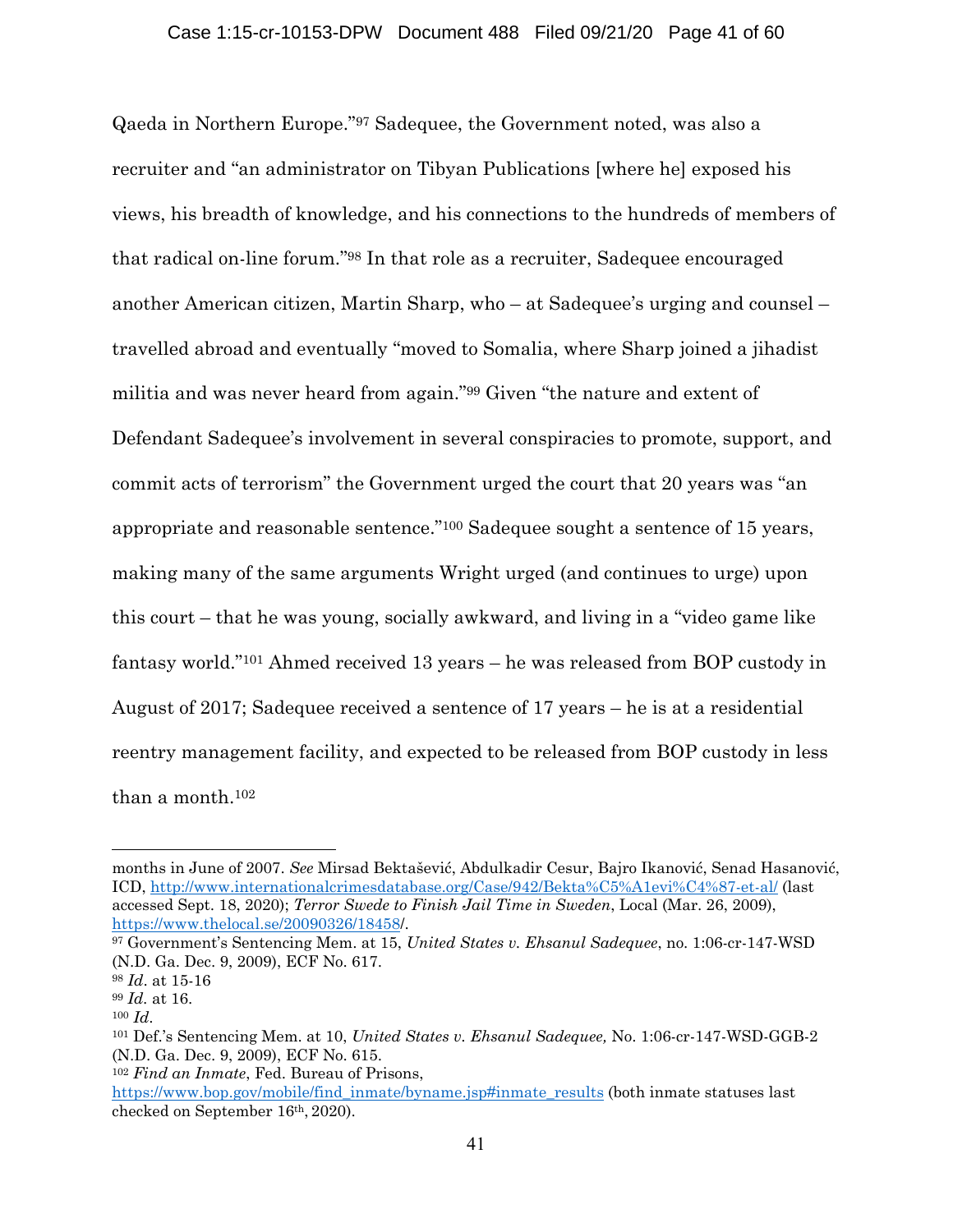The concern about unwarranted sentencing disparities remains as valid today as it was in 2017. As of August 2020, the average sentence imposed on individuals convicted of offenses related to the Islamic State is 13.2 years,103 down from an average of 13.9 years in December 2017 when Mr. Wright was first sentenced.104 Further, since Mr. Wright's sentencing, numerous individuals convicted of providing more substantial support to ISIS have received sentences significantly lower than Mr. Wright's original 28-year sentence.105 Of particular note, Erick Jamal Hendricks received a fifteen-year sentence after trial for communicating both on social media and in-person with individuals attempting to recruit them "to create U.S.-based sleeper cells of IS supporters and sympathizers

105 Nihad Rosic received an eight-year sentence for providing and conspiring to provide material support to ISIS, where he sent \$500 to a co-conspirator that was used to purchase and send tactical military combat supplies overseas and he unsuccessfully attempted to travel to Syria to join ISIS fighters. *GW Extremism Tracker: Terrorism in the United States, July 2020*, Program on Extremism, https://extremism.gwu.edu/sites/g/files/zaxdzs2191/f/Jul2020%20Tracker.pdf

(last accessed Sept. 15, 2020). Hasher Jallal Taheb received a fifteen-year sentence for plotting numerous attacks on U.S. targets, including planning an attack on the White House involving "semiautomatic weapons, an anti-tank weapon, hand grenades, and other explosive devices," and taking possession of "some of these attack materials from undercover FBI agents." *Id.* Asia Siddiqui received a fifteen-year sentence for plotting to construct a bomb to be used in a U.S. terrorist attack; Siddiqui was arrested "in possession of propane tanks, car bomb instructions, and other jihadist literature." *GW Extremism Tracker: Terrorism in the United States, January 2020*, Program on Extremism, https://extremism.gwu.edu/sites/g/files/zaxdzs2191/f/Jan20%20Tracker.pdf (last accessed Sept. 15, 2020). Ahmed Mohammed El Gammal received a twelve-year sentence for recruiting an individual and helping him travel to Syria where he fought with ISIS. *GW Extremism Tracker: Terrorism in the United States, December 2018*, Program on Extremism, https://extremism.gwu.edu/sites/g/files/zaxdzs2191/f/December%202018%20Tracker.pdf (last accessed Sept. 15, 2020).

<sup>103</sup> *GW Extremism Tracker: Terrorism in the United States, August 2020*, Program on Extremism, https://extremism.gwu.edu/sites/g/files/zaxdzs2191/f/Aug2020%20Tracker.pdf (last accessed Sept. 15, 2020).

<sup>104</sup> *GW Extremism Tracker: Terrorism in the United States, December 2017*, Program on Extremism, https://extremism.gwu.edu/sites/g/files/zaxdzs2191/f/Dec%202017%20Tracker.pdf (last accessed Sept. 15, 2020).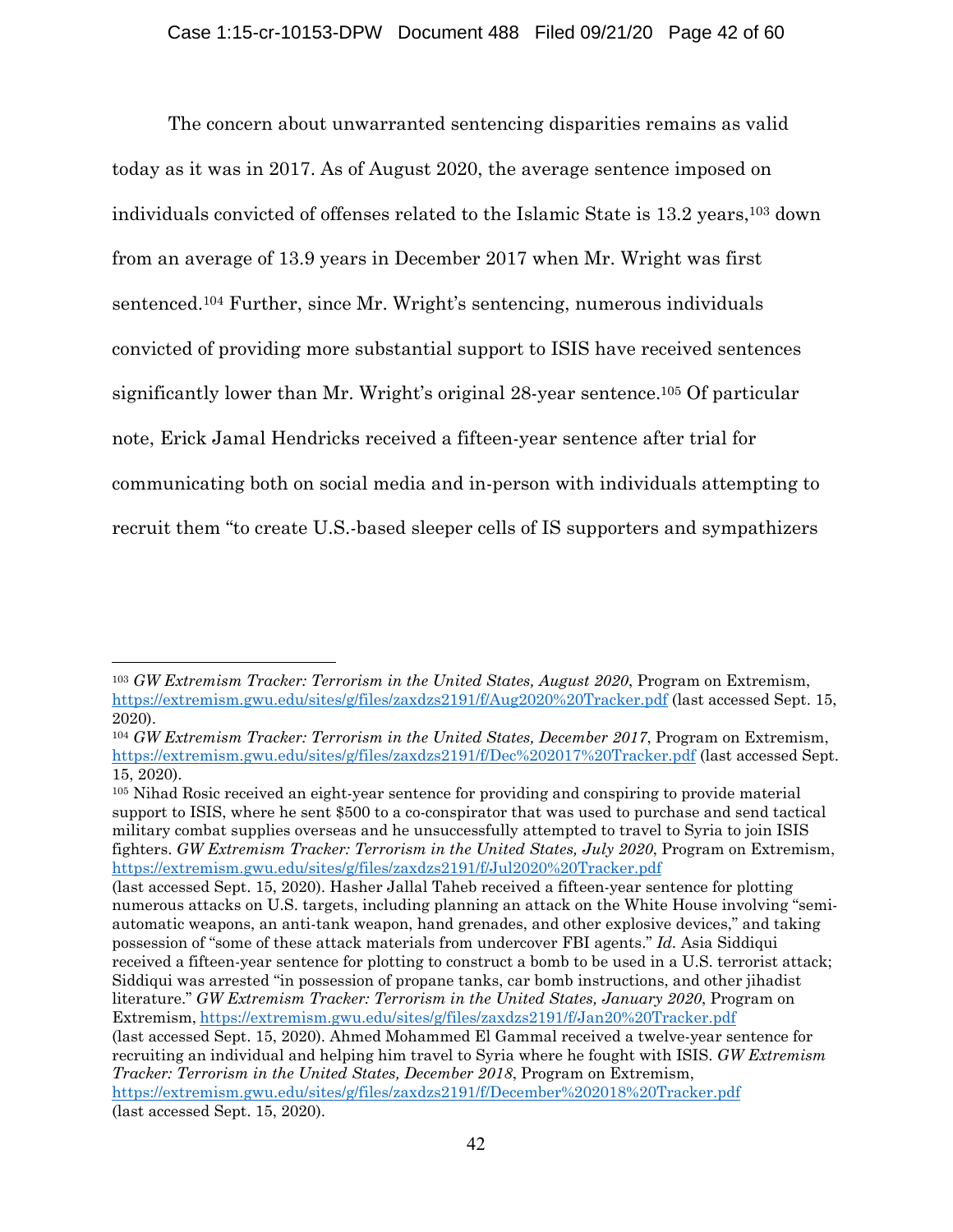who could be trained to carry out domestic attacks."<sup>106</sup> There are numerous parallels between Wright and Hendricks' respective offenses.

In imposing a sentence on Hendricks that deviated significantly below the guidelines, the court noted that, prior to the relevant charges Hendricks "had no prior criminal history as an adult."107 Wright's criminal record, prior to the instant offense was minimal. Like Wright, Hendricks desired to form an ISIS cell in the United States, attempted to accomplish this primarily through social media and online platforms, and sought out those with similar ideologies and attempted to band them together.108 Like Wright, Hendricks was provoked by the Draw the Prophet Muhammad contest and made clear that one of his targets would remain anyone involved with the contest.109

From there, however, the Court took the step of assessing Hendricks *actual ability* to realize any of these goals, finding that he never "had the wherewithal to complete any of his plans. In other words, Hendricks talked a good game in his online interactions, but there appears to be very little substance behind his talk."110 This observation applies very aptly to David Wright. Like Wright, "Hendricks discussed some form of clandestine training of this terror cell" but the court found "there is nothing to indicate that he had any of the knowledge or skill required to lead such training."111 As in Wright's case, "the Government was able to quickly

<sup>106</sup> *GW Extremism Tracker: Terrorism in the United States, February 2019*, Program on Extremism, https://extremism.gwu.edu/sites/g/files/zaxdzs2191/f/Feb19%20Update.pdf.

<sup>107</sup> *United States v. Hendricks*, No. 1:16-cr-265, 2019 WL 1282222, at \*4 (Mar. 19, 2019).

<sup>108</sup> *Id.*

<sup>109</sup> *Id.* 

<sup>110</sup> *Id.* 

<sup>111</sup> *Id.*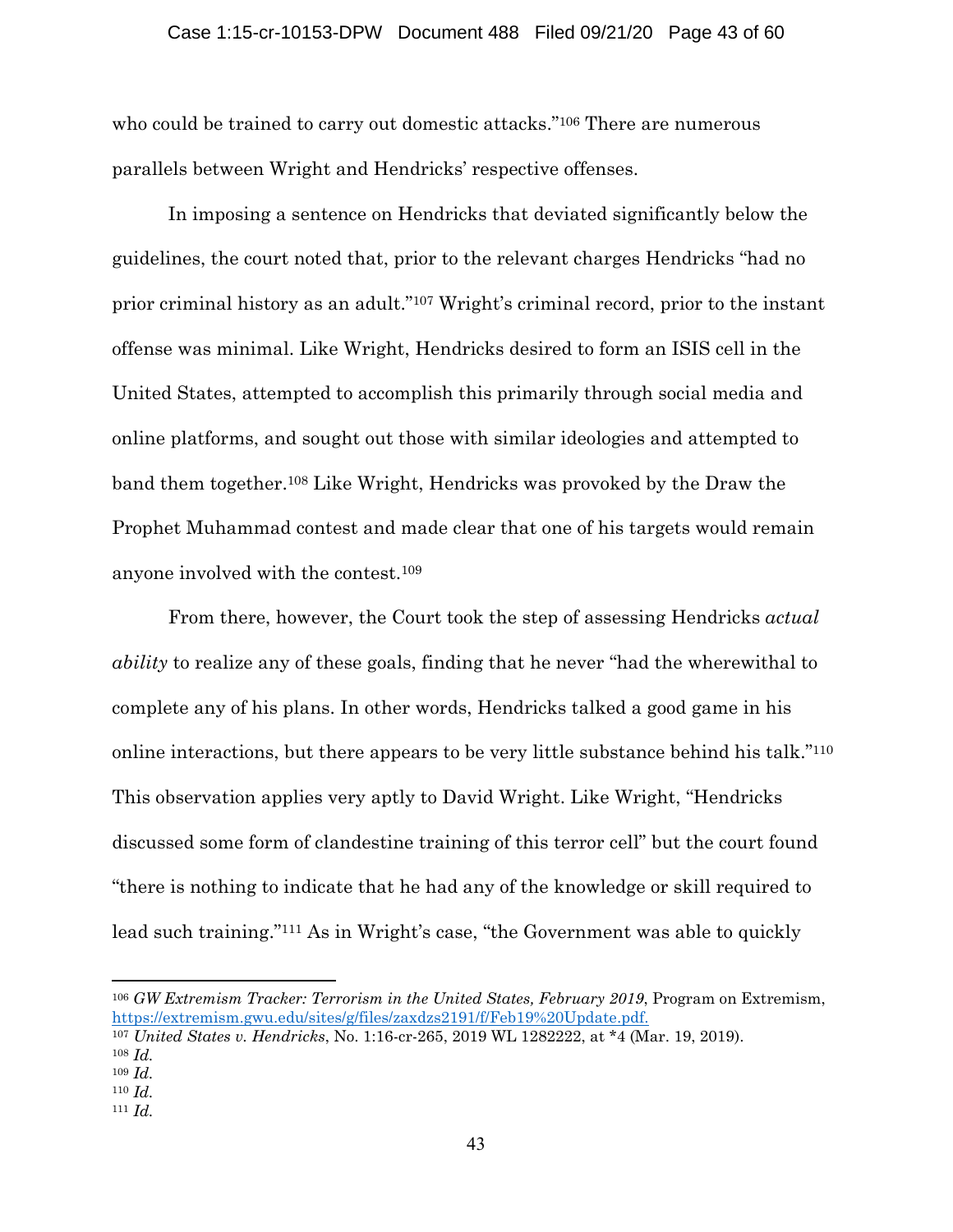infiltrate Hendricks' circle of online confidants and monitor his activity."112 Though Hendricks was in direct contact with one of the perpetrators of the attack on the "First Annual Muhammad Art Exhibit and Contest" in Garland, Texas, where the perpetrators fired on police and were subsequently killed – which has some parallels with Wright's failure to discourage his uncle's misguided and fatal spontaneous plan to attack law enforcement officers – the Court nonetheless found that "the record does not reflect that [he] was an imminent threat to life and property within the United States."113

In summarizing the decision to impose a 15-year sentence, the Court reasoned:

Hendricks may have held genuine aspirations of becoming some type of ISIS leader in the United States. Those aspirations led him to contact others. However, he also had very little in the way of concrete plans to put together this group. He did not have a place to house them. He did not have weapons to provide them. He did not have monetary resources to utilize. Instead, he had what the Government presented during its case – much talk. Make no mistake, Hendricks' ability to convince others to join him in his quest to form a terror cell warrants significant prison time. It does not, however, warrant a sentence that would ensure Hendricks is a senior citizen when he exits prison.<sup>114</sup>

The same reasoning applies to Wright. He held similar aspirations and

pursued them in a comparable fashion, but any sober assessment of Wright's

capabilities ought to also place him in the same league as Hendricks. Like

Hendricks, his aspirations and ability to inspire others to join him warrants

<sup>112</sup> *Id.* 113 *Id.* 

<sup>114</sup> *Id.* at 5.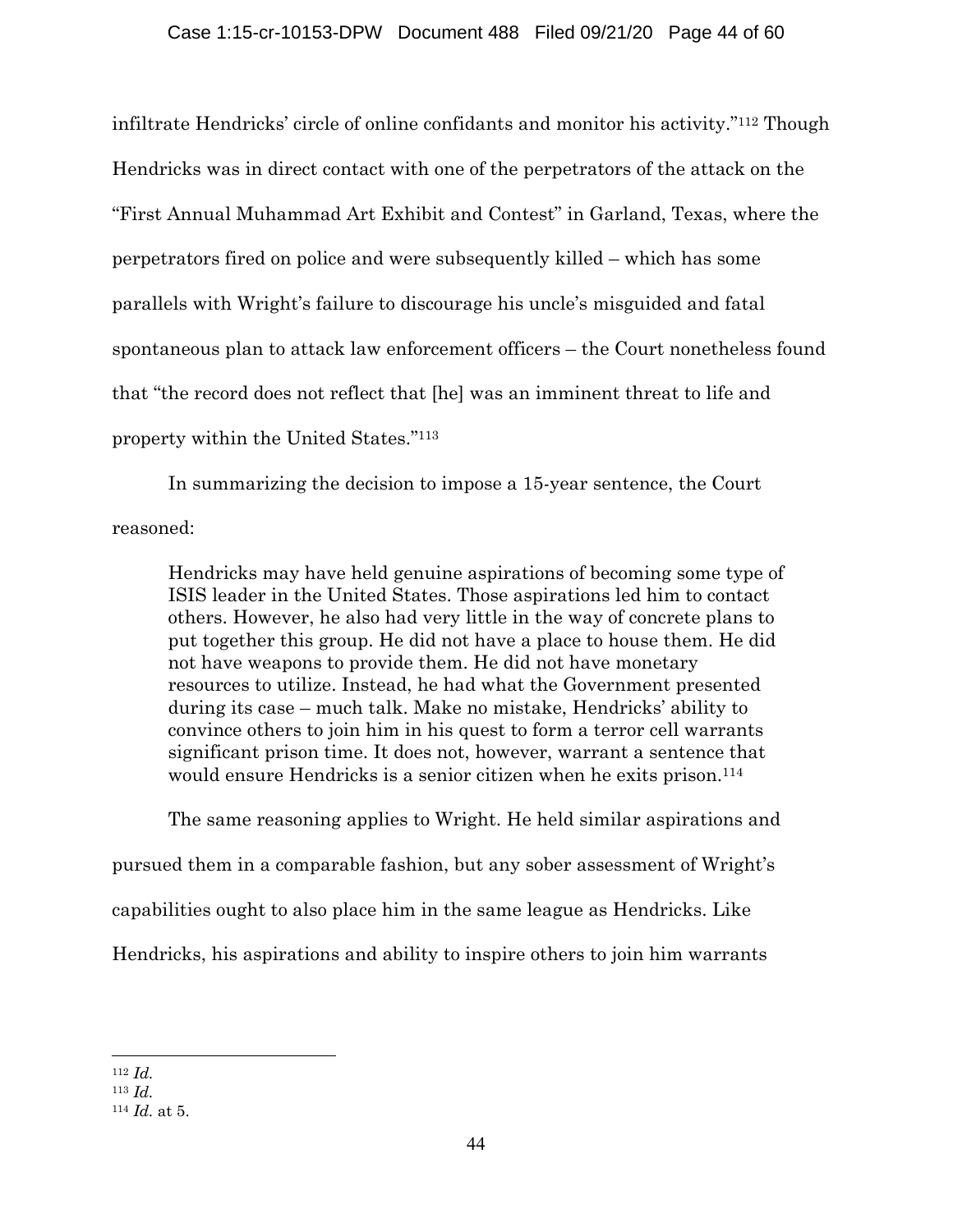#### Case 1:15-cr-10153-DPW Document 488 Filed 09/21/20 Page 45 of 60

significant prison time, but the sentence should not be one that sees him leaving prison in his late middle age.

Given the numerous examples of lower sentences imposed on similarly situated defendants such as Hendricks, Khweis, and Sadequee – as well as the cases cited in Mr. Wright's original sentencing memo – a sentence of fourteen years followed by fourteen years of supervised release avoids sentencing disparities.

*ii. A-14 Year Sentence Also Avoids Perpetuating Increasingly Grave Disparities in Sentences Between Individuals Convicted of Foreign Terrorism-Related Offenses and Individuals Sentenced for White Supremacist Domestic Terrorism Encompassing Virtually Identical Conduct.* 

In addition to avoiding disparities in sentencing between defendants convicted of 18 U.S.C. § 2332b and other similar offenses, this Court should also consider how to reconcile Mr. Wright's sentence to avoid enlarging further the considerable disparity that exists between federal prosecution of foreign terrorism matters and sentences for "domestic" terrorists engaged in white-supremacist conduct. Despite often engaging in identical, or nearly identical conduct, defendants aligned with white nationalist, anti-government groups in recent years have received sentences that are a fraction of those imposed in "foreign" terrorism matters.

The dichotomy is both stark and – when one begins to scratch beneath the surface – hollow. It is pointlessly speculative to argue the respective threat posed by "homegrown" ISIS supporters versus committed white extremists on an individual basis, but the scales tip dramatically when weighed collectively. Undeniably, there

45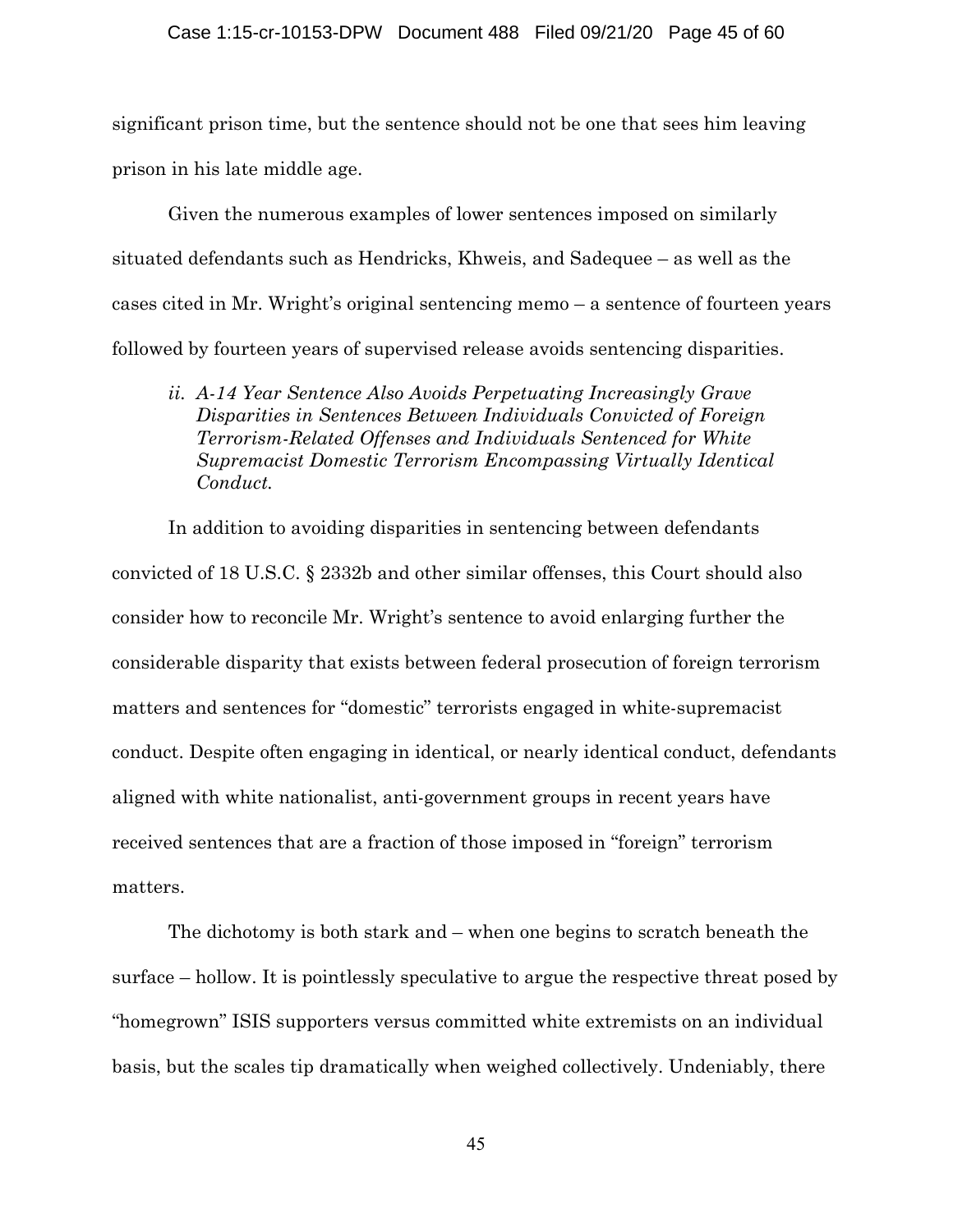have been deadly Islamic extremist attacks in the United States; post-9/11, however, white identity extremism is, pound for pound, the most lethal and prominent terrorist threat that the United States faces, both at home and abroad.115 Distinctions on the basis of domestic versus international scope also fail. Historically, white extremism was viewed through the lens of "domestic" terrorism – as a regionally specific, parochial phenomenon distinguishable from the activities of American citizens who take up a foreign cause like the Islamic State. But that view is anachronistic and incorrect; white identity extremists are militarizing, training, organizing, recruiting, information-sharing, embracing violent tactics, and forming global networks of membership in a way consistent with foreign Islamic extremists both prior to and following September 11, 2001. Further, like American Muslims who travel abroad to support jihad in Syria and Afghanistan, American white extremists gravitate to the Ukraine conflict<sup>116</sup> in order to train with, fight alongside, and develop international networks with far-right, ethnic extremist

<sup>115</sup> *See* Domestic Terrorism Prevention Act of 2020, H.R. 5602, 116th Cong. § 2 (2d Sess. 2020) (citations omitted) ("[F]atalities resulting from attacks by far right wing violent extremists have exceeded those caused by radical Islamist violent extremists in 10 of the 15 years, and were the same in [three] of the years since September 12, 2001."); *Confronting the Rise of Domestic Terrorism in the Homeland: Hearing Before the H. Comm. on Homeland Security*, 116th Cong. (2019) ("[From 2009 to 2018,] 73.3 percent [of extremist-related killings in the United States] were committed by right-wing extremists . . . [and three out of four of this number] were committed by [w]hite supremacists.") *FBI Oversight: Hearing Before the H. Judiciary Comm*., 116th Cong. (Feb. 5, 2020) (statement of Christopher Wray, Director, Federal Bureau of Investigation); Jerome P. Bjelopera, Cong. Research Serv., R42536, The Domestic Terrorist Threat: Background And Issues For Congress (2013); Department of Homeland Security Strategic Framework for Countering Terrorism and Targeted Violence, Dep't of Homeland Sec. (Sept. 2019),

https://www.dhs.gov/sites/default/files/publications/19\_0920\_plcy\_strategic-framework-counteringterrorism-targeted-violence.pdf ("White supremacist violent extremism . . . is one of the most potent forces driving domestic terrorism. Lone attackers . . . generally perpetrate these kinds of attacks. But they are also part of a broader movement.").

<sup>116</sup> *Global Conflict Tracker,* Council on Foreign Relations (updated Sept. 18, 2020), https://www.cfr.org/global-conflict-tracker/conflict/conflict-ukraine.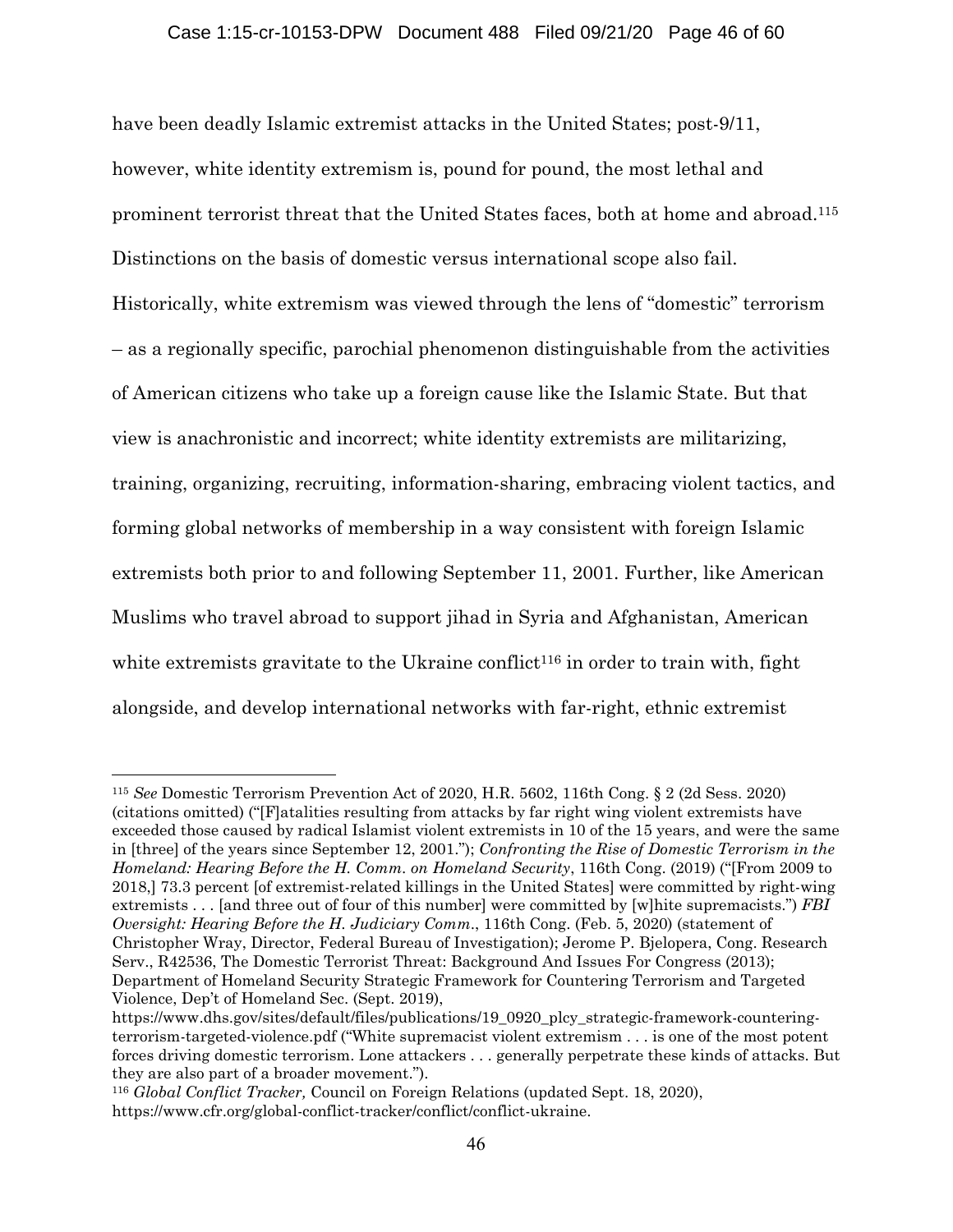paramilitaries like the Azov Battalion and Russian Imperial Movement.117 Similarly, while the trend is to portray white extremists as "lone wolf" bad actors whose actions reflect some twisted personal crusade, the kinds of online recruitment, activism, and propaganda mechanisms used by ISIS (and described at length in Wright's trial) are also widely employed in the context of white extremism, providing the same sort of online platforms to "serve as non-stop, virtual white supremacist rallies where coordination can happen in real-time, regardless of location."118 If the ideals and complexion of American white extremism differs from its Islamic counterparts in the specifics, their general goals and methods are increasingly indistinguishable.119 Despite this, the U.S. government's approach to white extremist terrorism has led commentators to observe that "the United States

https://extremism.gwu.edu/sites/g/files/zaxdzs2191/f/White%20Supremacist%20Terror%20final.pdf. *See also*, Network Contagion Research Institute and Anti-Defamation League's Center on Extremism, *Gab and 8chan: Home to Terrorist Plots Hiding in Plain Sight*, ADL,

<sup>117</sup> Soufan Center, White Supremacy Extremism: The Transnational Rise of the Violent White Supremacist Movement 31-36 (Sept. 2019),

https://thesoufancenter.org/wp-content/uploads/2019/09/Report-by-The-Soufan-Center-White-Supremacy-Extremism-The-Transnational-Rise-of-The-Violent-White-Supremacist-Movement.pdf. As the report notes, this practice of white American extremists traveling abroad is incorrectly viewed as a relatively new development. In fact, several thousand Americans – including Neo-Nazis and John Birch Society members – traveled to Rhodesia (now Zimbabwe) between the mid-1960s and 1980s to fight for the white minority rule. *Id*. at 31.

<sup>118</sup> Jon Lewis et al., GWU Program on Extremism, White Supremacist Terror: Modernizing Our Approach to Today's Threat 7 (2020),

https://www.adl.org/resources/reports/gab-and-8chan-home-to-terrorist-plots-hiding-in-plain-sight (last accessed Sept. 18, 2020).

<sup>119</sup> *See* Soufan Center, White Supremacy Extremism: The Transnational Rise of the Violent White Supremacist Movement 6, 28 (Sept. 2019),

https://thesoufancenter.org/wpcontent/uploads/2019/09/Report-by-The-Soufan-Center-White-Supremacy-Extremism-TheTransnational-Rise-of-The-Violent-White-Supremacist-Movement.pdf. [hereinafter Transnational Rise of the Violent White Supremacist Movement]; see also Jon Lewis et al., GWU Program on Extremism, White Supremacist Terror: Modernizing Our Approach to Today's Threat 4 (April 6, 2020),

https://extremism.gwu.edu/sites/g/files/zaxdzs2191/f/White%20Supremacist%20Terror%20final.pdf ("This issue, in many respects, has become transnational in nature."))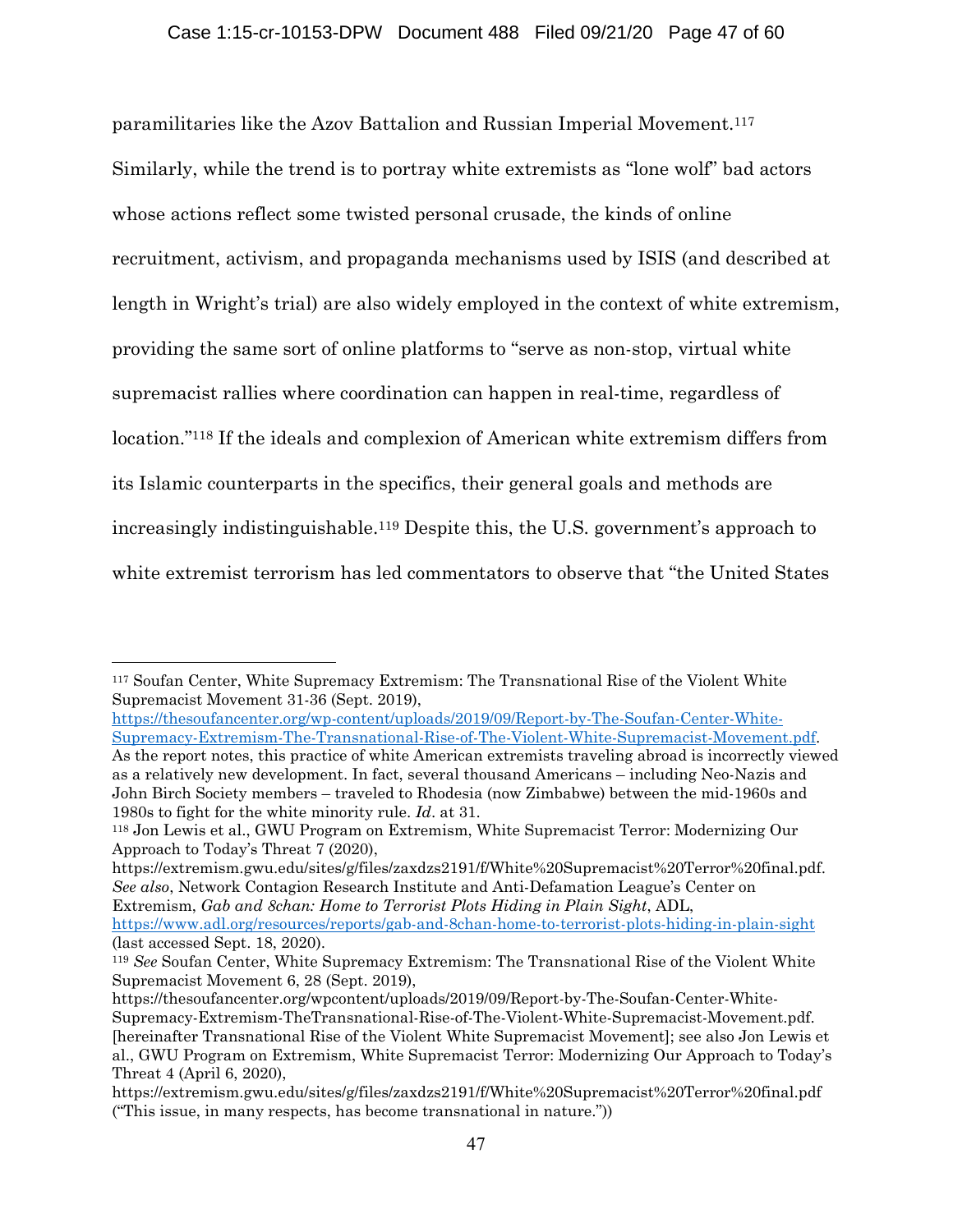is treating similar terrorist threats differently based solely on the motivating ideology."120

A full review of the disparate treatment is outside the scope of this sentencing memo, but consideration of the Federal government's response to the activities of Brandon Russell, the founder of the Atomwaffen Division (hereafter "AWD") provides a useful point of comparison. There are notable similarities between Mr. Wright's case and that of Brandon Russell, though in virtually all of them, Mr. Russell's conduct arguably exceeds that of Mr. Wright's. The charges brought against Russell and the sentence he received, however, do not reflect that.

The AWD is a neo-Nazi group based in the United States since at least 2015.121 AWD draws inspiration and ideological foundations from a slumgullion of far-right and white supremacist forbears, including James Mason, Charles Manson, William Pierce, and Adolf Hitler.<sup>122</sup> As the criminal complaint against one of its members notes, "AWD membership consists of mostly white males between the ages of approximately 16 to 30 years of age who all believe in the superiority of the white race," and who organize in small, semi-autonomous groups in order to, "achieve a

<sup>120</sup> Amy Collins, GWU Program On Extremism, Confronting Racially and Ethnically Motivated Terrorism: A Call to Designate Foreign White Identity Extremist Groups Under U.S. Federal Law 8- 9 (September, 2020),

https://extremism.gwu.edu/sites/g/files/zaxdzs2191/f/Confronting%20Racially%20and%20Ethnically %20Motivated%20Terrorism.pdf.

<sup>121</sup> *Atomwaffen Division (AWD)*, ADL, https://www.adl.org/resources/backgrounders/atomwaffendivision-awd (last accessed Sept. 18, 2020); Jonah Engel Bromwich, *What is Atomwaffen, A Neo-Nazi Group, Linked to Multiple Murders*, N.Y. Times, (Feb. 12, 2018),

https://www.nytimes.com/2018/02/12/us/what-is-atomwaffen.html. 122 Jacob Ware, *Siege: The Atomwaffen Division and Rising Far-Right Terrorism in the United States*. Int'l Ctr. for Counter-Terrorism (July 1, 2019), www.jstor.org/stable/resrep19615.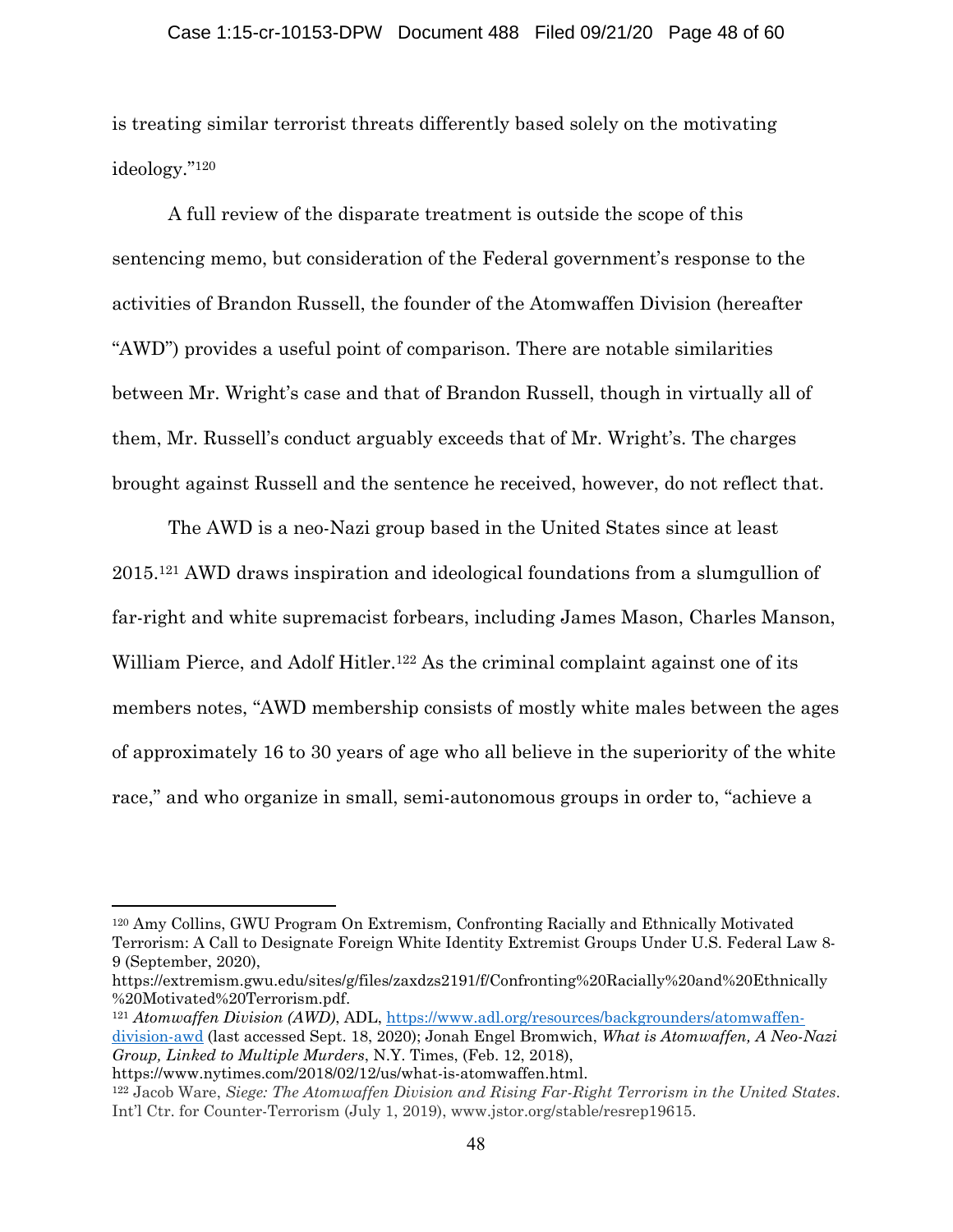common goal of challenging the established laws, social order, and government via terrorism and violent acts."123 The complaint further notes:

AWD encourages attacks on the federal government, including critical infrastructure, minorities, homosexuals, and Jews. AWD works to recruit like-minded members to the organization, train them in military tactics, hand to hand combat, bomb making, and other techniques in preparation for an "ultimate and uncompromising victory" in a race war. Because one of AWD's goals is to maintain anonymity, members primarily communicate using online encrypted chat applications, such as Wire and Discord.124

Although the group originated in the United States, it is reported to have a

presence overseas with branches in Canada125, the United Kingdom126, and

Germany127.

In May 2017, two AWD members in Tampa Palms, Florida, were killed by

their roommate, an AWD member who had converted to Islam and renounced his

affiliation with the group.128 Brandon Russell, AWD's founder, also lived at the

home and was interviewed by the officers who responded to the murder. Law

enforcement, however, allowed Russell to leave the scene of the double-murder after

<sup>123</sup> *United States v. Conor Climo*, 2:19-CR-00232 (D. Nev) ECF No. 1 at 2-3. 124 *Id*. at 3.

<sup>125</sup> Mack Lamoureux and Ben Makuch, *An American Neo-Nazi Group Has Dark Plans for Canada*, Vice, (July 10, 2018). https://www.vice.com/en\_us/article/ev847a/an-american-neo-nazigroup-hasdark-plans-for-canada

<sup>126</sup> Paul Jackson, *Transnational Neo-Nazism In The USA, United Kingdom and Australia*, The Program on Extremism at The George Washington University, (February 2020). https://extremism.gwu.edu/sites/g/files/zaxdzs2191/f/Jackson%20-

<sup>%20</sup>Transnational%20neo%20Nazism%20in%20the%20USA%2C%20United%20Kingdom%20and%2 0 Australia.pdf;

<sup>127</sup> *Neo-Nazi 'Atomwaffen Division' Spreads Fear in Germany*, Spiegel International, (November 13, 2019)

<sup>128</sup> A.C. Thompson, *An Atomwaffen Member Sketched a Map to Take the Neo-Nazis Down. What Path Officials Took Is a Mystery*, ProPublica, (November 20, 2018). https://www.propublica.org/article/anatomwaffen-member-sketched-a-map-to-take-the-neonazis-down-what-path-officials-took-is-amystery.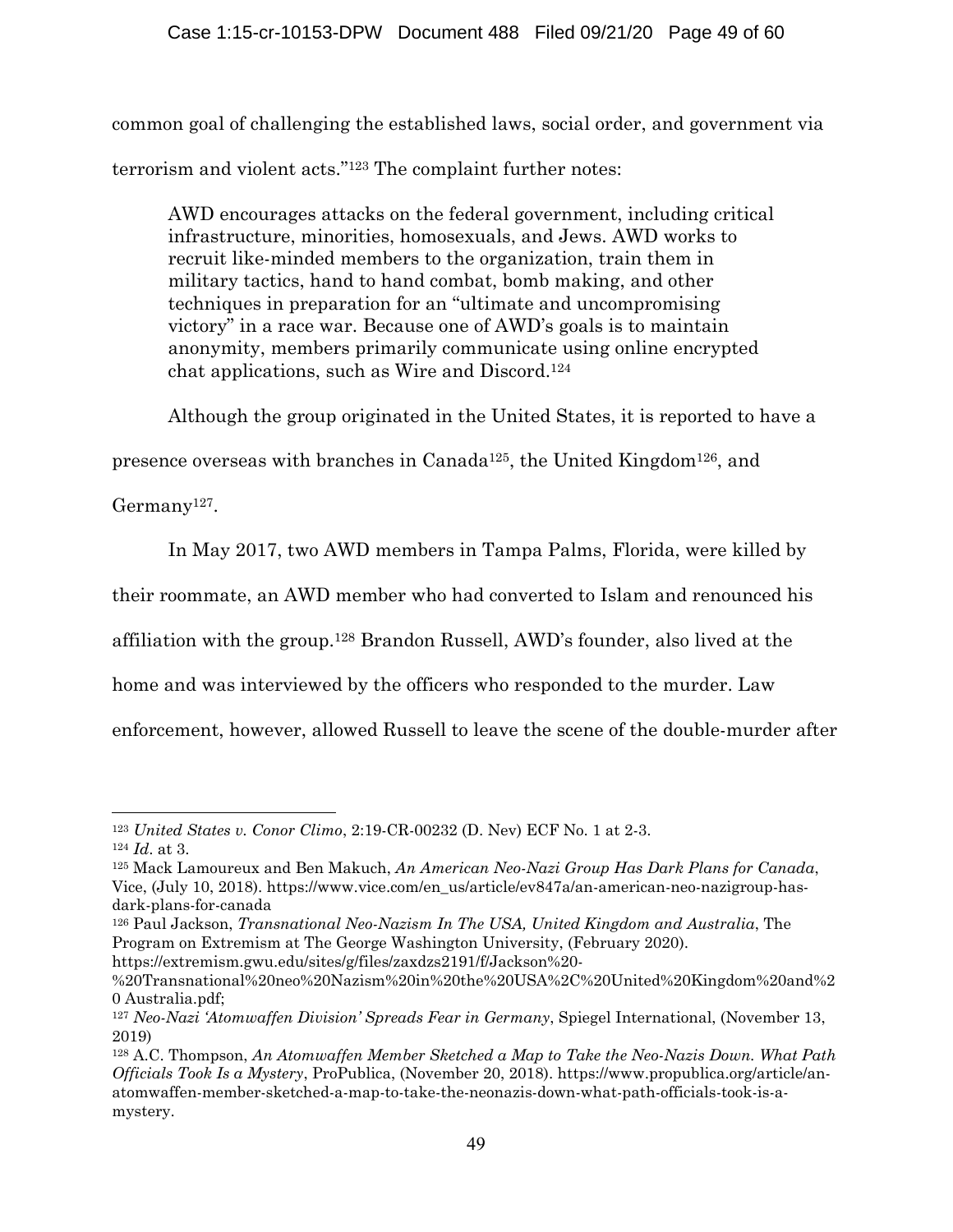he claimed he was going to stay at his father's nearby home.129 Russell, instead, fled to the residence of another AWD member – who promptly quit his job, emptied his bank account, and left Tampa with Russell.130 In the meantime, investigators continued examining the crime scene and made several unsettling discoveries: Neo-Nazi paraphernalia, a framed photo of Timothy McVeigh in Russell's bedroom, guns, homemade detonators, explosives131, and chemical precursors for manufacturing explosives.132 Russell's garage was later described as a "mini-lab" for manufacturing explosives, and "[a]ccording to trained agents, the HMTD combined with the amount of ammonium nitrate and nitro methane found in the garage would create a bomb that could easily cause a vehicle to explode, killing all of the occupants and causing grave damage within a large distance around the explosion site."133 Based on the amount and kind of explosives found, the FBI sought an arrest warrant. Russell and his AWD colleague were arrested the following day in Key West. Their car contained no personal belongings or luggage but did contain "two

131 It appears that investigators found the explosives *prior* to allowing Mr. Russell to leave. When asked about the quantity of Hexamethylene Triperoxide Diamine (HMTD) located in a cooler in Russell's garage, he admitted to possessing it, but explained that he used it as part of his model rocket hobby. *United States v. Brandon Russell*, 8:17-CR-00283 (M.D. Fla. Jan. 7, 2018), ECF No. 71. <sup>132</sup> Niraj *Chokshi, Neo-Nazi Leader in Florida Sentenced to 5 Years Over Homemade Explosives*, *New York Times (January 10, 2018). https://www.nytimes.com/2018/01/10/us/brandon-russellsentenced-neo-nazi.html. Tamara Lush, Neo-Nazi Leader Gets 5 Years for Having Explosive Material, Associated Press (January 9, 2018). https://apnews.com/6380120849a4470f9e569676718889c9.*  David Goodhue, *FBI busts 'Atomwaffen' Neo-Nazi in Florida for making explosives — and finds radiation materials*, Miami Herald ((May 22, 2017).

<sup>129</sup> Janet Reitman, "All-American Nazis: Inside the Rise of Fascist Youth in the U.S.," Rolling Stone, (May 2, 2018). https://www.rollingstone.com/politics/politics-news/all-american-nazis-628023/ <sup>130</sup> *Id.*

https://www.miamiherald.com/news/local/community/florida-keys/article151953257.html <sup>133</sup> *United States v. Brandon Russell*, 8:17-CR-00283 (M.D. Fla. Jan. 7, 2018), ECF No. 71.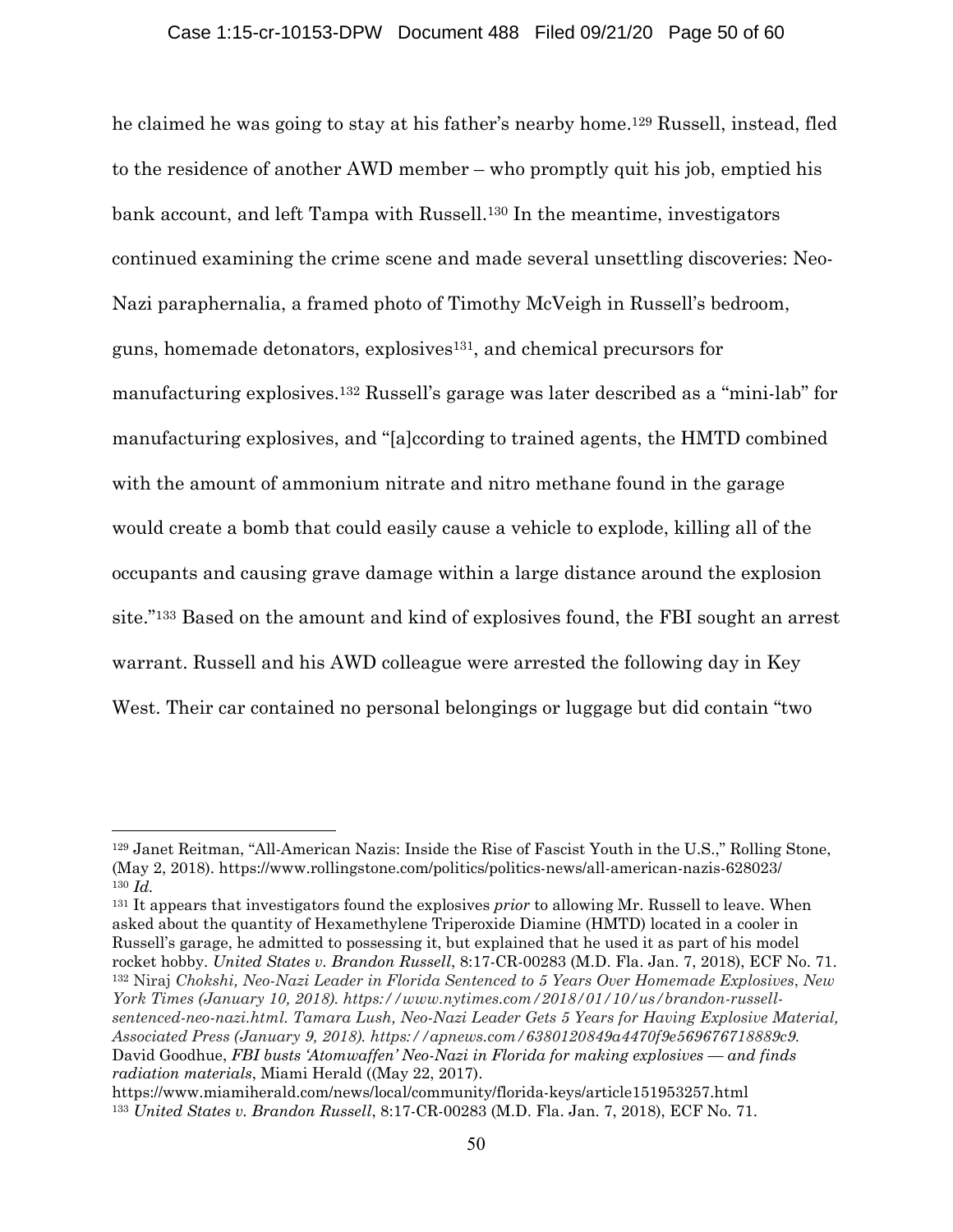long rifles and ammunition that he had purchased after leaving the Tampa area<sup>".134</sup> Arresting officers later told PBS that "when we found the weapons, we were convinced we had just stopped a mass shooting."135

Mr. Russell was subsequently charged with unlawfully receiving an unregistered destructive device, in violation of 26 USC § 5861(d), and unlawful storage of explosive materials, in violation of 18 USC  $\S$  842(j).<sup>136</sup> The unregistered destructive device offense carries a 10-year maximum sentence, the improper storage has a maximum sentence of one year.137 On September 27, 2017, Russell pleaded guilty, without an agreement, to both counts.138 According to Russell's sentencing memorandum, the recommended guideline range was 24-30 months.<sup>139</sup> The Government sought the maximum on both counts, to be served consecutively.140 On January 9th, 2018, Russell received a sentence of 60 months on the firearms charge, a sentence of 12 months on the explosives charge – run concurrent – and a period of three years supervised release.141 Russell is scheduled for release in slightly less than a year from FCI-Terre Haute.<sup>142</sup>

<sup>134</sup> Office of Public Affairs, *Neo-Nazi Leader Sentenced to Five Years in Federal Prison for Explosives Charges*, Dep't Just. (Jan. 9, 2018), https://www.justice.gov/opa/pr/neo-nazi-leader-sentenced-fiveyears-federal-prison-explosives-charges.

<sup>135</sup> *Documenting Hate: New American Nazis*, PBS Frontline, (Nov. 12, 2018).

https://www.pbs.org/wgbh/frontline/film/documenting-hate-new-american-nazis.

<sup>136</sup> *United States v. Brandon Russell*, 8:17-CR-00283 (M.D. Fla.).

<sup>137 26</sup> U.S.C. §5871; 18 U.S.C. § 844(b).

<sup>138</sup> *United States v. Brandon Russell*, 8:17-CR-00283 (M.D. Fla.), ECF Nos.. 58-61

<sup>139</sup> *Id.* at ECF No. 66 at 1.

<sup>&</sup>lt;sup>140</sup> *Id*. at ECF No. 71.<br><sup>141</sup> *Id*. at ECF No. 78. 142 Based upon a search of the Bureau of Prisons Inmate locator on September 11, 2020. *See Find an Inmate*, Fed. Bureau of Prisons, https://www.bop.gov/mobile/find\_inmate/byname.jsp (last accessed Sept. 11, 2020).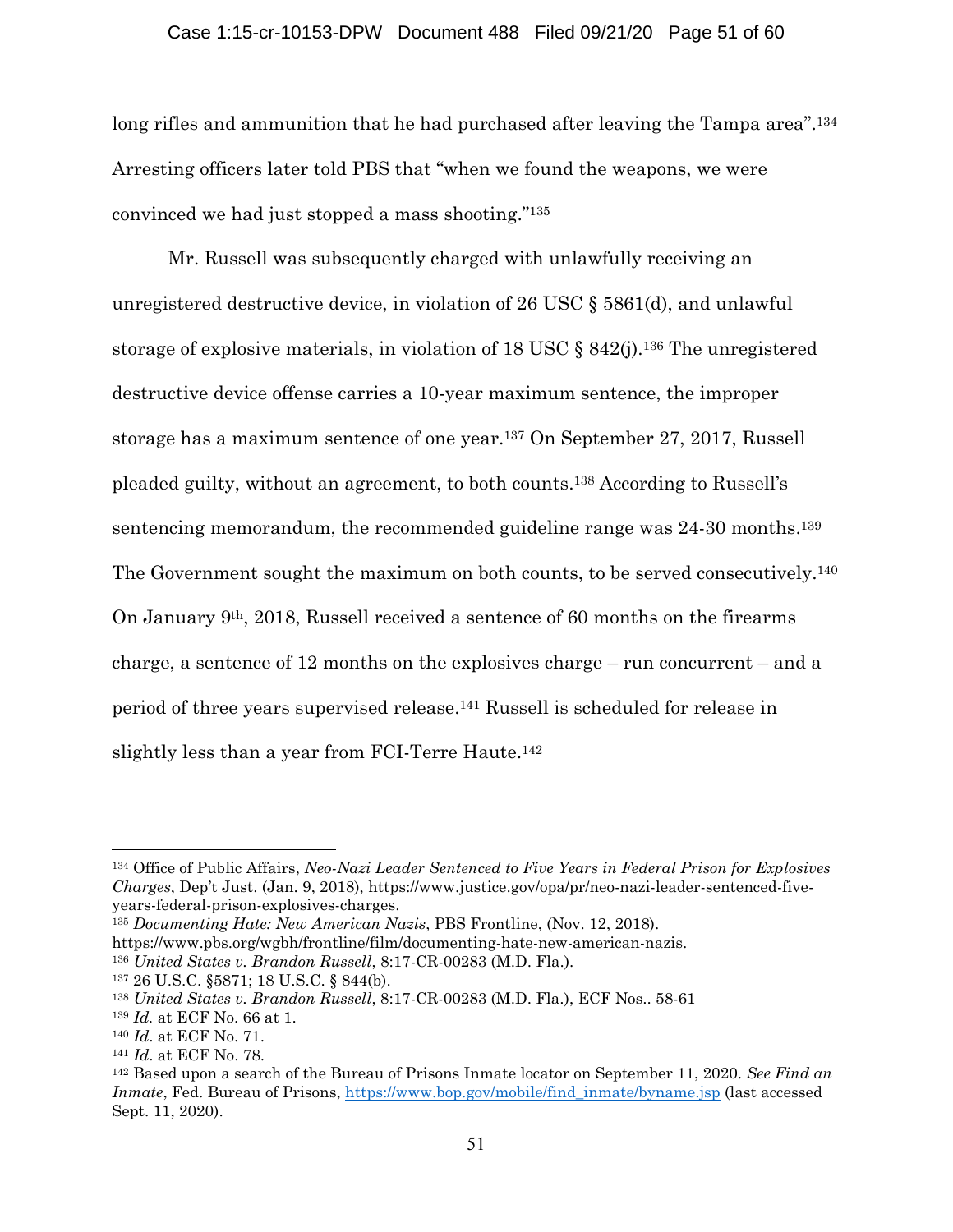Russell's143 case provides an interesting point of comparison and contrast to Wright's. Similarities are obvious. Mr. Wright and Mr. Russell were both involved in extremist movements. Though they differ in particulars, ISIS and AWD's strain of Neo-Nazism are characterized by violent intolerance, antipathy towards the United States, and calls for violent action against American citizens within America's borders. ISIS supporters and AWD members are both responsible for murders in the United States. Mr. Wright attempted to found an independent organization, the Lions of Allah/Lions of America, though the efforts never reached beyond the aspirational phase of online posting, and the recruitment of his two coconspirators. Mr. Russell was the founder of the AWD which was estimated to have – at its apex – approximately 80 American members, with more adherents abroad.144 Both sought to stockpile weapons in support of their aims – Wright's coconspirator and uncle, Usaamah Rahim, purchased several knives on Amazon. Russell, as noted above, had acquired or fabricated explosives and detonators, and was arrested in possession of two rifles and hundreds of rounds of ammunition. Both were apparently plotting actions at the time of their arrest. In Wright's case, there was the nascent plot to kidnap and execute Gellar; in Russell's, there does not appear to have been a specific objective, but the presence of bomb making materials and explosives – to say nothing of the framed photo of McVeigh – points toward a

<sup>143</sup> Of note, is the fact that Mr. Wright was housed in the same unit as Mr. Russell, who reportedly continues to espouse supremacist views, and has a photo of Hitler prominently displayed in his cell. 144 A.C. Thompson, *California Murder Suspect Said to Have Trained with Extremist Hate Group,*  ProPublica (Jan. 26, 2018), https://www.propublica.org/article/california-murder-suspectatomwaffen-division-extremist-hate-group.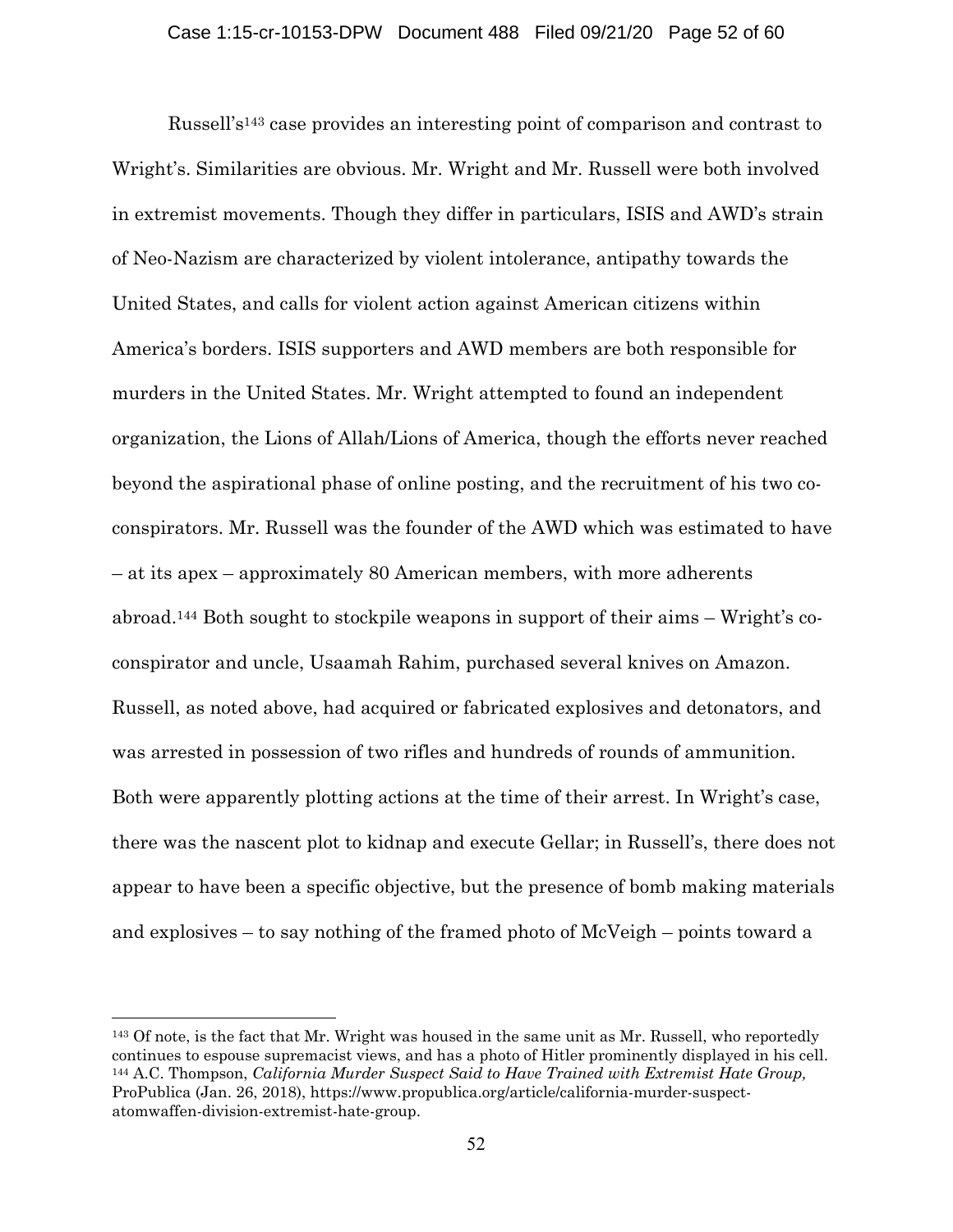### Case 1:15-cr-10153-DPW Document 488 Filed 09/21/20 Page 53 of 60

bomb plot, and the rifles and ammunition in Russell's possession at arrest suggest similarly sinister intent. Both men's plans were interrupted after members of their respective cells acted unexpectedly, and in a fatal fashion for members of their group, though Rahim was killed by law enforcement, while Russell's compatriots were killed by their own estranged former-AWD member. Both, upon appreciating the exposure of their activities, compounded their legal problems; Wright attempted to wipe the contents of his computer – unsuccessfully; Russell lied to law enforcement about his intended whereabouts, enlisted an AWD compatriot to acquire guns and ammunition, and then fled.

The distinctions, however, are also obvious. Though both men were active online in support of their respective causes, Mr. Wright and his co-conspirators were the subject of months of surveillance; Wright was targeted by a confidential informant, and the co-conspirators' meeting on Rhode Island beach was monitored by a drone. Russell and his housemates appear to have taken law enforcement offguard and might have remained under the radar but for the double-homicide. Wright, throughout the period of his radicalization and until his arrest, was morbidly obese and – despite his online-intellectual posturing – had little success in academics and no experience in soldiering or combat. Russell was a student of nuclear physics at the University of South Florida and was an active member of the National Guard at the time of his arrest. Law enforcement executing the search warrant on Wright's apartment knocked the door off its hinges, employed flashbang grenades, and then interviewed Wright under effectively custodial conditions

53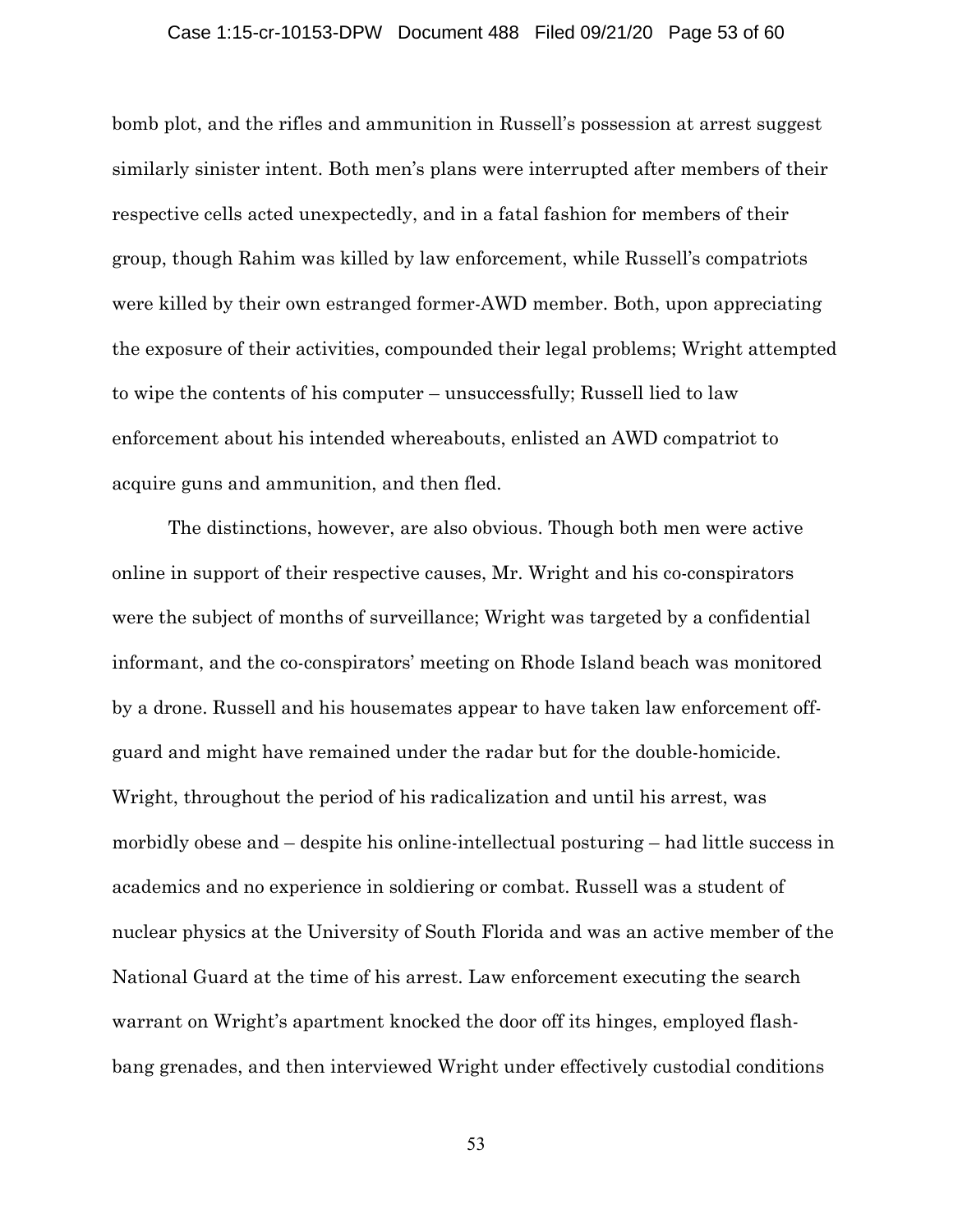### Case 1:15-cr-10153-DPW Document 488 Filed 09/21/20 Page 54 of 60

for nearly 12 hours. Russell was allowed to leave a murder scene full of his homemade explosives after telling investigators he would be at his father's nearby home. Wright elected to go to trial, while Russell, looking at a GSR of less than three years, opted for an open plea and advocated for a below-guidelines-range sentence. At sentencing, the Government sought maximum sentences against both men, but the range between those options – life for Wright, and 11 years for Russell – speaks for itself. In both matters, the Court handed out a considerable sentence – nearly 30 years in Wright, and twice the maximum GSR in Russell – but, again, the comparative durations of the sentences are plain on their face.

Lest Mr. Wright be accused of cherry-picking a convenient case for comparison, it should be noted that Mr. Russell's outcome is not an outlier in the prosecutions of AWD defendants – if anything, it is a typical result. Conor Climo, the Las Vegas AWD member whose complaint was quoted above, was arrested after he expressed interest in setting fire to a synagogue and his plans for so doing, detailed IED-making methods to an FBI informant, told the informant that he had identified the local office of the Anti-Defamation League, and boasted that he was "interested in action [other] than online shit."145 When federal agents searched Climo's house, they found bomb making chemicals and IED schematics, an AR-15,146 and a rifle.147 Climo was charged with possession of an unregistered firearm in violation of 18 U.S.C. 5861(d) – again, a 10 year maximum sentence. His

<sup>145</sup> *United States v. Conor Climo*, 2:19-CR-00232 (D. Nev) ECF No. 1, at 3-8.

<sup>146</sup> Climo posted Youtube videos of himself "patrolling" his neighborhood in tactical clothing with his AR-15.

<sup>147</sup> *United States v. Conor Climo*, 2:19-CR-00232 (D. Nev) ECF No. 1, at 7-8.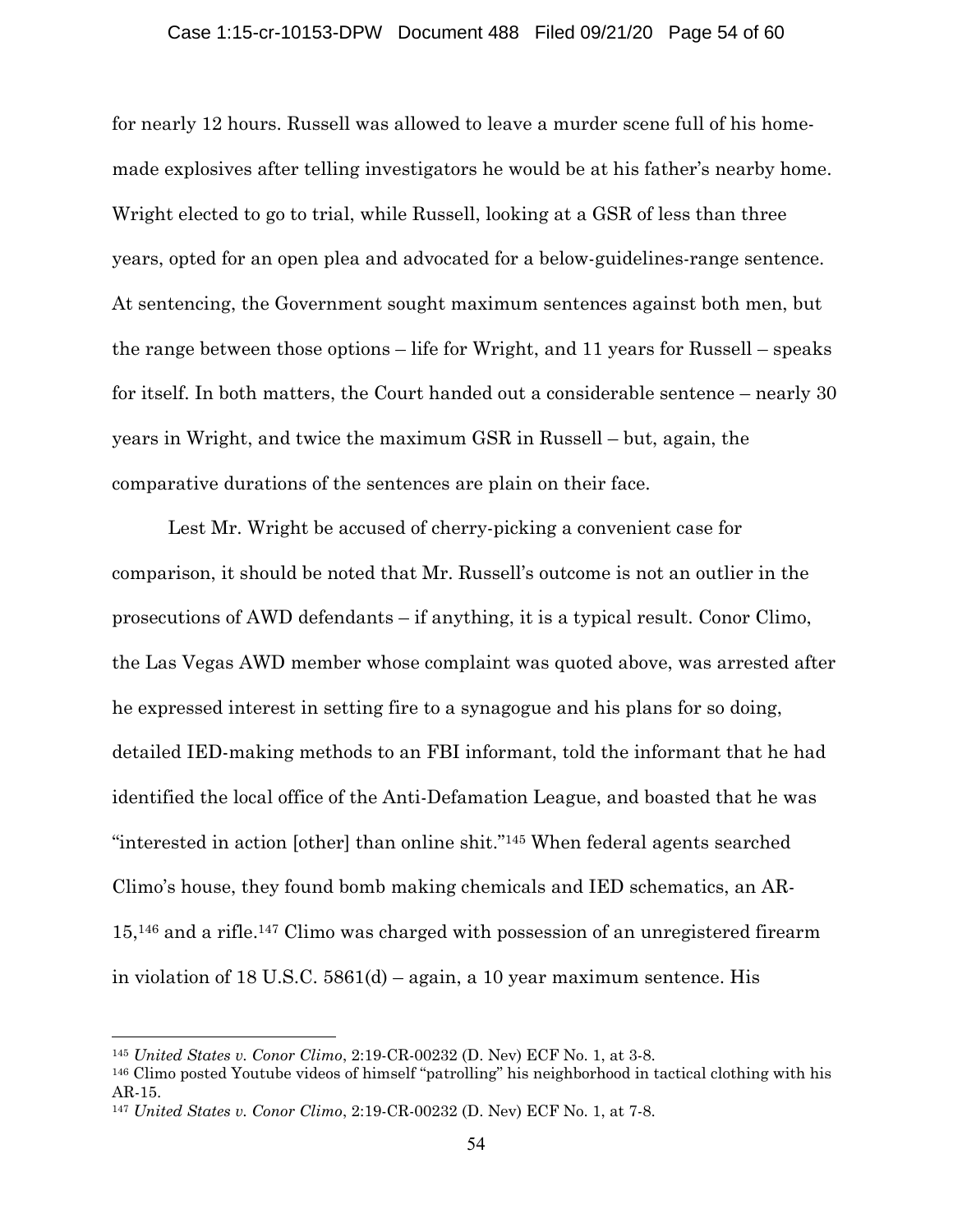#### Case 1:15-cr-10153-DPW Document 488 Filed 09/21/20 Page 55 of 60

sentencing is scheduled for later this month; according to his plea agreement, his adjusted offense level – accounting for a three-point reduction for pleading – is 17.148 For a Level 1 criminal history score, Climo would fall in the same 24-30 month range as Russell.

On September 19, 2019, police arrested Andrew Thomasberg at his McClean, VA, home for illegal firearms sales.149 Law enforcement discovered 20 guns in the house; six in Thomasberg's room and a pistol in his car. Most were loaded. Thomasberg joined AWD following the "Unite the Right" rally in Charlottesville, but previously supported Vanguard America, a Neo-Nazi group. In chat logs uncovered during the ensuing investigation, Thomasberg praised the Poway synagogue shooting, and expressed admiration for Pittsburgh synagogue shooter Robert Bowers and the Christchurch, New Zealand, mosque shooter Brenton Tarrant, calling both "saints." He also bragged to a cooperating witness (for whom he'd purchased an AK-47) that he routinely carried "enough gear and supplies to set the new high score and wouldn't want to have to explain that to a cop." Thomasberg also bragged of having previously engaged in a racially motivated shooting.150 On

149 Thomasberg, who worked at a Virginia gun store, allegedly conducted a strawman purchase of an AK-47 for the man who later became a cooperating witness. Thomasberg recorded the cost of the sale as \$14.14, a reference to the white supremacist "14 Words" credo. Rachel Weiner, *Prosecutors Say an Alleged Member of a White-Supremacist Group Was Involved with Illegal Guns, Drugs* (Sept. 20, 2019), https://www.washingtonpost.com/local/public-safety/psychedelic-nazis-prosecutors-saymember-of-white-supremacist-group-involved-with-illegal-guns-drugs/2019/09/20/8a41c880-dbbf-11e9-a688-303693fb4b0b\_story.html. Thomasberg was charged with making a material false statement in relation to the purchase of a firearm, in violation of Title 18, United States Code, Section 922(a)(6) (Count One), and with possession of a firearm by a controlled substance abuser, in violation of Title 18, United States Code, Section  $922(g)Q$  (Count Two).

<sup>148</sup> *United States v. Conor Climo*, 2:19-CR-00232 (D. Nev) ECF No. 25, at 9-10.

<sup>150</sup> Rachel Weiner, *Prosecutors Say an Alleged Member of a White-Supremacist Group Was Involved with Illegal Guns, Drugs* (Sept. 20, 2019), https://www.washingtonpost.com/local/public-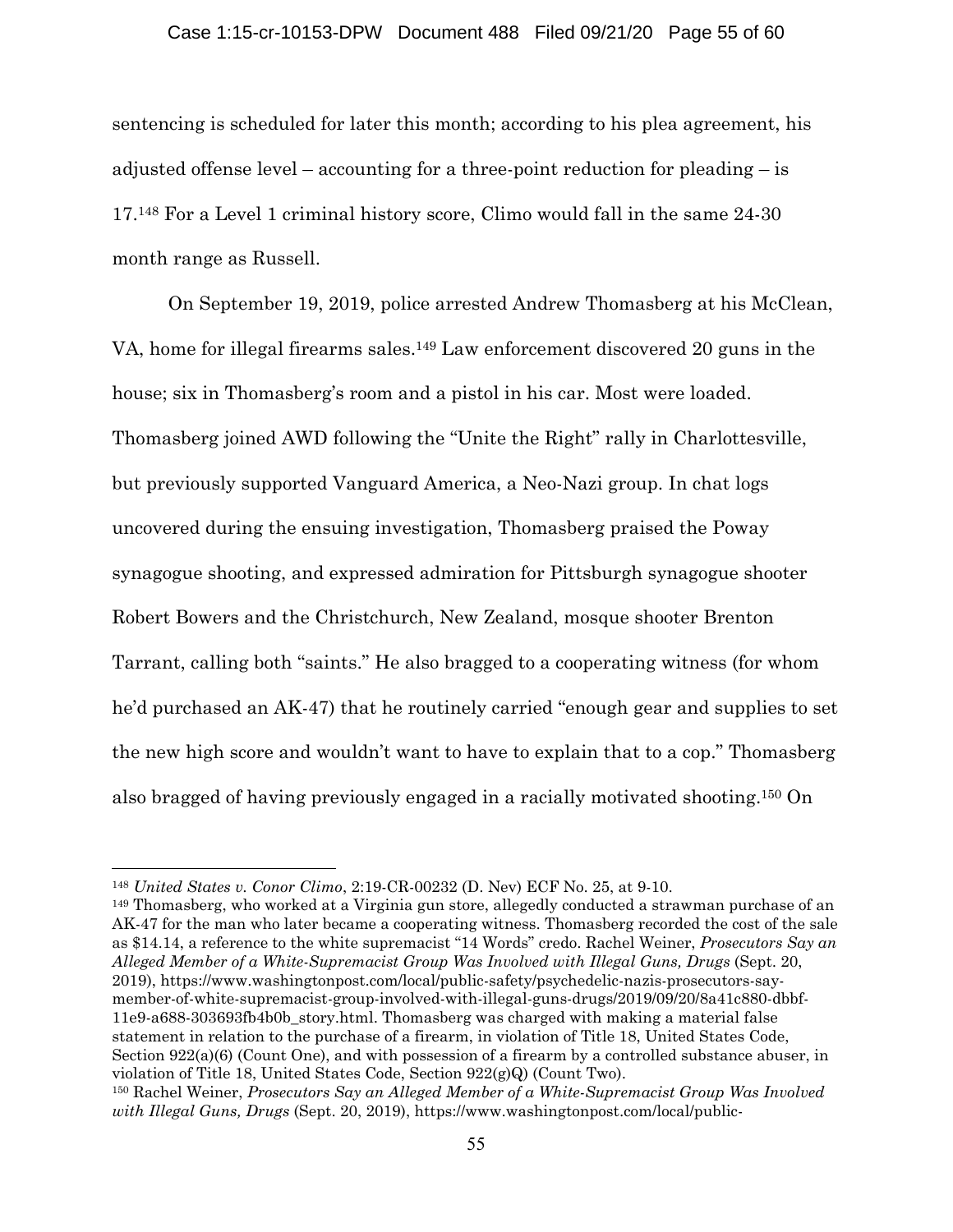November 12, 2019, Thomasberg pleaded guilty. On February 28, 2020,

Thomasberg was sentenced to 12-months-and-a-day (the shortest sentence possible under federal sentencing that allows a defendant to earn good time), to be followed by three years supervised release. He was released from custody at the end of July, 2020.151

Russell, Climo, and Thomasberg are examples of a trend152 of individuals engaging in behaviors as odious and terroristic as Wright's conduct but nonetheless receiving sentences that are a fraction of the time imposed in the context of Islamic State-related prosecutions,153 and are well below the sentence sought by the government in this matter. The discrepancy is, in part, a product of the current state of federal law, which treats terrorism as a foreign-linked danger. If a defendant's activities are carried out in support of a Foreign Terror Organization ("FTO") or Specially Designated Global Terrorist, as designated by the State

152 See, e.g., Aiden Bruce-Umbaugh, another AWD member who received 30 months on federal gun charges. Umbaugh was arrested while dressed in tactical gear and driving in a car with another suspected AWD member, an AR-15, two AK-47s, and a pistol. U.S. Attorney's Office Northern District of Texas, *Suspected Neo-Nazi Sentenced to 2.5 Years for Gun Crime*, Dep't Just. (Apr. 28, 2020), https://www.justice.gov/usao-ndtx/pr/suspected-neo-nazi-sentenced-25-years-gun-crime. Similarly, last month Jarrett William Smith, a Private in the U.S. Army, received a 30-month sentence after pleading guilty to two counts of illegal distribution of information related to explosives. Smith told an FBI informant that he sought to overthrow the US Government, intended to attack media organizations, and aspired to travel to the Ukraine to fight with the Azov Battalion. John Hanna, *'Satanist' Ex-Soldier Sentenced to 2 ½ Years in Bomb Plot*, Army Times (Aug. 19, 2020), https://www.armytimes.com/news/your-army/2020/08/19/satanist-ex-soldier-sentenced-to-2-years-inbomb-plot/.

safety/psychedelic-nazis-prosecutors-say-member-of-white-supremacist-group-involved-with-illegalguns-drugs/2019/09/20/8a41c880-dbbf-11e9-a688-303693fb4b0b\_story.html.

<sup>151</sup> https://www.bop.gov/mobile/find\_inmate/byname.jsp#inmate\_results

<sup>153</sup> The most recent average sentence figure, compiled by the George Washington University Program on Extremism, is 13.2 years. *GW Extremism Tracker: Terrorism in the United States, August 2020*, Program on Extremism,

https://extremism.gwu.edu/sites/g/files/zaxdzs2191/f/Aug2020%20Tracker.pdf (last accessed Sept. 18, 2020).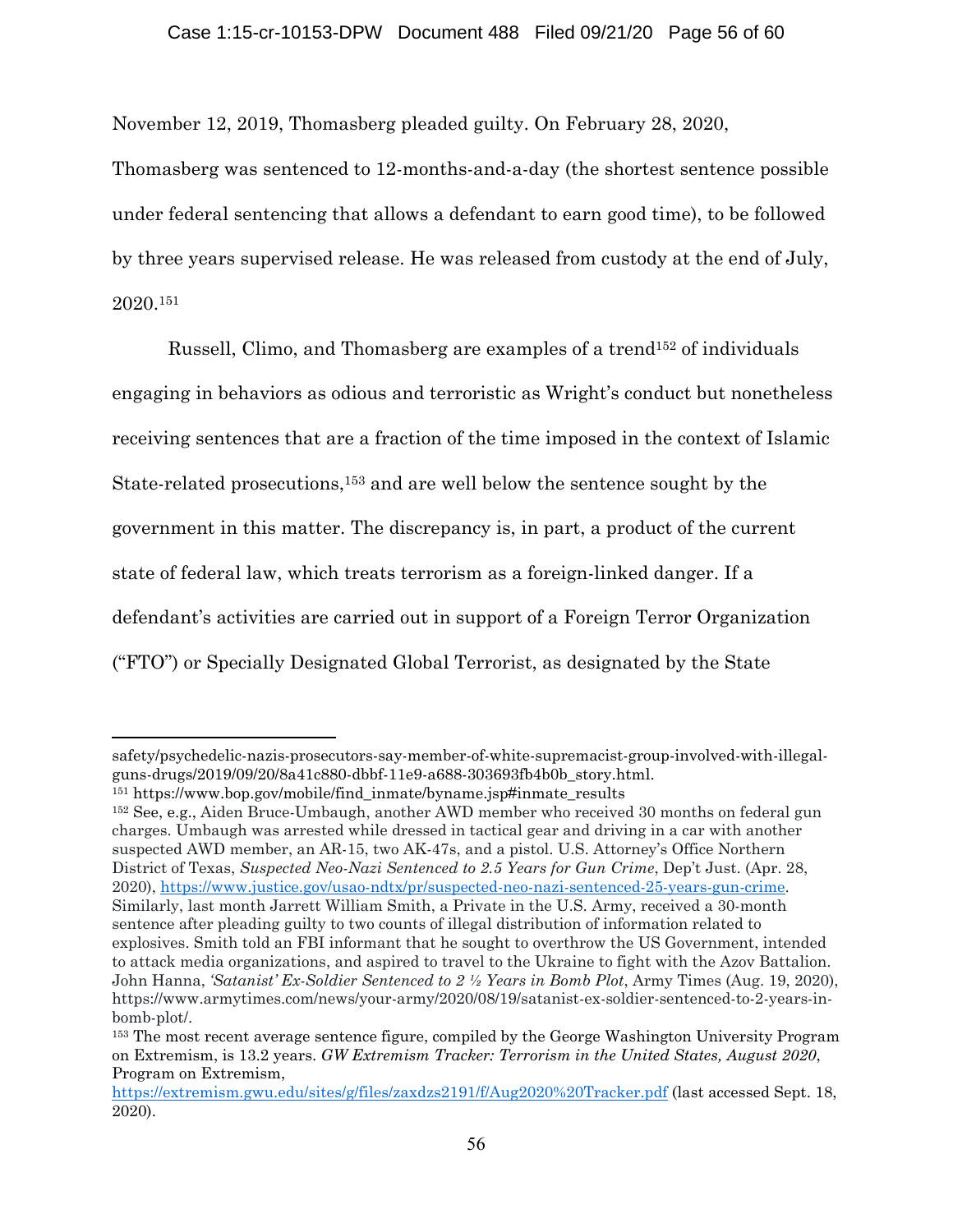Department, then federal law enforcement has considerable prosecutorial power and enhanced sentencing consequences at its disposal; lacking a FTO toe-hold, prosecutors are left cobbling together charges based on firearms and explosive storage violations. Defendants like Russell and Climo have benefitted from this, as none of the 69 currently designated FTOs is a white supremacist organization.<sup>154</sup> Though there has been recent congressional activity to address this – in October of 2019, 40 members of Congress wrote to Secretary of State Pompeo questioning "why the State Department has failed to include certain overseas violent white supremacist extremist groups on the Foreign Terrorist Organization (FTO) list" and this March Congressman Max Rose (D-NY) introduced a House Resolution calling on the Administration to designate foreign violent white supremacist groups (including Atomwaffen Division) as Foreign Terrorist Organizations155 – at present the gap in federal law creates a double standard that "fails [to] account for the moral equivalency of killing innocents based on a desire to create a white ethnostate and killing innocents in furtherance of Islamist jihad" and also "leaves law enforcement without important tools for integrating the investigation and prosecution of "domestic" terrorism into the national counterterrorism program."156

<sup>154</sup> Bureau of Counterterrorism, *Foreign Terrorist Organizations*, U.S. Dep't of State, https://www.state.gov/foreign-terrorist-organizations/ (last accessed Sept. 18, 2020).

<sup>155</sup> Congressman Max Rose Et al., Letter to The Honorable Michael Pompeo, (Oct. 16, 2019). https://maxrose.house.gov/uploadedfiles/2019.10.16 rose fto letter to state.pdf; H.R. Res. 884, 116th Cong. (2020), https://www.congress.gov/bill/116th-congress/house-resolution/884/text.<br><sup>156</sup> Mary McCord, GWU Program on Extremism, Filling the Gap in Our Terrorism Statutes (Aug.

<sup>2019),</sup> 

https://extremism.gwu.edu/sites/g/files/zaxdzs2191/f/Filling%20The%20Gap%20in%20Our%20Terror ism%20Statutes.pdf.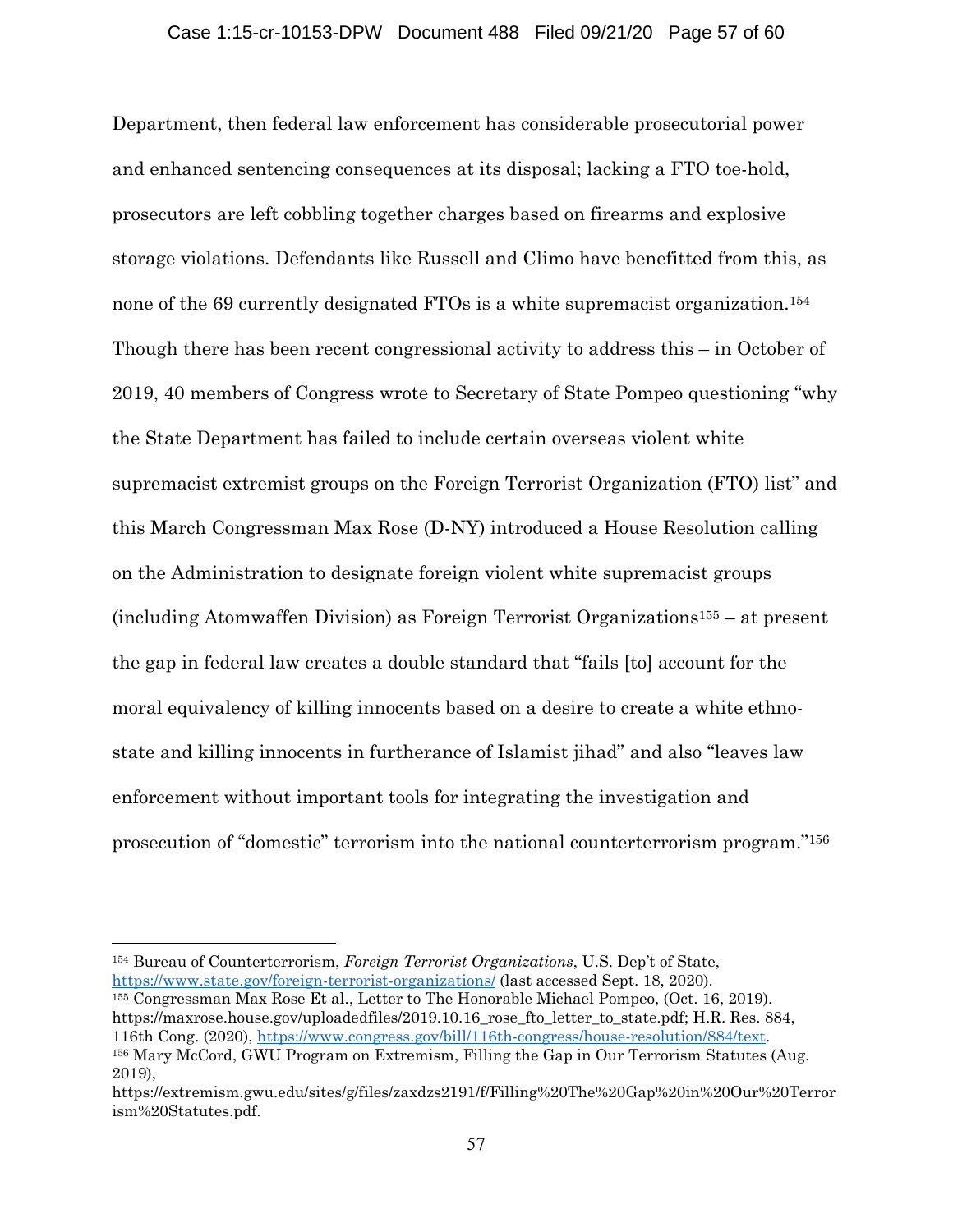While this Court is unable to address the statutory dynamic at play, it does have the power to avoid perpetuating the sentencing disparities detailed above, or at least to reconcile the starker inequalities the statutory gap creates. Mr. Wright and Mr. Russell's respective wrongdoings are of a piece; both men espoused and supported noxious causes; both aspired to further their causes' goals via violent action; both are – at least indirectly – responsible for deaths. That Russell received a sentence of five years, while Wright faces exposure to decades of incarceration should not boil down to a simple question of whether one supported Abu Bakr al Baghdadi while the other favored Adolf Hitler. If a Florida court found that five years was a sufficiently punitive sentence for Russell's conduct, this Court can similarly impose a sentence of fourteen years for Wright.

### **Conclusion**

Judge Young's previous sentencing eschewed both the mechanical application of the Guidelines as well as the ironhanded urgings of the Government, and sought to craft a sentence which was nuanced, individualized, and reflected the values of fairness and equanimity that the American justice system considers fundamental. This Court should adopt those same guideposts and careful rationale as it reweighs Mr. Wright's sentence. While some aspects of the case concededly remain untouched, the matter has not been frozen in amber for the past three years, and this Court should embrace the opportunity to revisit important factors which have changed, or have become apparent since December 2017. A just sentence will account for specific considerations like the lower applicable Guideline range

58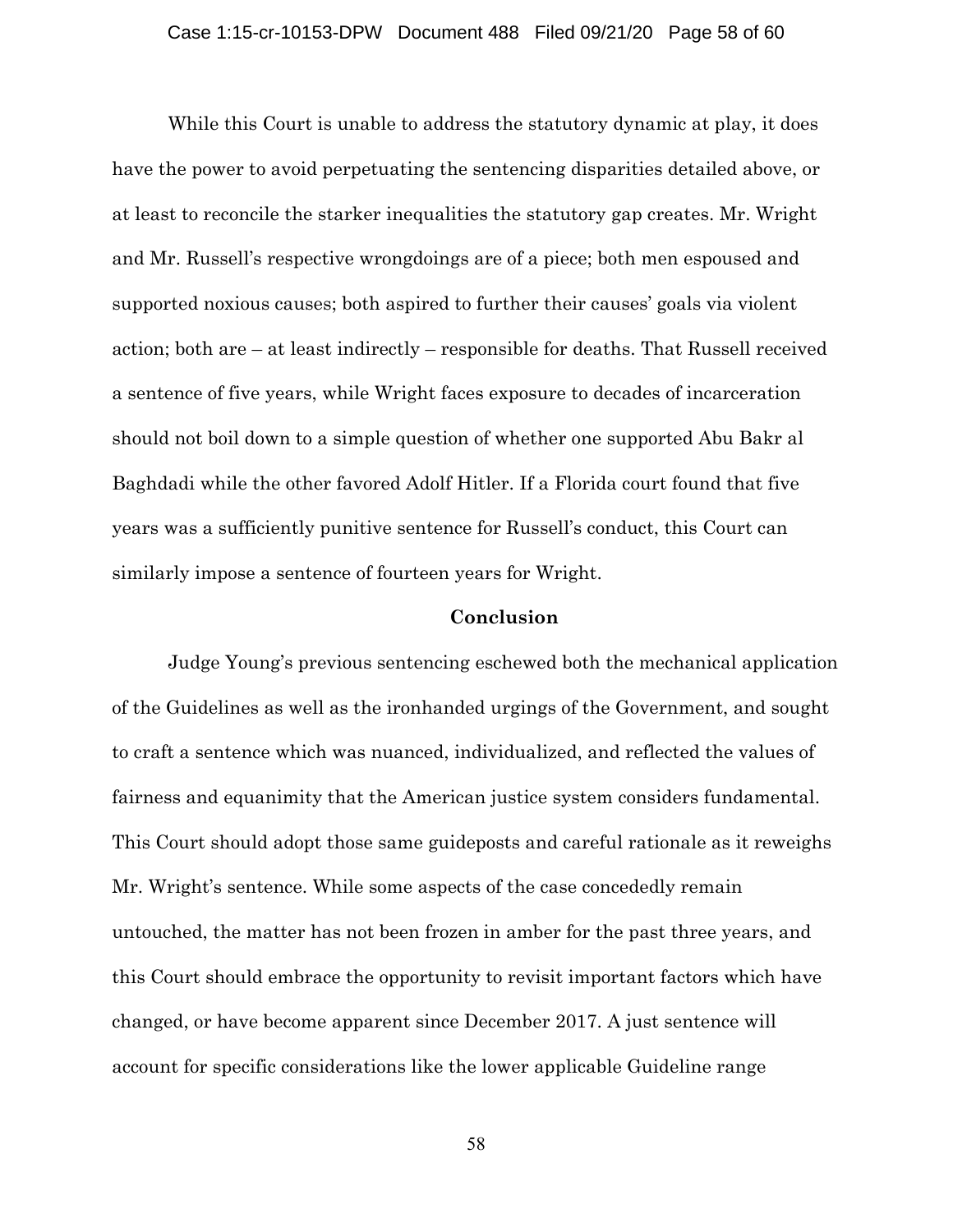### Case 1:15-cr-10153-DPW Document 488 Filed 09/21/20 Page 59 of 60

following Wright's appeal, and what we now can confidently state about the rigorous austerity of Mr. Wright's conditions of confinement. It will also give due weight to broader developments, such as the declining relevance of ISIS – which has hemorrhaged virtually its entire territory and seen its once-vocal leadership killed or driven into hiding – since Wright's first sentencing, and, of course, the COVID-19 pandemic, which has significantly worsened the quality and increased the risk of prison life for all inmates, but particularly those with Mr. Wright's health conditions. A sentence of fourteen years followed by fourteen years supervised release is appropriate and sensible: it preserves the overall duration of punishment previously imposed while countenancing important changes that have occurred in the interim, it avoids sentencing disparities, and it punishes without precluding all chance of rehabilitation. Most importantly, it does not elevate fear above justice.

> Respectfully Submitted, David Wright By his attorneys:

 /s/ Jessica Hedges Jessica D. Hedges, BBO # 645847 /s/ Michael Tumposky Michael Tumposky BBO # 660618 Hedges & Tumposky, LLP 50 Congress St., Suite 600 Boston, MA 02109 T) 617/722-8220